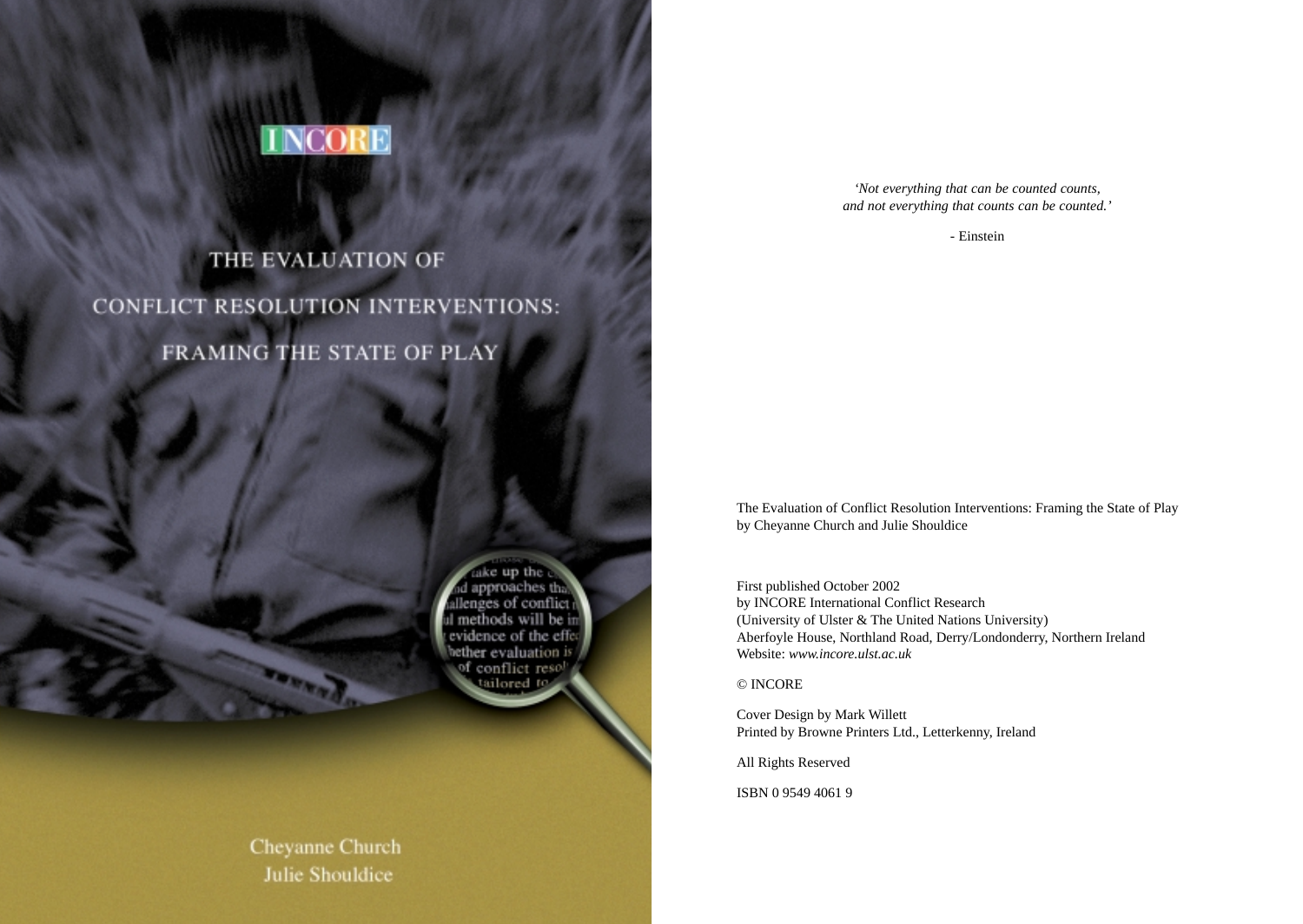### INCORE

Conflicts of an ethnic, religious, political and cultural nature continue to dominate the world's attention. Since 1990, over 150 wars have taken place, most of which are recurrent, protracted and intra-state, and there is little evidence that such conflicts will decrease significantly over the coming decades. Ninety percent of our states are now multi-identity states and most governments are having difficulty dealing positively with such diversity.

Addressing the causes, effects, solutions and post-settlement impacts of such wars has been the role of the UNU International Conflict Research at the University of Ulster (INCORE) since it was established in 1993. INCORE is a joint research institute of the United Nations University and the University of Ulster. It seeks to address the management and resolution of contemporary conflicts through research, training, practice, policy and theory. INCORE's vision is of a world where the knowledge and skills exist to make non-military management of ethno-political conflict the norm.

The *Research Unit* undertakes, commissions and supervises research of a multidisciplinary nature, particularly on post-settlement issues, governance and diversity, and research methodology in violent societies. The *Policy and Evaluation Unit* is committed to bridging the gaps between theory, practice and policy. It seeks to ensure that conflict-related research and practice is incorporated into grassroots programming and governmental policy.

#### INCORE

University of Ulster Aberfoyle House Northland Road Derry/Londonderry BT48 7JA Northern Ireland

Tel: + 44 (0)28 7137 5500 Fax: + 44 (0)28 7137 5510 Email: incore@incore.ulst.ac.uk Website: *www.incore.ulst.ac.uk*

### ACKNOWLEDGEMENTS

The authors gratefully acknowledge the Joseph Rowntree Charitable Trust for supporting this research project. Thanks are also extended to a number of individuals whose contribution and patience were significant: Research Assistants Brooke Loder and Corona Joyce and proofreaders Helen Lewis and Helen Barnes. Finally a special thanks is extended to all of the interviewees who participated in the research and all those who provided comments and feedback.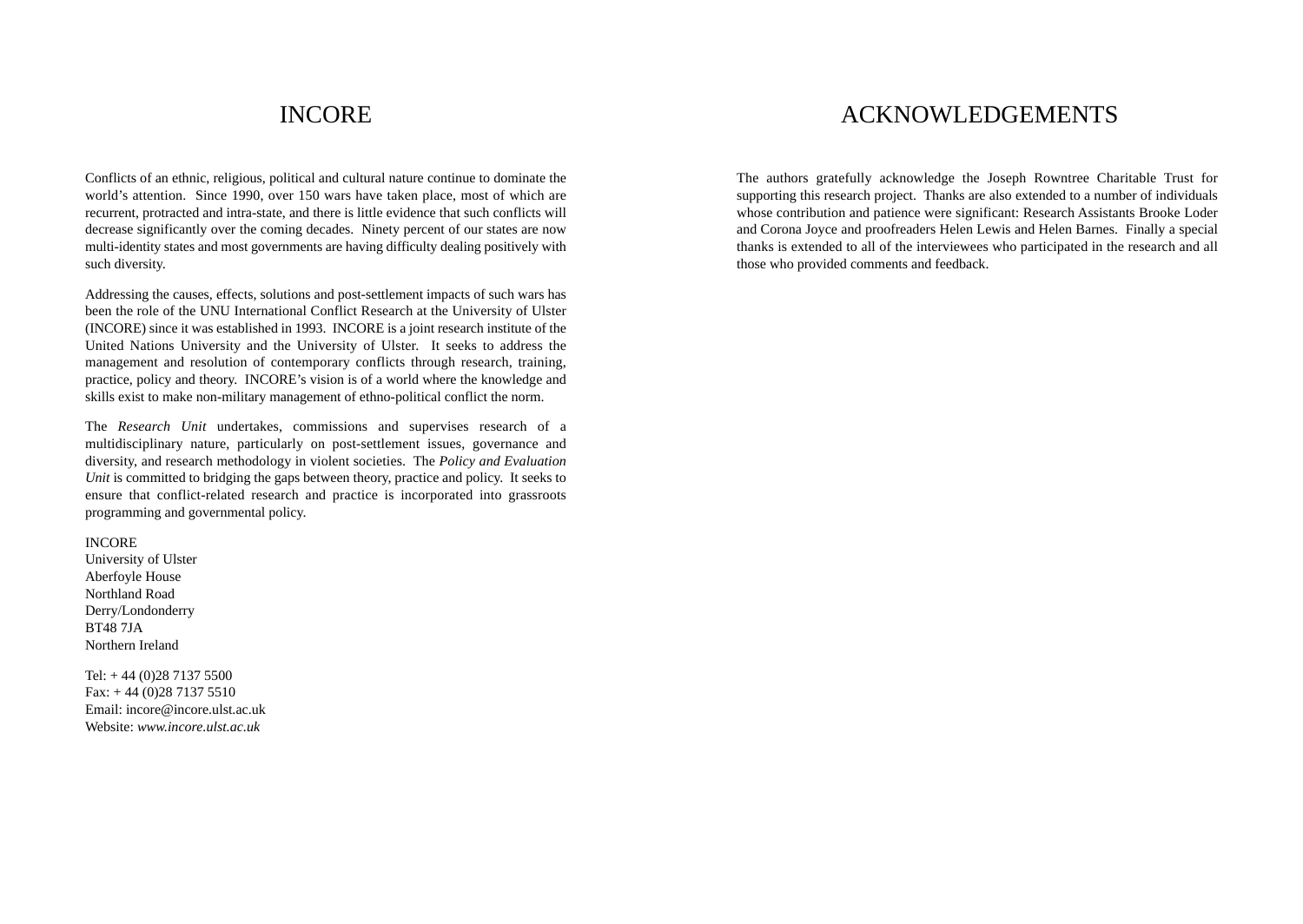### **CONTENTS**

| <b>Executive Summary</b>                                   | 1  |
|------------------------------------------------------------|----|
| Introduction                                               | 4  |
| Realities in the Field                                     | 9  |
| Innovative Approaches to CRE                               | 19 |
| <b>Overarching Framework</b>                               | 26 |
| Questions and Challenges                                   | 41 |
| Conclusion                                                 | 52 |
| References                                                 | 54 |
| Appendix I: Resources - Conflict Resolution and Evaluation | 56 |
| Appendix II: Resources - Evaluation in Related Fields      | 59 |
| Appendix III: Resources - General Approaches to Evaluation | 63 |
| <b>Appendix IV: Working Glossary</b>                       | 66 |
| Appendix V: List of Interviewees                           | 70 |

### EXECUTIVE SUMMARY

Currently evaluation is an *ad hoc* process conforming to the needs of the moment and limited by lack of skills, understanding and resources. As a result, INCORE has undertaken a pilot project seeking to examine the current state and utilisation of evaluation in conflict resolution interventions. The first part of the project consisted of a literature review, calls for information and a series of field interviews. That research resulted in the publication of this document. The second phase involved convening an international working group to begin addressing the questions and challenges of conflict resolution evaluation.

#### **Overarching Framework**

A conflict-specific framework has been developed to integrate the different aspects of an intervention that can be evaluated. It serves both to provide a platform for the field's thinking about current evaluations and to highlight gaps in the evaluation process requiring further research and refinement. The framework is structured around three themes, each of which has an essential question to guide thinking.

- Goals and Assumptions explores the use of conflict analysis when planning an intervention and the theoretical and ideological basis of an organisation's strategy. This theme asks: Why and how is the agency conducting this particular intervention?
- Process Accountability assesses the implementation of an intervention from the perspectives of management, cost-accountability and process. This theme asks: How was the intervention operationalised?
- Range of Results considers the results achieved through the intervention, both in the immediate term and with respect to the longer and broader impact on society. This theme asks: What were the short and long-term results of the intervention?

Beyond these themes, two additional concepts have been expanded to provide typologies by which one can discuss ideas essential to the evaluation of conflict intervention. The first, Focus of Change (p.34), addresses what an interaction is seeking to influence, while the second, Tiers of Influence (p.38), considers who an intervention is targeting.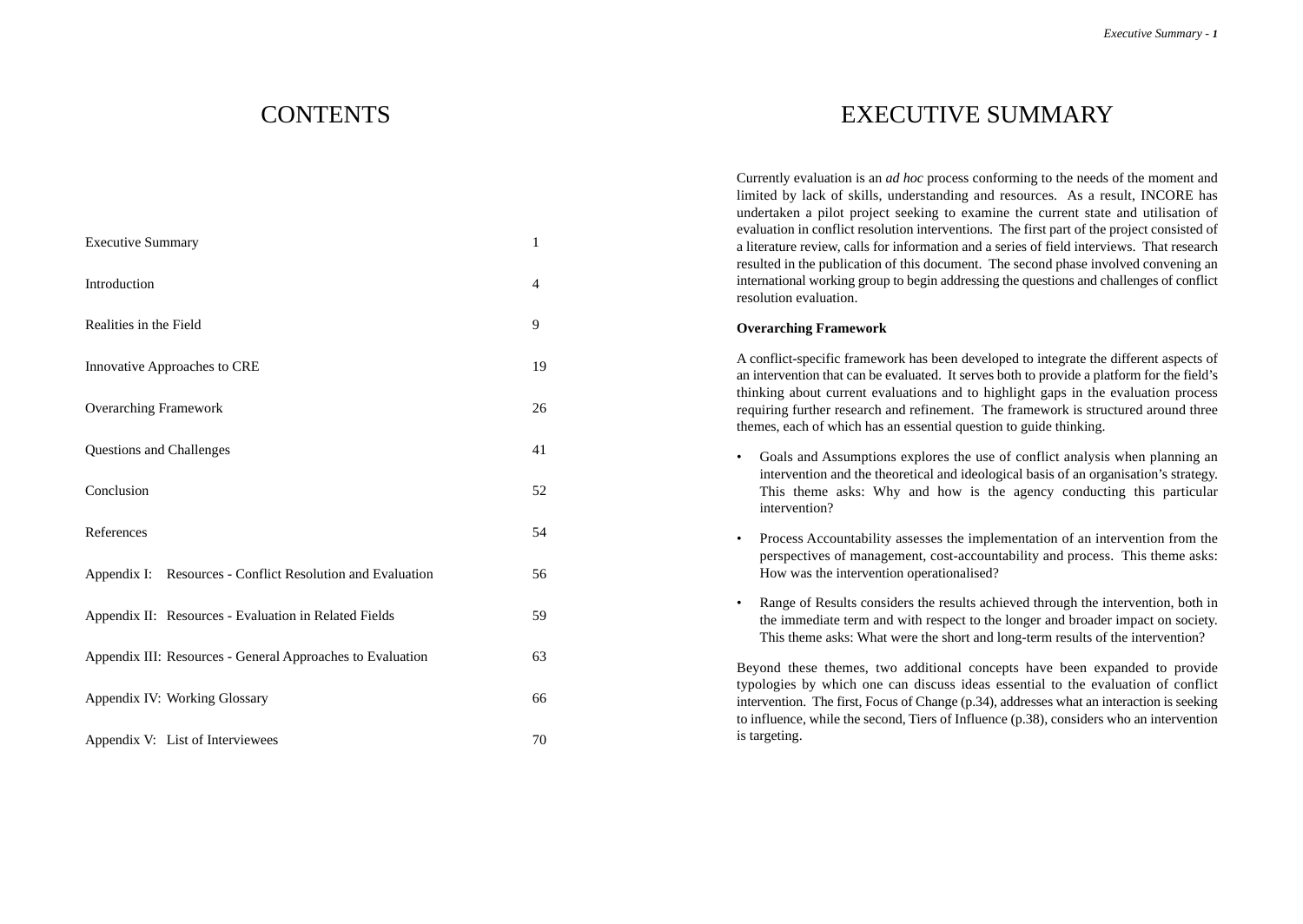#### **Realities in the Field**

In order to ground discussions about the evaluation process in current field experience, research was conducted with practitioners, evaluators and funders to get their views on conflict resolution evaluation. Some of the findings of this study were:

- Evaluations are conducted for a variety of reasons. Practitioners tend to engage in evaluation for the purposes of learning and in order to fulfil funding requirements. Conversely, funders are motivated by a need to review funding allocations and to ensure that agency goals are being met. These different motivations can cause frustrations when the end results of the evaluation only serve the requirements of one of the parties.
- Practitioners tend to conduct evaluations at the level of individual interventions whereas funders usually perform evaluations of a cluster of projects based on a particular theme or geographic commonality. Because of the use of different levels of analysis for evaluations, there are frequently misunderstandings and differing expectations in terms of what the final evaluation results will offer.
- All stakeholders considered the measurement of the intangible changes in attitude and perception that are an important part of peace work a particular challenge for which they had limited tools and resources. Without being able to explain or measure this type of change, it is very difficult to prove the impact of conflict resolution work.
- There is a preference for external evaluators as they are seen to be unbiased, legitimate and transparent. However, a number of practitioners expressed the desire to learn about alternative methods, such as self and participatory evaluation.
- Unlike for other fields, there is no training available in conflict-resolution specific evaluation methods. Many evaluators have some knowledge of social science methodology but they rely on their own experience to learn about the challenges of working in conflict. Practitioners found their lack of training put them at a disadvantage for planning and contributing to their own evaluation processes.

#### **Innovative Approaches to Conflict Resolution Evaluation**

There are several pioneers within the field who are developing innovative ways to address some of the shortfalls encountered when applying current evaluation models and frameworks to the conflict resolution context. Some new ideas involve the adaptation of existing models to meet the specific need of conflict resolution interventions, others focus on the establishment of field-wide criteria, while others are moving away from pre-established models altogether and using context-adaptable guidelines.

#### **Questions and Challenges**

If the field seeks to improve its ability to deliver meaningful evaluation results, a number of questions and challenges need to be addressed. Some of these include:

- The Challenge of Conflict Context: How can the ongoing changes in the context in which an intervention is operating be reflected in the evaluation process?
- Freedom to Acknowledge Failure: Is there an affirmative culture in conflict resolution whereby it is unacceptable to admit that interventions did not go as well as intended? How can the field address this challenge, particular in light of concerns over continued funding and legitimacy?
- Positive and Negative Unintended Effects: If unintended effects of an intervention are found during the evaluation process, how should they be balanced or weighed against the intended effects?
- Macroevaluation: Do individual interventions on the ground synergise to contribute to the development of a peaceful society? If so, how does this process occur?
- Concept of Success: There is no clear definition of what constitutes 'success' in conflict resolution, so how do we know when an intervention has been successful?

#### **Conclusion**

As the discipline of conflict resolution matures, the need for the field to be able to understand, articulate, measure and compare will become increasingly important. New tools need to be designed, disseminated within the field, tested and refined. If those directly engaged in the work do not take up the challenge of finding methods and approaches that are suited to the unique challenges of conflict resolution, other, less useful methods will be imposed by those requiring evidence of the effectiveness of this work. Whether evaluation is tailored to meet the needs of conflict resolution or conflict resolution is tailored to meet the needs of evaluation remains to be seen - and is ultimately the choice of those engaged in the field.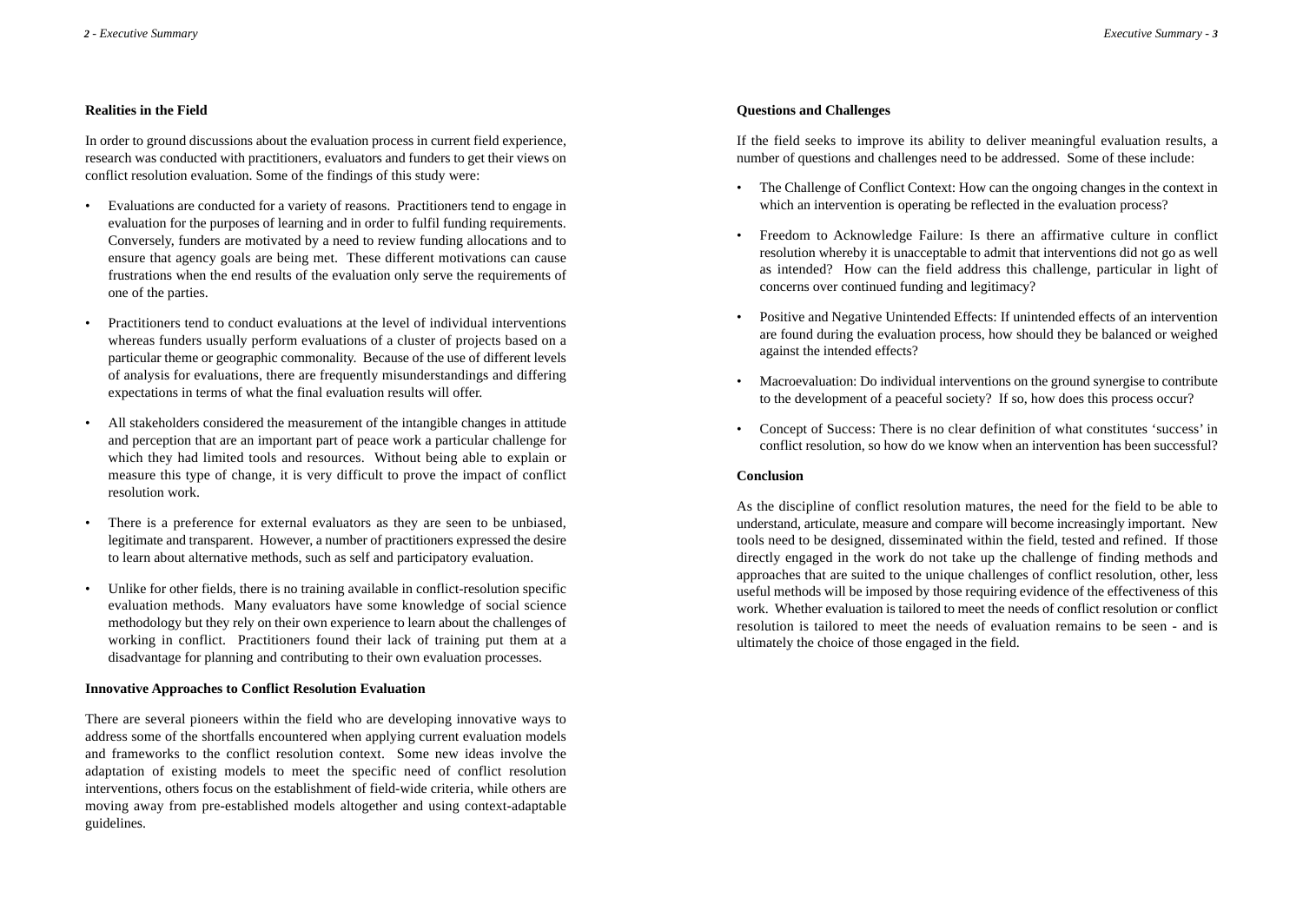## SECTION 1: INTRODUCTION

With over 50 years experience, the field of conflict resolution has reached a new stage in its evolution. No longer is this work in its infancy, with every project a relative experiment in social change. Paralleling the exponential growth of field agencies and academic programs, public and governmental awareness of this segment of civil society has significantly increased. Despite this increase in activity, thinking and awareness, there are still 21 'internal major armed conflicts'(SIPRI Yearbook, 2002) raging at this time affecting over '31 million people'(International Federation of Red Cross and Red Crescent Societies, 2001) around the world. Although most would agree our work in the field has advanced considerably, few would question the need for further improvement. The filling in of gaps in our current theory and practice could be dramatically assisted by a more thorough incorporation of evaluation as a learning tool in conflict resolution interventions.<sup>1</sup>

The need to improve our performance has been driven by a number of factors originating from different actors in this field, predominantly practitioners, funders/governments and participants/beneficiaries. Over the past five years, both practitioners and funders have actively pursued the development of lessons learned and best practice. Although some progress has been made, attempts to build consensus as to what constitutes best practice have encountered significant difficulties. Funders and donor governments are also demanding more systematic assessment of impact and quantification of results, not only to satisfy the financial arms of their institutions (i.e. the Treasury) but also to improve their own practice and analysis.

Moreover, heightened scrutiny through the popular press has driven the need to measure and articulate the impact of this work in order to gain and maintain legitimacy. This need, combined with perceived funder demand for visible impact, has resulted in pressure to produce positive and significant results. More fundamentally, our responsibility to the individuals in a conflict situation is further driving the need to improve our performance. Conflict resolution agencies should be held accountable to those who engage in their projects, with every effort made to continuously learn and improve our practice.

#### **The State of Conflict Resolution Evaluation**

Unfortunately, evaluation theory specific to conflict resolution has not kept up with the demand, leaving the field comparatively lagging in this endeavour. As a result those engaged in peace work are seeking to meet the aforementioned needs with inadequate, and sometimes flawed, approaches and models. Aid, development and humanitarian assistance, conflict resolution's closest cousins, have actively pursued these issues, as evidenced by a wealth of literature and tested approaches.<sup>2</sup> Despite the existence of this work, it is commonly felt that many of these borrowed models do not correspond to the unique circumstances found in conflict situations.

In addition to the lack of approaches and models available, there are a series of difficulties that have plagued conflict resolution evaluation to date. Only a few are mentioned here for illustrative purposes. On the most practical level, the field lacks skills and expertise in pure or generic evaluation approaches. Without such experience it is difficult even to recognize the various methods and techniques that could be adapted for conflict resolution. Moreover, a lack of resources in terms of staff time and finances limits the average practitioner's ability to engage successfully in learning and to incorporate evaluation aspects into a project from its conception. Where evaluations exist, comparative attempts to draw lessons from them have been foiled by the inconsistent nature of methods, models and approaches. Disparities in the phase of the conflict when interventions are evaluated and differing conflict contexts have further inhibited learning and incorporation of findings.

#### **The Project**

This study is part of a pilot project<sup>3</sup> that seeks to examine the current state and utilisation of evaluation in conflict resolution projects. The goal of the study is to consolidate existing practice and resources to act as a basis for discussion, debate and the identification of next steps. The study aims to provide a structured representation of the realities, innovative approaches, and outstanding questions and challenges in conflict resolution evaluation. It also draws together the variant approaches and develops an Overarching Framework as a lens or tool for the field to utilise.

 $1$  The term 'conflict resolution intervention' is being used to encompass all forms of events, services, activities, or related functions that could fall within the broad and diverse set of conflict resolution projects and programmes, such as a training, mediation, Track II dialogue, youth exchange, report, or joint declaration.

<sup>2</sup> For further information on this work see Appendix II.

<sup>&</sup>lt;sup>3</sup> The pilot project was initiated based on the identified need for better conflict resolution projects and programme evaluation. The pilot had two phases, lasting a total of six months. The first phase systematically consolidated the realities of those in the field and of those who were attempting to solve those problems this issue has raised. The first phase resulted in this paper. The second phase began to address the questions and challenges identified in phase one through a select, international working group convened at INCORE. Appreciation is extended to the Joseph Rowntree Charitable Trust and the Office of the First Minister and Deputy First Minister of Northern Ireland for their support of this pilot project.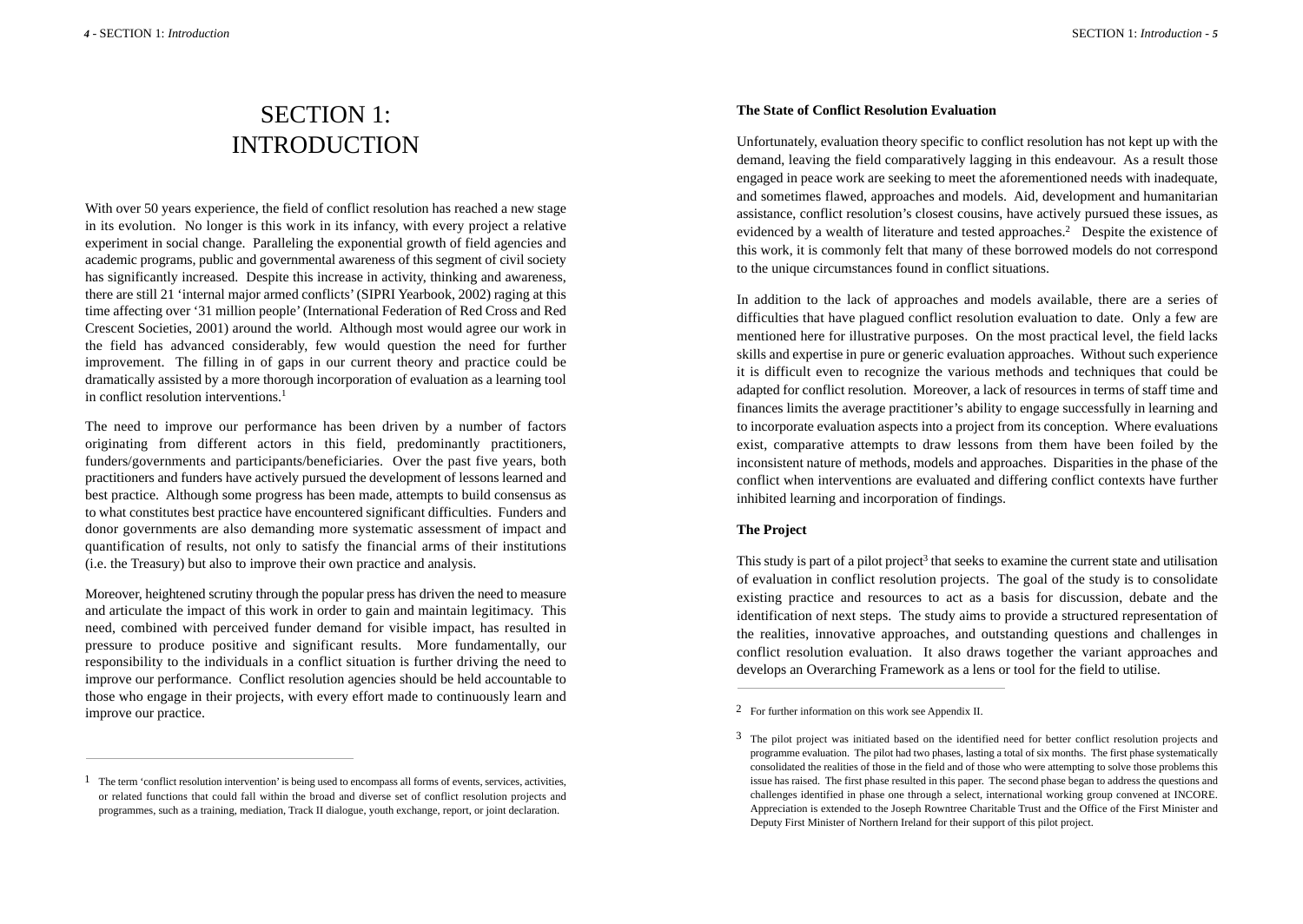The pilot project focuses on interventions initiated in an attempt to build peace or resolve conflict and does not include conflict prevention in its remit. It is recognised that conflict resolution encompasses a wide range of project types, spanning from youth

exchanges to Track II diplomacy. In fact this diversity creates its own challenge, which will be addressed later in the report. This report is not intended to add to the realms of academia. Rather, it is intended to help fill the gap between practice and theory and provide a launching pad for further thinking and discussion.

The project involved a number of data and information collecting measures. The first stage involved two full-time and one part-time researcher conducting an extensive web-based search and a comprehensive library review of conflict related evaluation sources for over two months. In the second stage, requests for information were sent to over 700 people by post<sup>4</sup> and through ten electronic list-serves,<sup>5</sup> as well as in the INCORE e-newsletter, which reaches over 450 people around the world. These calls asked for any of a range of materials, from completed evaluations to agency guidelines or handbooks on evaluation. As a result of the call, INCORE received a range of submissions, including thought pieces drafted in response, academic papers, articles, handbooks, website references and completed evaluations. Although INCORE received approximately 50 responses, $6$  the authors did not feel this accurately reflected what was happening in the field as 68% of the responses did not offer information so much as reiterate how important this area was and the real need for further study. This feedback was indeed useful in that it reinforced extant assumptions but it did not assist in determining the state of play. The difficulty in accessing existing work on conflict resolution evaluation prompted the third stage: telephone and in-person interviews<sup>7</sup> with practitioners, evaluators and funders. Every effort was made to access a crosssection of local and international groups, and to discuss this issue with individuals holding primary responsibility for this activity. It should be noted that the interviews were not taped, and thus direct quotes have not been included in the text.

As with any pilot project, this one faced a set of constraints and limitations due to the short-term nature (6 months) of the project, limited staff and resources. One of the primary shortcomings was that the project team was not able to look beyond the field of conflict resolution to identify applicable models and approaches in related fields. It is theorised that significant amounts of relevant and adaptable material that could hasten the development of our own approaches and models are available but this avenue has not thus far been explored. Additionally, as the project aimed to be international in scope, it was not able to investigate rigorously the differences between local and international actors or between countries. Rather it sought to identify overarching trends, perspectives and realities for the field as a whole. As mentioned previously, the study omitted conflict prevention activities in an attempt to create an achievable focus for assessment. Furthermore, the study was limited to the resources, expertise and materials that were made available by those within the field. Although much useful information was gleaned from the stakeholder interviews, the project team agreed not to attribute comments to any interviewee directly but to make all references to the interviews generic. Appreciation is extended to all those who participated but the authors do recognise that they were unable to follow-up on all possible resources. As a result this study does not claim to be 'the comprehensive'inventory of evaluation with conflict resolution. Rather it is a first step in systematising this area.

#### **Assumptions & Terms**

Before moving forward to the results of the study, two important issues need to be addressed – the assumptions of the authors, and the use of terms and language. As the project progressed, it was recognised that the study was based on three primary assumptions. First: evaluation is the means to our desired end. In other words, if our desired end is the improvement of practice regardless of the impetus, then evaluation is the best means to achieve this. Second: the circumstances of conflict resolution interventions require a different and uniquely crafted evaluation model(s) and approach(es). Third: interventions are developed on the basis of information from a sincere needs assessment and an honest sense of responsibility to the participants. This omits the notion that some projects are driven by political need, stakeholder constraints or factors other than the direct needs of the beneficiaries.

The use of terms and language<sup>8</sup> is the second important issue to be addressed. As is widely acknowledged, there are no agreed universal definitions for the majority of terms in this field. It would appear that also holds true for discussion on the evaluation of conflict resolution. This causes problems for evaluation as it makes achieving both clarity and comparison difficult. There continues to be confusion about the use of terms, with several expressions having multiple meanings and being used interchangeably in the literature. The confusion appeared to be greatest with the term 'impact assessment',

<sup>4</sup> A call for information was inserted in an international INCORE mailing and sent to approximately 700 researchers, academics, policy makers and practitioners in this field.

<sup>5</sup> A similar call for information was circulated internationally via both conflict specific and related listserves as well as through generic evaluation listserves such as the UK Evaluation Society. There were 6 conflict and related issue listserves used and a further 4 generic evaluation ones.

<sup>6</sup> The authors were unable to distinguish which responses came from the listserve circulation versus the posted call for information because the same email address was used in both and they were conducted simultaneously. It was not possible to assess the percentage response rate because the circulation numbers for many of the listserves are not public information. As multiple information-gathering methods were utilised in this project, the inability to generate statistics in this regard does not hamper the achievement of the project's aims.

 $\frac{7}{1}$  The project team conducted 30 interviews with funders, evaluators and practitioners. For full details of interviewees please see Appendix IV.

<sup>8</sup> Additional terms and definitions may be found in Appendix IV: Working Glossary.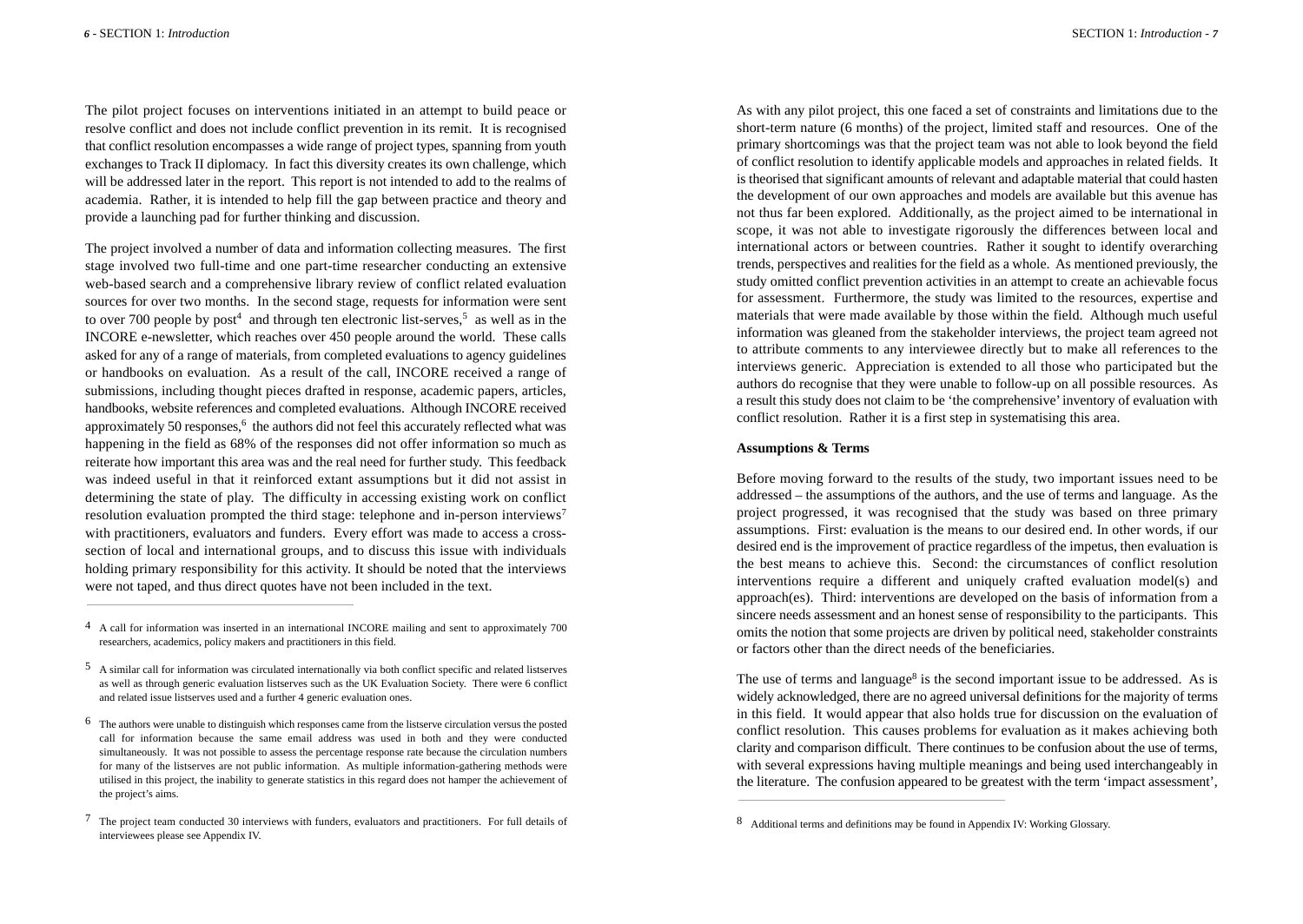the definition/meaning of which seems to be dominated by the work on Peace and Conflict Impact Assessments (PCIA).<sup>9</sup> For the purpose of this report however, the authors have chosen to use the phrase 'impact evaluation', which refers to the measurement of the impact of an intervention post-facto.

Additionally, it is important to understand the distinction between the terms 'outputs', 'outcomes' and 'impacts'. An 'output' is an immediate, tangible result of an intervention that is necessary to achieve the objectives. For instance, an output of a Track II diplomacy initiative could be the number of leaders it had in attendance. An 'outcome' on the other hand is the short-term result of a programme or project that is partially generated by the outputs. Using the same example, an outcome of this initiative could be a formal set of recommendations endorsed by all participants from both sides. Finally, 'impact' is the overall or long-term programme effects or changes in a situation.10 The term 'methods' in this study refers to the means used to conduct the evaluation, such as case studies or surveys.

## SECTION 2: REALITIES IN THE FIELD

Although evaluation has become a 'hot topic' of conversation in the field of conflict resolution, these discussions need to be grounded in the realities of how evaluation is currently being undertaken in the field. Through a series of interviews with practitioners, evaluators and funders, four main areas of discussion emerged: the reasons why evaluations are undertaken; how evaluations are conducted; stakeholders involved in the evaluation process; and the inhibitors to evaluation. This information is taken from a small sample of individuals who are currently engaged in conflict resolution work.

#### **Why are evaluations conducted?**

#### *Motivations and Purpose*

Understanding why practitioners and evaluators undertake evaluation provides a key to understanding what information they expect to receive through participation in the process. On the one hand, knowing what knowledge is sought can help with tailoring the evaluation in the most effective and useful way possible. On the other hand, when motivations - and thus expectations - of the process differ, friction can occur between contributing stakeholders.

Practitioners highlighted two main motivations for undertaking evaluations. All interviewees mentioned evaluation as a critical tool for the development of their own work. They expressed a desire to know if their initial strategy was working well and if they were meeting the needs of the community. As one respondent explained, she wanted to know if they were 'scratching where it itches'. There was also interest in learning what could be done better and highlighting future areas for programme development. When asked specifically why evaluations were undertaken, three-quarters of the practitioners also indicated that it was part of their current funding requirements and provided the basis for seeking continued or future funding. However, all of the practitioners mentioned the link between the performing evaluation activities and funding requirements at some point during the interview.

A majority of funders and evaluators expressed the view that the primary purpose of most evaluations is a spending review for allocated funds. The emphasis, highlighted particularly by the evaluators, tended to be more on the efficiency of the organisation than on project outcomes and impacts. As the Northern Ireland Voluntary Activity Unit stated, 'The primary focus of evaluation is on issues of accountability. The findings and outcomes of evaluation should, therefore, assist [government] Departments in determining the future nature and extent of the organisation's funding.' (1996:4)

<sup>9</sup> See Appendix II for further PCIA resources.

<sup>10</sup> The concepts of outputs, outcomes and impacts will be explored in more detail in Section 4: Overarching Framework.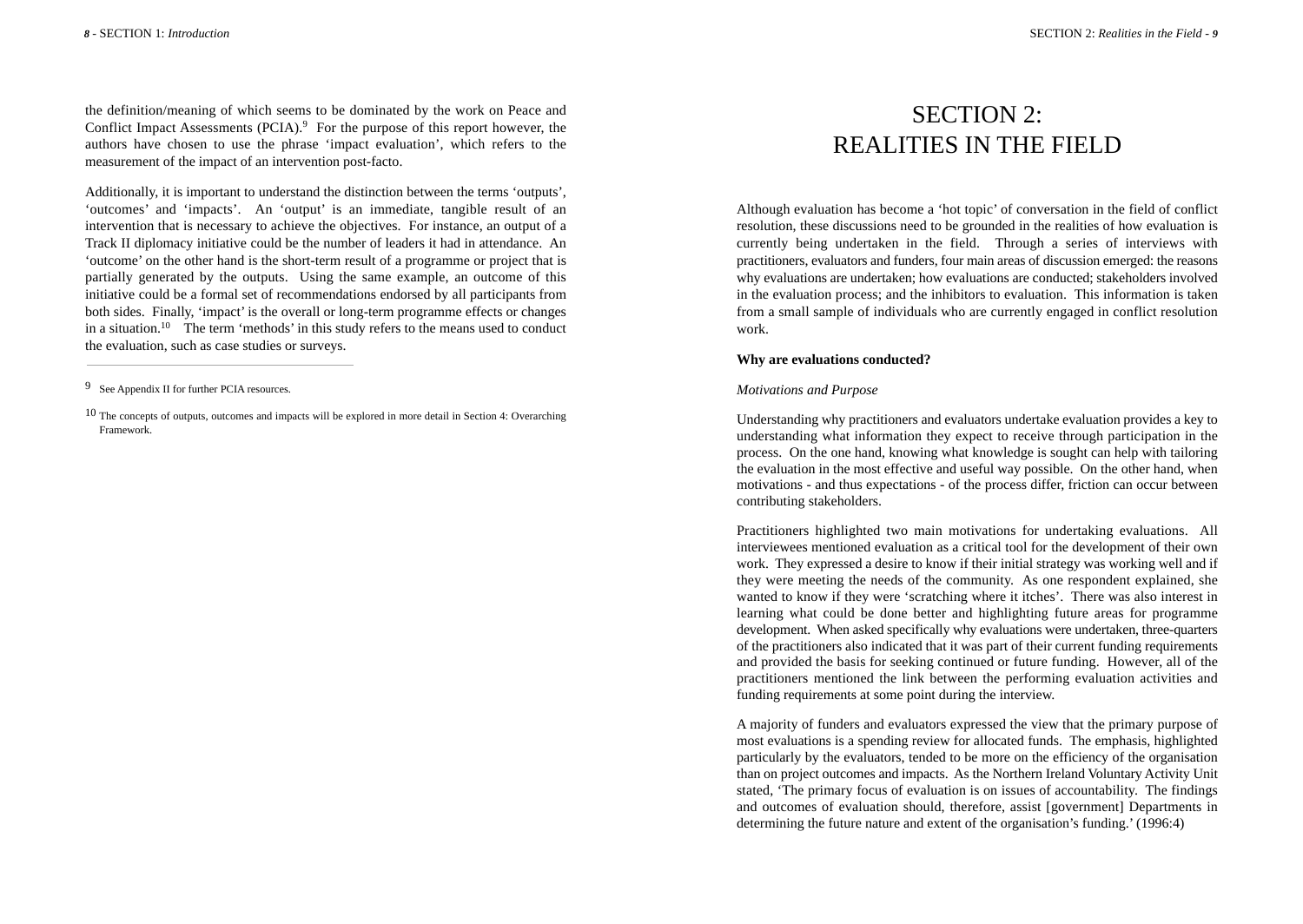Funders highlighted their strategic plans, which include priorities, themes and targets for their work. The evaluations they commission are used to find out if they meeting the targets and achieving the goals laid out in their strategic plans. The priorities for evaluation were pilot projects or new programmes, then priority thematic areas, then projects whose outcome had the potential to influence policy, and finally projects that had not been evaluated for some time.

#### *Evaluation as a Learning Tool*

The trend toward sharing information horizontally (between agencies) and vertically (from the grassroots to the funder and policy level) between people involved in peace work has become increasingly apparent. Recent examples, such as the work of the Reflecting Peace Practice Project<sup>11</sup> and the European Platform's 'Towards Better Peacebuilding Practice' conference<sup>12</sup> have reflected a growing desire to pool resources and learn from one another.

It was significant that practitioners and evaluators concentrated on the importance of learning from the specific findings and recommendations made in each evaluation. The methods used to share this information varied depending on context and agency preference. However, some of the interviewees also commented that the competition for resources within the field is a disincentive to openly sharing results. Most practitioners indicated that reports are compiled and shared within their organisations. Particularly if the evaluation was carried out mid-project, many of the implementation teams also put aside time to discuss recommendations and possible changes to the way in which the intervention was delivered. A few of the practitioners also mentioned that they shared these finding with the clients or recipients of their services. Interestingly, but not surprisingly, only one practitioner mentioned sharing information with other agencies.

Funders concentrated more on compiling findings and creating lessons learned to be shared publicly. Many of the funders make completed evaluations available to the general public, either by distributing printed copies or by making evaluation reports available on-line. Four of the funders also mentioned methods such as seminars, workshops, conferences and publications used to disseminate research and lessons learned.

Learning is not only applicable to the process and outcomes of interventions in the field; evaluation results can also be used to benefit other aspects of peace work. A few practitioners and funders mentioned the use of evaluation findings for influencing public policy. For example, one practitioner used evaluation results as part of a lobby effort to encourage the government to include diversity education as part of the national school curriculum.

#### **How are evaluations conducted?**

#### *General methodology*

Measuring intangible changes in areas such as attitudes and perceptions was a frustrating and elusive challenge for all stakeholders. Efforts varied widely; some practitioners indicated that they did not even attempt it because they felt they did not have the tools, resources and knowledge to measure these changes transparently. However, many of the evaluators explored creative methods to show that change had (or had not) occurred as a result of the intervention they were evaluating. In concurrence with the findings of Spencer (1998), an analysis of the evaluations themselves, whether of individual projects or clusters of interventions, demonstrates a broad range of approaches, criteria, and foci. Although most evaluations provide a basic description of the project or projects under study, an analysis of what occurred and recommendations for future action, the breadth and rigour of the work varied greatly.

All evaluators used standard social science data-collection methodology. Quantitative measurements, such as surveys and questionnaires, provided numerical data on factors such as participant satisfaction and pre/post intervention change. Quantitative information is predominantly used to calculate intervention outputs $13$  and has been the most traditional results from monitoring and evaluation processes. Qualitative methods, such as interviews, focus groups, case studies and storytelling have increasingly been included by evaluators as an important aspect of understanding the nuances of conflict resolution work. All evaluators stressed the importance of using a combination of methods to obtain useful and reliable results. Single-method evaluations were not considered adequate for capturing the intensity and complexity of peace work.

Using these methods as their tools, evaluators mentioned a number of different strategies employed to measure change:

• Utilising case studies that provide a detailed explanation and analysis of one experience of change to illustrate a broader phenomenon,

<sup>11</sup> The Reflecting on Peace Practice Project is an initiative of the Collaborative for Development Action. It seeks to understand and improve the effectiveness of efforts by international agencies to support peace efforts in areas of violent conflict. The project includes a systematic comparison and analysis of case-studies and practitioner consultations.

<sup>12</sup> The international conference 'Towards Better Peace Building Practice', held October 24-26, 2001, involved discussions, working groups, plenary sessions and debates with over 250 people.

<sup>13</sup> An 'output' is the immediate, tangible and frequently quantifiable results of the activities conducted as part of an intervention.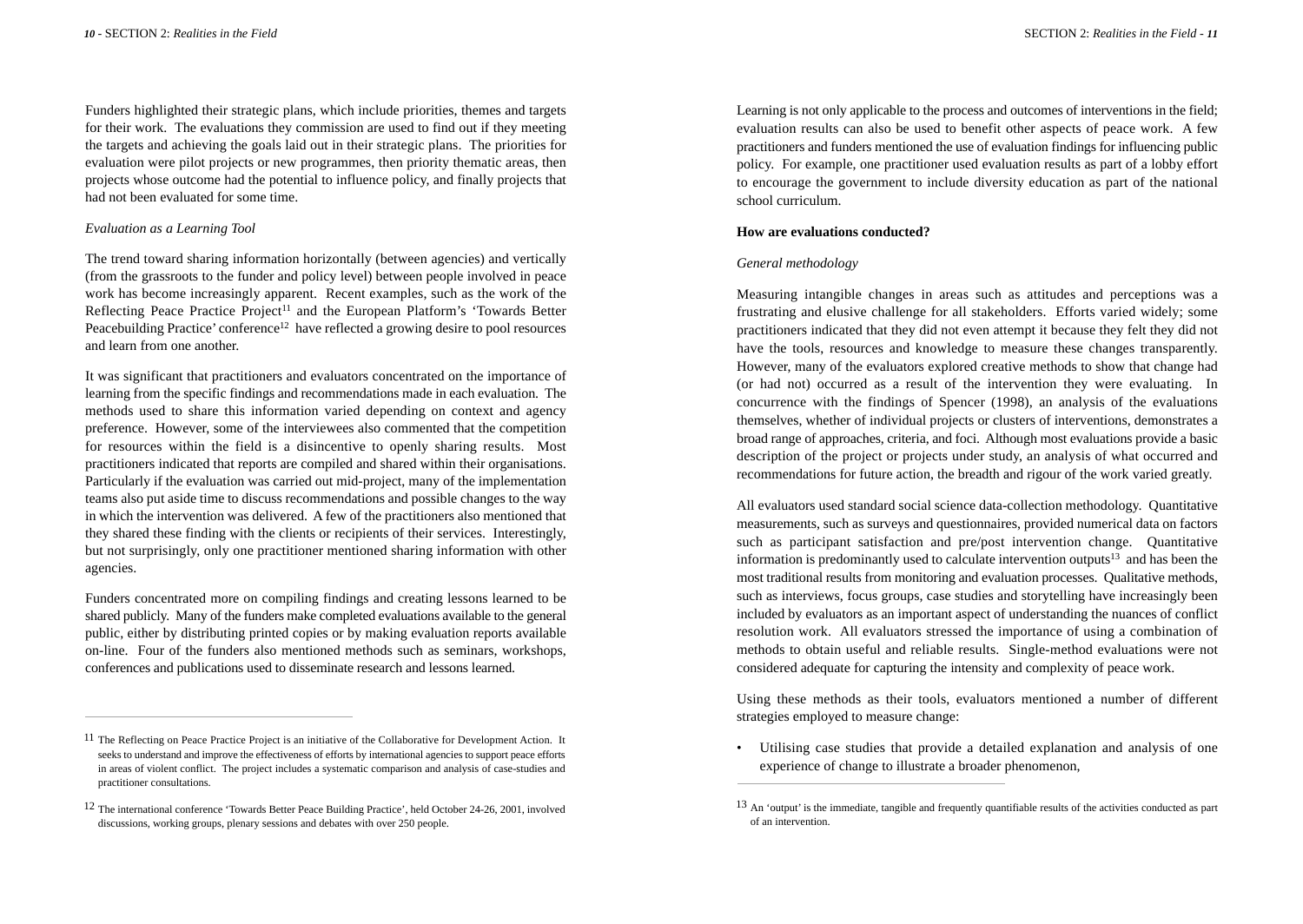- Interviewing a broad range of local people not directly involved with the project but who may have an impression of the project and its effects. This can include other members of the community, political and religious leaders, business people and organisations working in the same area,
- Breaking down an intervention into its component parts, so that manageable sections can be analysed and links can be established between outcomes and impacts,
- Hypothesising about the types of indicators that would likely be seen if the project had achieved the desired effect. The evaluator then sees if these indicators arise in open-ended interviews, focus groups and questionnaires,
- Using quantitative information of behavioural changes, such as reduced crime rates, return of refugees or participation in peace events, as an indication of attitudinal or perceptual changes.

One of the most fundamental discrepancies between practitioners and funders came out in their unit of analysis for conducting evaluations. Practitioners used individual project evaluations as their unit of analysis, whereas funders generally spoke about cluster evaluations,<sup>14</sup> conducted either at the countrywide level or based on a thematic area of interest. This operationally different approach to evaluation could explain many of the frustrations and misunderstandings between stakeholders. When practitioners engage in an evaluation process there appears to be an expectation that they will receive detailed feedback and recommendations referring specifically to their work. However, when funders are commissioning evaluations, many interventions are examined simultaneously and the findings and recommendations are based on broad trends, which are not usually helpful at the field level. Particularly when expectations are unclear, practitioners who have invested time and energy to contribute to an evaluation process may be very frustrated to receive no useable information in return. Conversely, funders have their own set of goals against which their progress must be measured; detailed assessments of hundreds of individual interventions is rarely the most efficient way to indicate achievement to their bosses, boards of directors, and the financially contributing public. Trends and cumulative assessments are the most accessible way to show how a government funder or a foundation has met their mandate. Reducing frustration for both funders and practitioners will require a mutual recognition of the information needed from the investment in evaluation and creative approaches so that both sets of needs can be met through the same process.

Most of the practitioners and funders expressed frustration with the standard formula on which most conflict resolution interventions are initiated. In concurrence with findings by Lederach (1997) and Nairobi Peace Initiative-Africa (1999), most current evaluation methodologies use a project-approach, which assumes the intervention is discrete, measurable and will lead to concrete outcomes in a set period of time. However, peacework tends to involve building relationships, trust and structures that do not easily respond to pre-established and time-limited categories. Most interviewees felt that the evaluation approaches used failed to capture many of the significant factors of working on conflict.

#### *Monitoring and Report Writing*

Monitoring captures the unfolding process of delivering an intervention. This includes checking that the implementation is proceeding according to the original plan, that the premises on which it was planned correspond to reality, that the strategies adopted are leading to the desired results and that the original objectives are still relevant in a changing environment (Wake, 2002).

More than three-quarters of practitioners have their own 'internal evaluation process', which essentially fulfils the criteria of monitoring activities. On an ongoing basis they examine how their programmes are operating, whether they are meeting the needs of their clients and how they can improve their practice. Much of this monitoring is related to process questions, such as how courses are delivered and the communication between the organisation and the participant. Practitioners indicated that most formal monitoring reports were sent directly to funders, with information based on timetables for goal achievement and budgetary checks and balances.

Only one of the evaluators indicated active involvement in the monitoring process. His agency had developed a monitoring programme whereby each project provided a monthly summary highlighting what they had planned to achieve, what had been achieved, and what was planned for the next month.

#### *Timing of the Evaluation*

Discrepancy exists between belief and reality, as virtually all interviewees believed that evaluation should be included as a fundamental part of the project cycle. However, many admitted that evaluation is currently introduced only when concrete results are required for funding or transparency purposes. The evaluators highlighted that the quality of their work would increase if evaluation were incorporated when planning the intervention. The evaluation process would be less onerous and overwhelming for stakeholders, and data could be collected at the outset of the work, thereby providing a baseline for comparing mid-project and final results. Reflecting a slowly evolving reality, one funder stated that evaluation is now being required as part of all project proposals and one practitioner mentioned that her organisation is now including additional resources for the evaluation phase of all projects as part of their funding proposals.

<sup>14</sup> A 'cluster evaluation' is the evaluation of a set of interventions usually associated by geographic area or thematic focus.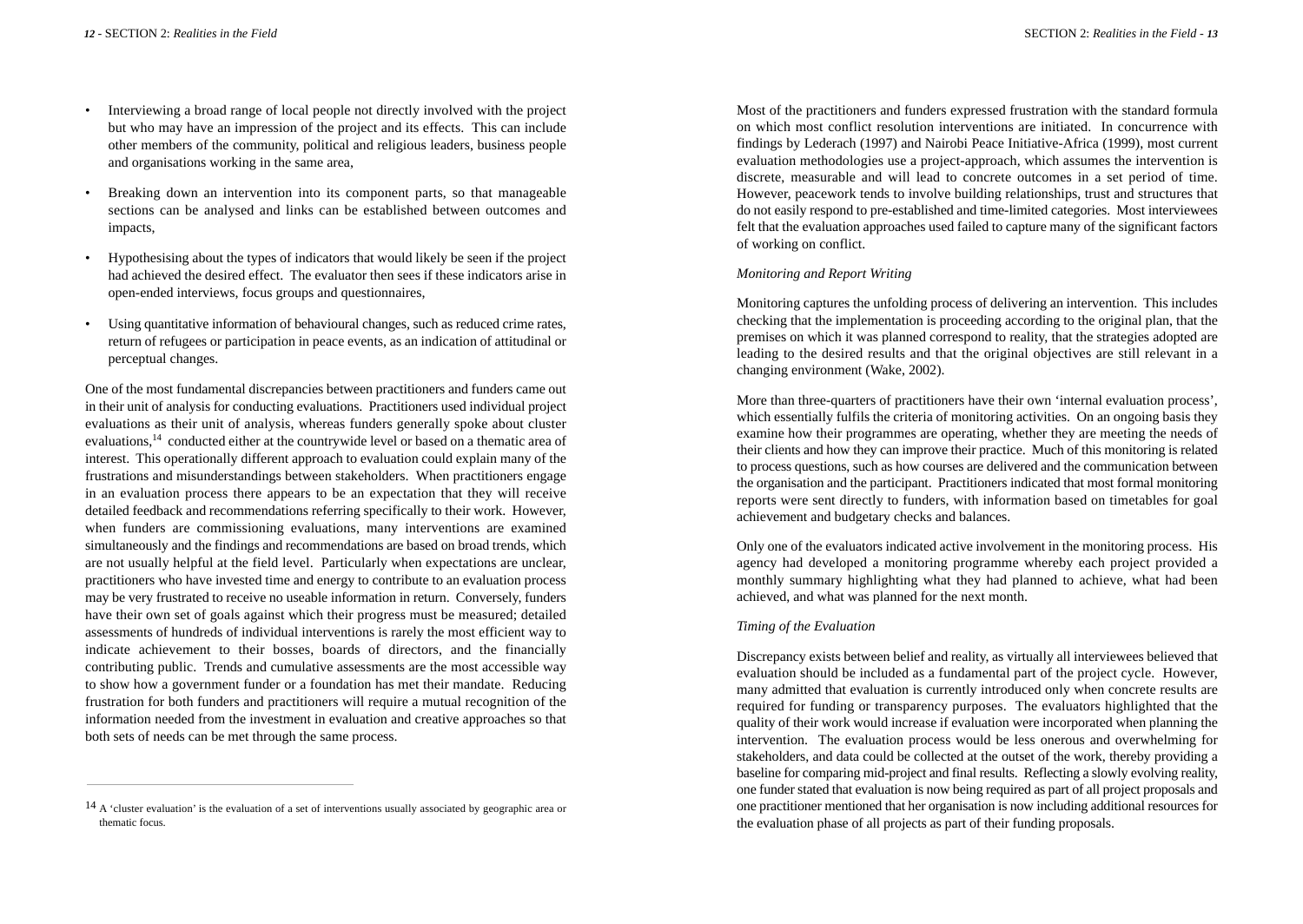SECTION 2: *Realities in the Field* - *15*

A few of the evaluators commented that they are usually commissioned to perform a detailed evaluation of an intervention either after a phase of work has been completed or at the conclusion of a cycle of funding. Information from funders and evaluators indicated that this varied from approximately two to five year intervals.

Although all stakeholders expressed interest in the long-term effects of the interventions, none of the interviewees indicated that they were involved in long-term impact evaluations of their projects. Some practitioners stated that they did follow-up surveys with participants at six, twelve or eighteen month intervals after project completion. However, none of these were as comprehensive or in-depth as the initial evaluation conducted at the end of the project.

#### *Evaluation Training*

Opportunities exist for practitioners and evaluators to receive evaluation training in the humanitarian and development fields. Experienced agencies like ALNAP and INTRAC provide specific courses for improving skills in monitoring and evaluation techniques. However, no comparable training opportunities focusing specifically on the evaluation of conflict resolution and peacebuilding programmes are offered.

Many practitioners indicated that they have very little or no formalised training in social science methodology or basic evaluation techniques. It would appear that this restricts practitioners' ability to plan and contribute to their own evaluation processes. This could be one of the reasons that the evaluation process generates so much frustration and is so intimidating to practitioners.

None of the evaluators indicated any formal training in evaluation. Although some mentioned a background in social science methodology, most developed their skills 'as they went along'. However, this group of interviewees demonstrated extensive experience in the non-profit sector and in conflict resolution work; many of them referred to this experience as being more important than formal evaluation training.

#### **Stakeholders**

#### *Who conducts the evaluation?*

All of the major evaluations mentioned by practitioners involved the use of external evaluators. More than half of the funders and half of the practitioners indicated an explicit preference for contracting evaluation work to external consultants, stating that they are less partial, unbiased, and generally accepted by stakeholders as legitimate and transparent. However, more than a third of practitioners also expressed the desire to explore alternative methods, such as participatory evaluation, self-evaluation or peer review, yet felt frustrated that they had neither the skills nor the resources to pursue them.

Concerns with the process of selecting the external evaluator or evaluation team were raised by a third of all interviewees. Evaluators and funders working specifically in the field of conflict resolution were particularly concerned that evaluators should be selected not just on the basis of their evaluation skills, but also on their understanding of the non-profit sector and their field of expertise (either geographic or thematic, depending on the case). One evaluator and a few practitioners indicated the benefits of hiring local people to become involved in data collection and evaluation.

#### *Stakeholder Relationships*

Although the stakeholders interviewed for this study were practitioners, evaluators and funders, any conflict resolution process includes a broader array of actors, such as the participants involved in the intervention and the community in which the intervention takes place. The relationships between all of these actors are part of the conflict resolution process and are thus also part of the evaluation.

Many interviewees characterised the relationship between the funder and the practitioner as unbalanced, with the former dictating the allocation of resources necessary for the functioning of the latter. A number of evaluators commented that the funders tended to drive the evaluations in which they were involved by setting the terms of reference, the criteria for review and the time-line. The authors feel that this power relationship may be the cause of many of the frustrations expressed by practitioners about the evaluation process. One evaluator commented that the funder-practitioner relationship would need to become more collaborative if future evaluations hope to capture the complex nature of conflict resolution work and meet the needs of multiple stakeholders.

Two-thirds of the funders emphasised that because they work in small departments with very few staff to manage a large complement of funded projects, establishing relationships with all project practitioners is unrealistic. In some cases, the ratio of evaluation staff to projects was 1:100. Further, one of the evaluators noted that most desk officers, the representative of funding agencies charged with selecting grant recipients and monitoring their progress, remain in their posts for only two to five years. As a result, few officers see the full lifecycle of the projects they fund. Practitioners invest time and energy to educate a new desk officer about their work and are frequently frustrated when they need to restart the process to justify continued funding with a new representative. This evaluator remarked that although many of the funding agencies retain a collective understanding of the context of the work, individual desk officers do not.

Overall, evaluators and practitioners also commented that the relationship with funders varied. Private foundations tended to be preferred to government agencies, as foundations usually fund a narrower cluster of projects, often grouped by a thematic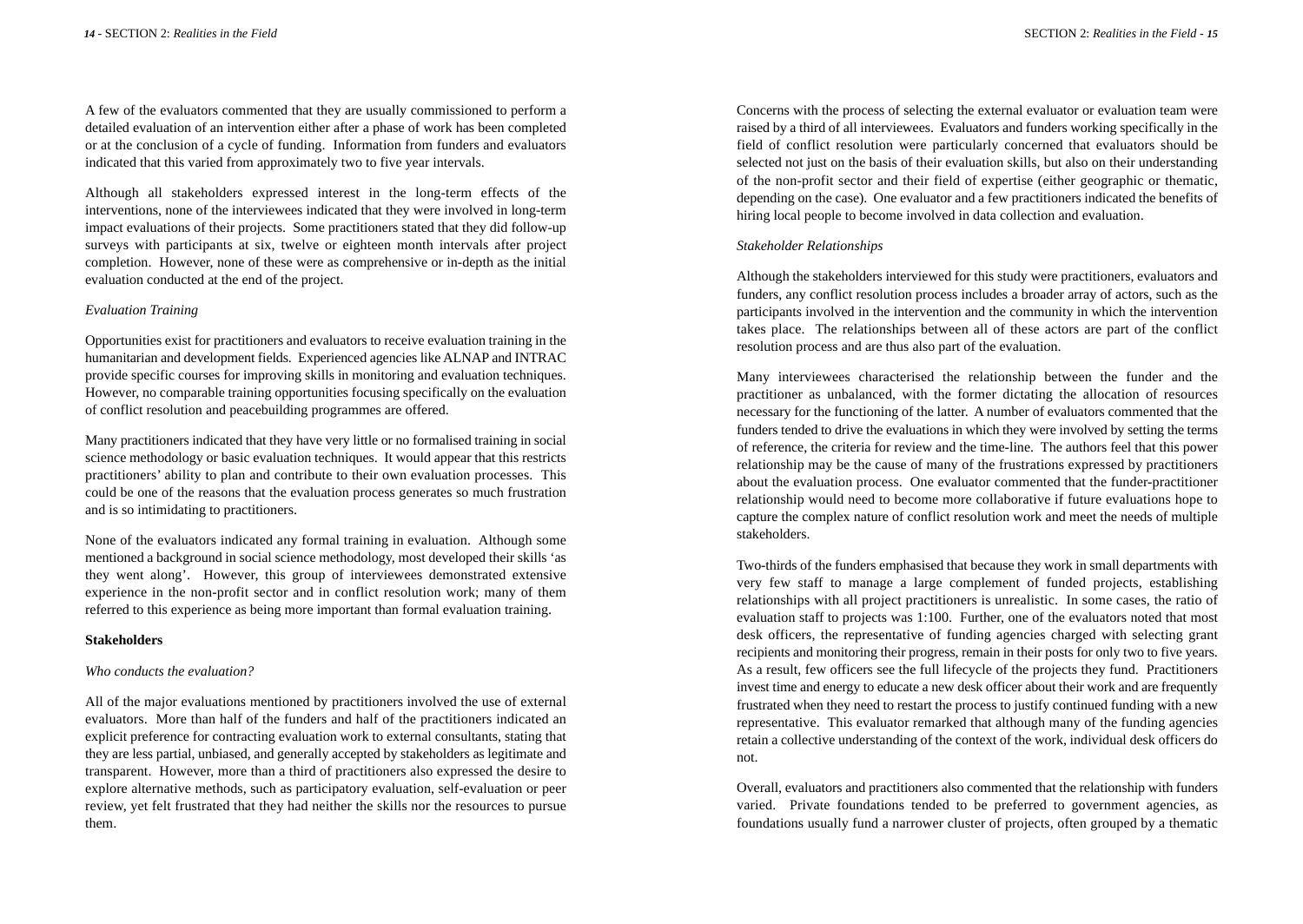focus. It was felt that their employees have more expertise and a better understanding of the challenges experienced by their grant-recipients. Additionally, the burden for accountability and transparency can be less onerous for private foundations than for public institutions, which is reflected in a more flexible approach to evaluation.

Most of the evaluators expressed frustration, and in some cases disillusionment, with their role in the evaluation process. A number of evaluators mentioned that the funders for whom they had worked were not interested in understanding the projects but concentrated on the delivery of a bottom-line figure from which to make future funding decisions. At the same time, though, more than half of the evaluators also felt that they were unable to establish a trust-based relationship with the practitioners that would enable them to make the evaluation truly helpful to those implementing the interventions.

Conversely, practitioners expressed frustration with evaluators who did not take the time to appreciate the context or engage with their project before writing the evaluation report and making recommendations. However, in cases where evaluators had invested time and shown genuine interest in the intervention, practitioners were pleased with the outcome and praised the evaluator's work.

The ability to control how information gathered during the evaluation process is used and interpreted is another way in which stakeholders can have power over one another. More than half of the evaluators highlighted the importance of determining who owns any research data acquired, as well as the final report and recommendations that are made at the end of the evaluation process. Evaluators felt a professional responsibility to share information with interviewees about who will see their interview notes, who determines whether the final report will be published and, if so, where and who can use the findings in the future. Knowing who controls the evaluation products will determine the information stakeholders are willing to provide to the evaluator.

All of the evaluators stressed the importance of speaking directly with the participants in the intervention, and with other stakeholders who could be directly affected by its outcomes. Two of the evaluators commented that participants are usually much more knowledgeable and in-tune with the project than is commonly recognised. One practitioner stated that involving participants in the evaluation process enhanced the relationship between the participant and the implementing agency by showing the participant that their opinion was valued. However, another practitioner cautioned that participants invest a lot of time, energy and resources into projects addressing conflict resolution themes and this investment has sometimes made them less critical of the results. This agency found that longer-term evaluations allowed participants to put the intervention into the context of their daily lives, which served as a better indicator of its usefulness.

#### **Inhibitors to Evaluation**

Virtually all practitioners, evaluators and funders cited a lack of resources as the main challenge to performing evaluations. For practitioners this often meant that evaluation was not considered a priority compared with core programming work. Many funders raised the question of cost-effectiveness related to evaluation. A balance is needed between the financial investment in the evaluation process and the potential information that would be gained. In many cases a large, comprehensive evaluation of each project supported was not financially feasible or strategically useful. For evaluators, the challenge constantly acknowledged was that of finding a balance between uncovering the information that would be most useful to the stakeholders, while still working within the prescribed time, access and funding constraints.

Another commonly stated inhibitor for practitioners was a lack of knowledge about conflict-sensitive tools and methodologies for evaluation. All practitioners expressed a desire to be able to track changes in relationships, attitudes and behaviours over a longer-term period but were frustrated by their inability to do so within current evaluation frameworks and timelines. This comment fitted with the information from funders; none of the government agencies interviewed mentioned any special provisions for the evaluation of their conflict resolution activities. Although some of the foundations indicated that they were working on developing new evaluation tools and many of the evaluators have tried flexible strategies that can be tailored to conflict situations, no resources are widely available that address the unique challenges of evaluating work on conflict.

Evaluators introduced two additional inhibitors to the evaluation process that were not mentioned by either practitioners or funders. First, virtually all evaluators indicated that part of their function usually involves clarifying which goals and objectives the intervention is trying to achieve before they are able to begin the evaluation process. General statements made in funding proposals, such as 'improving inter-community relations' or 'promoting an atmosphere of peaceful interaction' need to be put into a currency that is meaningful to all stakeholders and can be measured through the evaluation process. Many evaluators also found discrepancies between the original funding proposal and what was actually being done in the field. Although they indicated that the difference was typically an adaptation to the conflict situation and reflected good judgment on the part of the practitioners, it was necessary to re-examine the steps of the project to determine what outcome was sought and if it had been achieved. Clarifying the intervention's goals took valuable time and resources and reflected a difficulty for the evaluator in judging whether the intervention was successful by its own standards.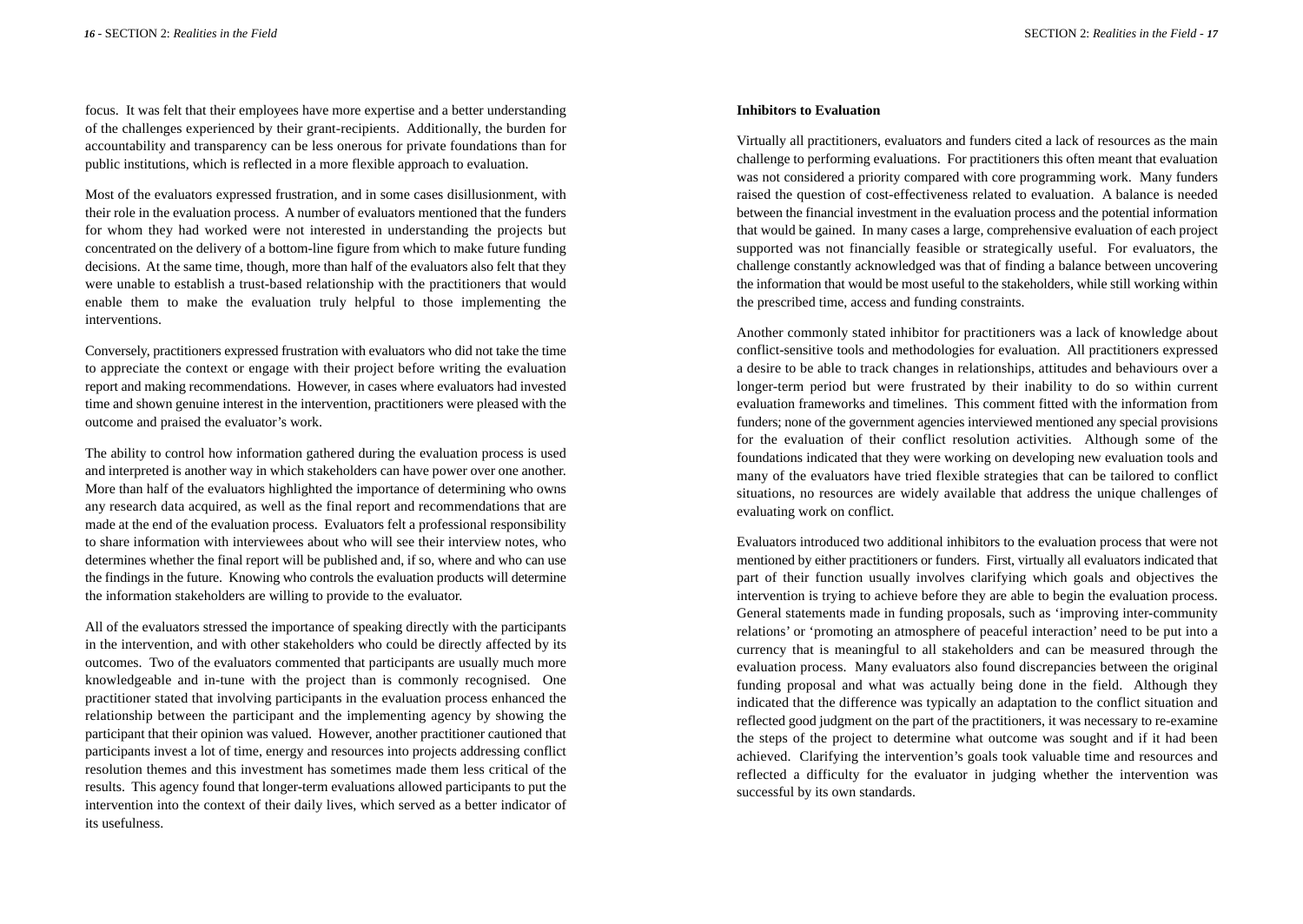Second, more than half of the evaluators raised a concern about incorporating sensitivity to cultural norms into their work. This included the difficulty of accounting for external factors that may influence the programme outcomes, questions of language and local custom, and acquiring support for the evaluation process from project staff or clients.

## SECTION 3: INNOVATIVE APPROACHES TO CRE

A few practitioners, evaluators and funders are developing innovative ways to address some of the shortfalls encountered when applying current models and frameworks to the conflict resolution context. Each new adaptation stretches the state of the field of CRE in new directions and provides insight into possible solutions to the questions and challenges in the field. Some of these models and approaches are currently used by a small segment of stakeholders while others are still in the development and field-testing phase. As an illustration of these developments, short descriptions of a few of these innovative approaches have been included.15

The range of approaches in this section is a reflection of the newly emerging views within the field of the best way to create conflict-specific tools and methods. The first three approaches are models that provide a traditional project-based evaluation tool; each are adapted to fit various challenges (defining success, learning from practice and stakeholder power-dynamics respectively) of evaluating conflict resolution. The fourth approach is also suited to evaluate individual interventions but moves away from the pre-established model. Instead it establishes a set of conflict-sensitive guidelines to provide relatively open-ended direction when undertaking an evaluation. The final approach examines the bigger picture by exploring the development of specific criteria that can be used across all conflict resolution interventions to measure the micro-level contribution to macro-level change.

#### **Action Evaluation Model**

Action Evaluation, a model developed by Dr Jay Rothman, uses evaluation as a bridge between conflict resolution research and practice. An external evaluator works with stakeholder groups throughout the intervention to create a context-specific process of guided goal setting. Participants in an Action Evaluation collaborate to set internally-defined criteria for success. Action plans are then crafted from participant data and are implemented using the internally determined definitions of success as guidelines for a process of reflection, learning and refinement throughout the life of the project.

<sup>15</sup> This is not an exhaustive list or a detailed explanation of different models, but rather a flavour of some of the possibilities emerging in the field. Inclusion in this section does not indicate promotion or support by the authors.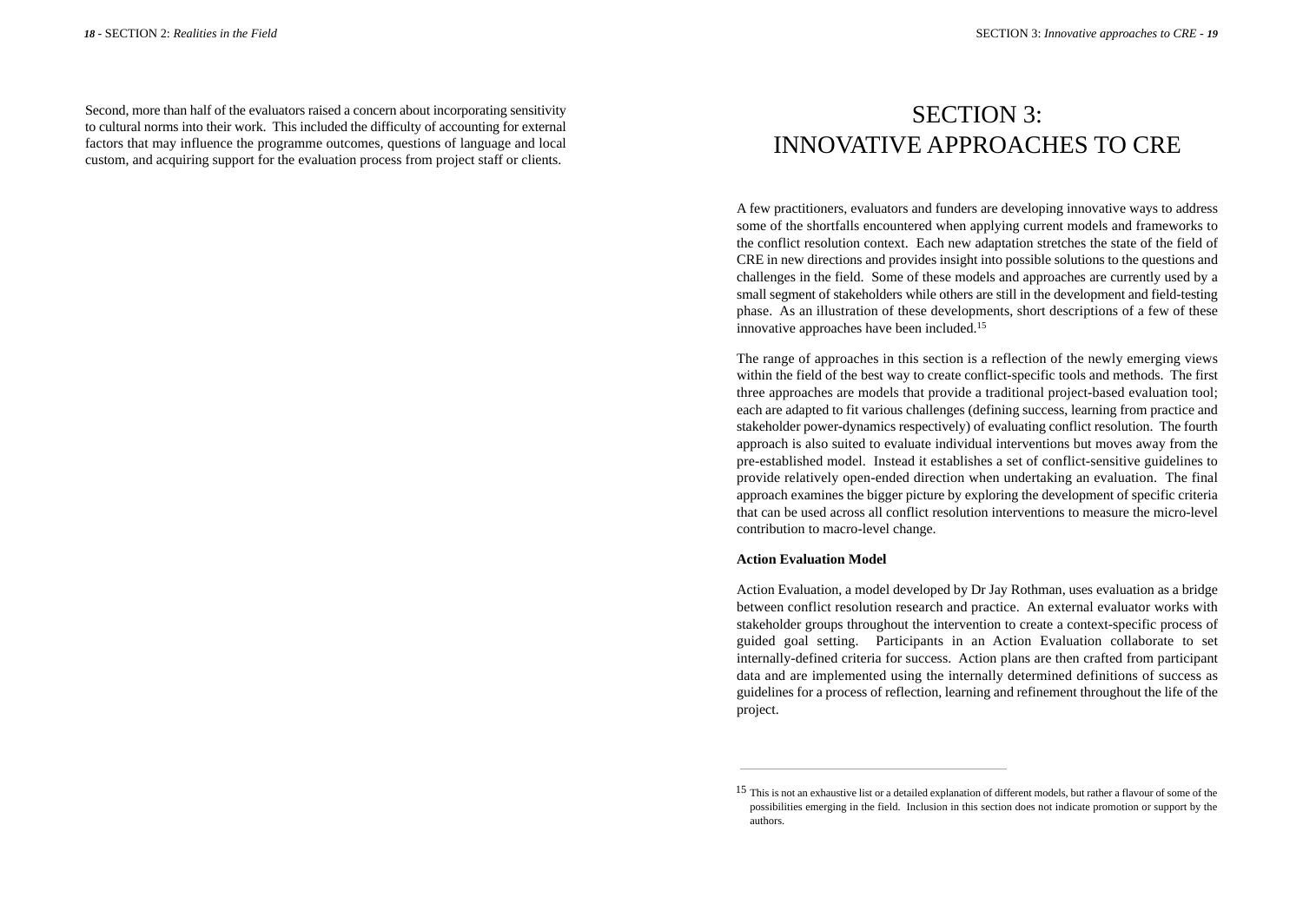This process has three steps (Rothman, 1997):

**Step 1:** Individual members of each stakeholder group involved in the intervention are asked by the action evaluator to answer three questions:

> *What are their goals? Why do they care about these goals? How could they best be accomplished?*

This information provides a baseline that shows the diverse range of goals and objectives held by the participants at the start of the intervention.

- **Step 2:** The various intervention goals and objectives are presented back to the stakeholders. Participants engage in value discussions regarding the 'why' portions of their data, which fosters a sense of common purpose and commitment, before moving on to talk about the content of their shared and contrasting goals. This process provides an opportunity for points of similarity, difference and contrast to be communicated and understood. The intention is to make participants reflect on, and be aware of, the stated aims of the project so that any changes can be mapped, recorded and discussed.
- **Step 3:** Finally, throughout the intervention, Action Evaluation continues to articulate how the criteria for success evolve. This allows the intervention to change over time as it adapts to the dynamics of the conflict. Continuous improvement is the central concept around which this goal-evolution takes place. As action plan implementation occurs, learning is the ultimate tool, guiding the refinement of actions and projected benefits in accordance with the core values of the project participants.

According to Rothman and Friedman (2001), this process is particularly useful for grassroots conflict resolution and peacebuilding interventions that need to be able to adapt to changes in context and changes in the goals and interests of their stakeholders. It is particularly well suited to these types of conflicts because it allows for grassroots input into the goals of the project and is ultimately guided more by participants' core values than by any external objective or resource. The model has been field-tested in approximately twenty projects and continues to be adapted and refined.

#### **The Learning Model for Peace Evaluation**

The National Council of Churches Kenya and the Nairobi Peace Initiative-Africa have developed a model for evaluating their peace interventions that emphasises the learning

process. The model is broken into six steps, each providing questions to help the practitioner reflect on different aspects of the intervention. As can be seen in the diagram below, the steps do not have to be followed in a strictly linear progression. The learning gained by the results of one evaluation feed back into the process of selecting activities and indicators for future interventions (Sumbeiywo, 2001).



Each step consists of a series of questions for the practitioner to ask at the conclusion of the intervention:

| Step 1: | What work was done and what were its objectives?                                                                                                                                                              |
|---------|---------------------------------------------------------------------------------------------------------------------------------------------------------------------------------------------------------------|
| Step 2: | What activities were undertaken and how did they carry out the<br>intervention's objectives?                                                                                                                  |
| Step 3: | Why was this type of work chosen? What theories or assumptions<br>underlie that decision?                                                                                                                     |
| Step 4: | What types of indicators (of both process and outcome) can be used to<br>see the change that the work has affected?                                                                                           |
| Step 5: | What worked and what did not work with the project? Is the change<br>that is seen in Step 4 understood? What can be learned from this<br>process? How will this affect the type of work chosen in the future? |
| Step 6: | How can the work be adapted or improved to achieve better results?<br>What kinds of new initiatives does this work lead to?                                                                                   |

This model stresses that information learned through an evaluation is only useful if the practitioner understands how and why the result was reached. This understanding requires an examination of the rationale behind the practitioner's choice of intervention and whether the assumptions on which this choice was based are accurate. Equally important, though, is the opportunity to be able then to feed this learning back into the process of designing and delivering conflict resolution programmes.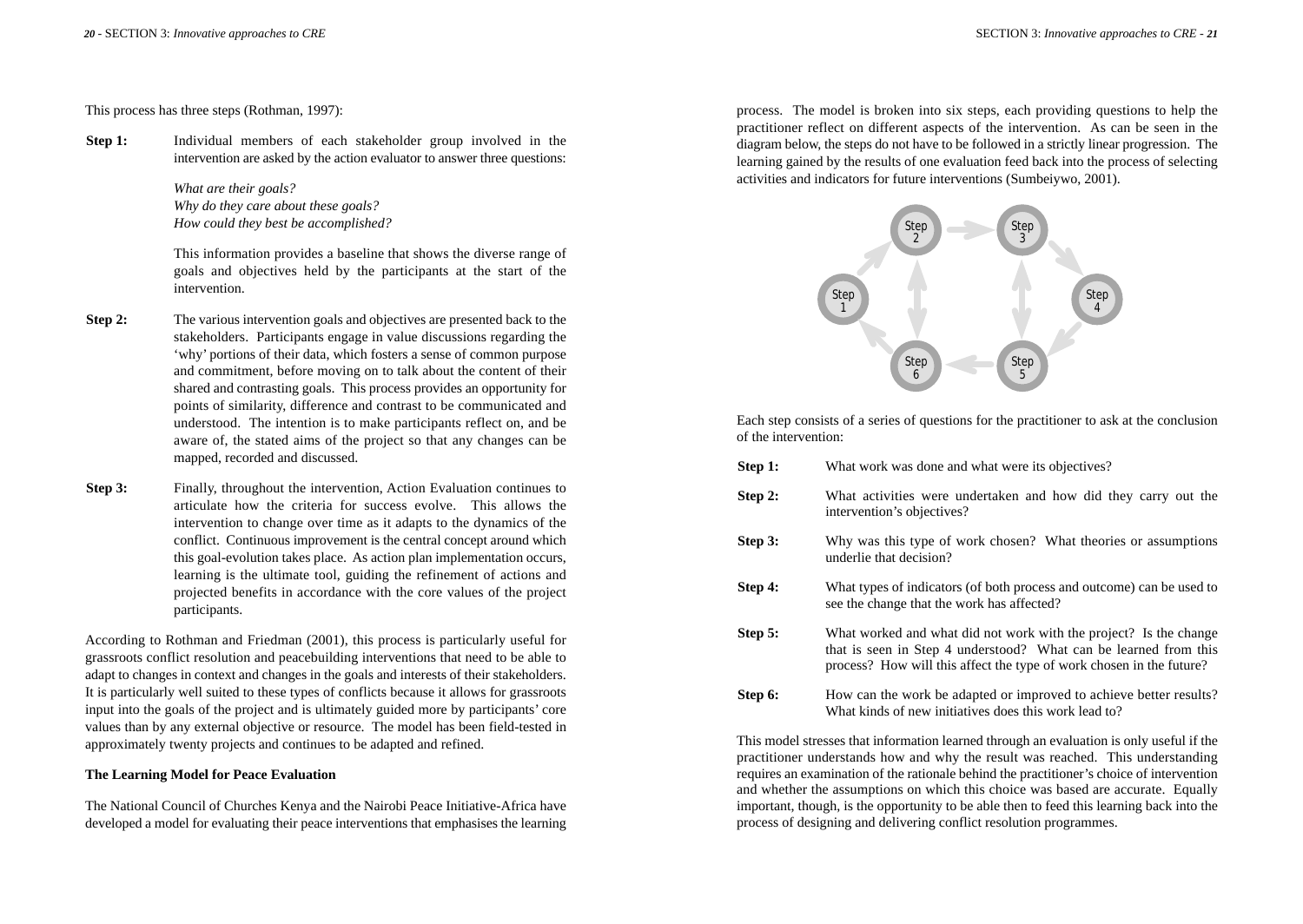Testing the theories of change on which conflict resolution activities are selected and implemented needs to become a part of evaluation practice. Although it is important to improve the way in which interventions are carried out, the field also needs to examine the assumptions and the beliefs on which the work is based. This provides the opportunity to expand accurate theories and disregard those that have proved flawed. This model offers a foundation for testing theories of change through work being conducted in the field.

#### **Community Evaluation Northern Ireland (CENI) Evaluation Template**<sup>16</sup>

This model represents an innovative approach to evaluation in that it attempts to change the relationships between the stakeholders involved in the evaluation process. The template emphasises that the entire process of setting up the intervention, establishing goals and determining criteria of success should be a negotiated transaction from which both partners receive benefit (Morrissey, *et al.*, 2001).



<sup>16</sup> For a more detailed explanation of the model, see Morrissey, Mike, McGinn, Pat and McDonnell, Brendan (2001) *Summary of Interim Report on Research into Evaluating Community-Based and Voluntary Activity in Northern Ireland.* Belfast: Community Evaluation Northern Ireland.

To challenge the power dynamics associated with the traditional funder-dominated model of evaluation, CENI introduced the concept that work done by community and voluntary organisations has 'added-value' beyond the direct intervention outputs. This theory is based on the belief that the transaction between funding agencies and implementing agencies goes beyond the financial. Community and voluntary organisations bring with them the added value of 'social capital', which is defined as 'features of social organization, such as networks, norms and trust, that facilitate coordination and cooperation for mutual benefit' (Putnam, 1993, p.36 in Morrissey *et al.*, 2001, p.9). Thus, community and voluntary organisations provide more than a service through their work; they are also building relationships, promoting trust and empowering individuals. These are difficult to calculate as project outputs but are important parts of evaluating conflict resolution and peacebuilding interventions.

CENI's model is currently being field-tested with a number of different organisations. However, it has already provided stakeholders with new ways of exploring the power dynamics within the evaluation process.

#### **Flexible External Evaluation Approach**

It is worth considering that the way forward for CRE may not be through pre-established models. Many external evaluators have indicated that they avoid evaluation models and are choosing instead to use a set of guidelines that allows for the adaptation of evaluation practice to fit the situation. Since the external evaluator is frequently asked to enter a situation about which they have relatively little prior knowledge, the use of guidelines allows the flexibility to respond to the realities on the ground. Although each evaluator has his/her own approach, some similar strategies have emerged (Abdalla, 2002; Carstarphen, 2002):

- Capture both contextual level and specific (project) level information,
- Use a variety of data collection methods,
- Interact with a broad audience (do not limit the interaction to programme participants - it needs to be extended to other members of the community, government officials, local experts, etc.),
- Whenever possible, observe actual events as they occur,
- Involve stakeholders in the design of the evaluation process,
- Work with local people to refine the methodology or use local people to perform data collection to assist with the cultural dimensions of evaluation design and ensure a greater accuracy of results.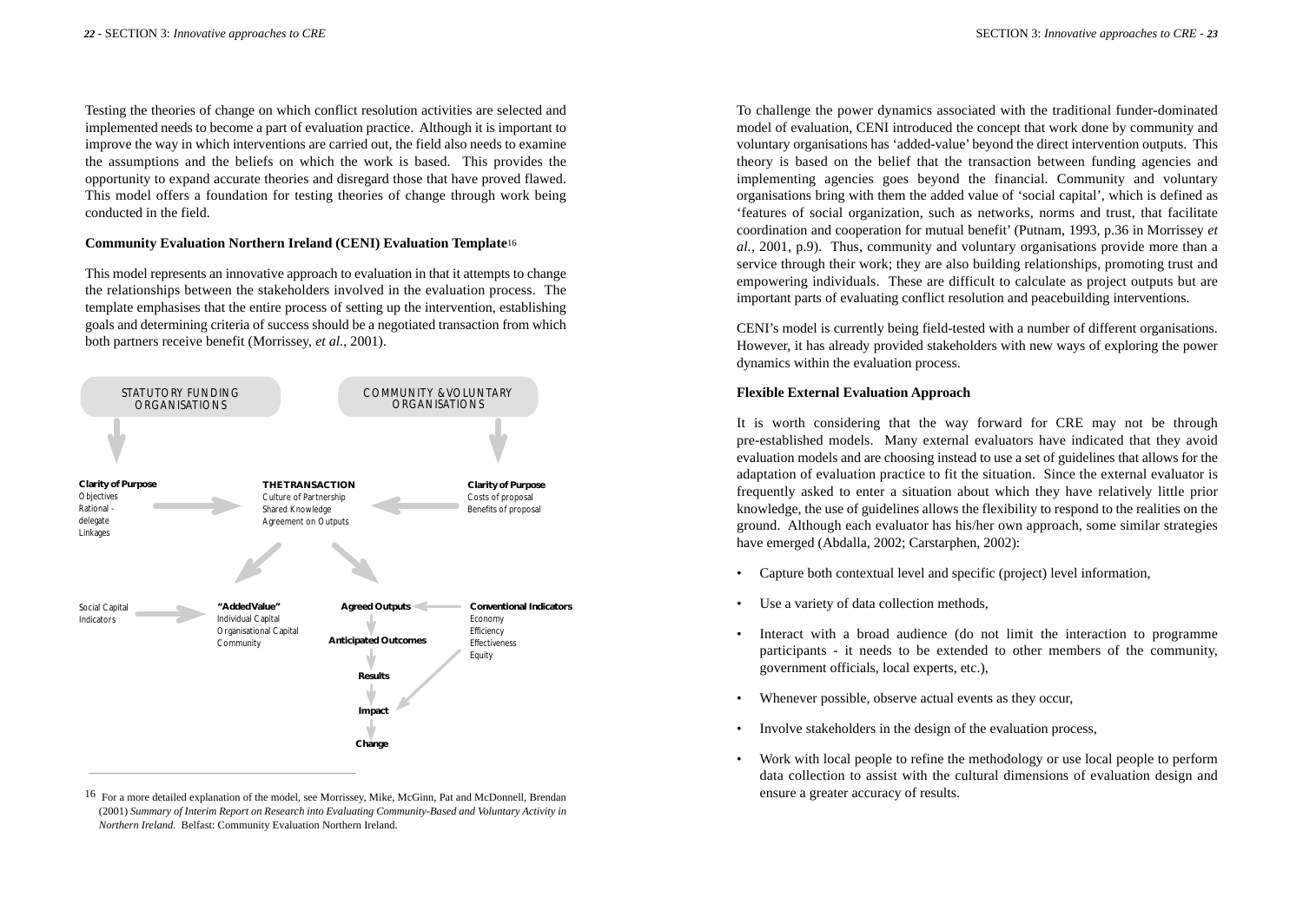It may be that the variety of intervention types that fall under the heading of conflict resolution, coupled with the need to incorporate broad contextual factors, will lead CRE away from model-based approaches to evaluation. The evaluators who contributed to these guidelines all have extensive experience in both conflict resolution work and in evaluation, and have found the use of guidelines to be the most effective way to achieve results that were useful to funders, practitioners and participants. Guidelines also provided them with the means to address practical concerns such as the need to look for unintended impacts, a way to reflect the changing context in their assessment, and a method to identify intangible change.

#### **Reflecting on Peace Practice Effectiveness Criteria**

One of the challenges faced in conflict resolution is determining if interventions have been effective not only within their own sphere but also in contributing to the goal of a larger 'peace'. The Reflecting on Peace Practice (RPP) Project, an international collaboration of agencies seeking to gather experience from their recent conflict-focused programmes, examined whether criteria could be established that would indicate an intervention's impact on the progress towards peace writ-large.17 By examining a wide variety of case studies and conducting multiple feedback workshops around the world, a set of tentative criteria have emerged.

These criteria seek to measure the likelihood that programmatic efforts will lead to significant progress towards the broader peace. Unlike quantitative indicators, they do not measure how many people have been engaged in peace activities but rather the quality of the engagement as it relates to achieving peace writ-large.

Still a work in progress, peace programmes appear to be more effective, i.e. able to make an impact on peace writ-large, according to RPP, if:

- 1. **The effort is marked by participants' sustained engagement over time.** The involvement of people is not one-off and is sustained in the face of difficulty or even threats and overt pressure to discontinue.
- 2. **The effort has a linking dynamic.** It links upwards (to bring in people with existing influence on the political process or support new alternative leaders) or downwards (to bring in larger numbers of people and build public support at the grassroots level). It links key people to more people or more people to key people.
- 3. **The effort does something substantive about root and proximate causes of the conflict.** It does not represent simply talking about peace

but also seeks and finds solutions to the key problems driving the conflict.

- 4. **The effort is geared towards creating institutional solutions.** It is not sustained only by ephemeral personal relationships or *ad hoc* initiatives but is institutionalized and enduring.
- 5. **The effort causes people to respond differently (from before) in relation to conflict.** This can involve increasing people's ability to resist manipulation or to undertake proactive efforts. This can occur through increased skills for analyzing, managing and responding to conflict or changed values and attitudes. (RPP, 2001: no page)

The information gathered by RPP suggests that these criteria are additive - that is, the more of these criteria a project meets, the more effective the contribution will be.

<sup>17</sup> The term 'peace writ-large' refers to 'peace in the big picture', or the overall situation in the country.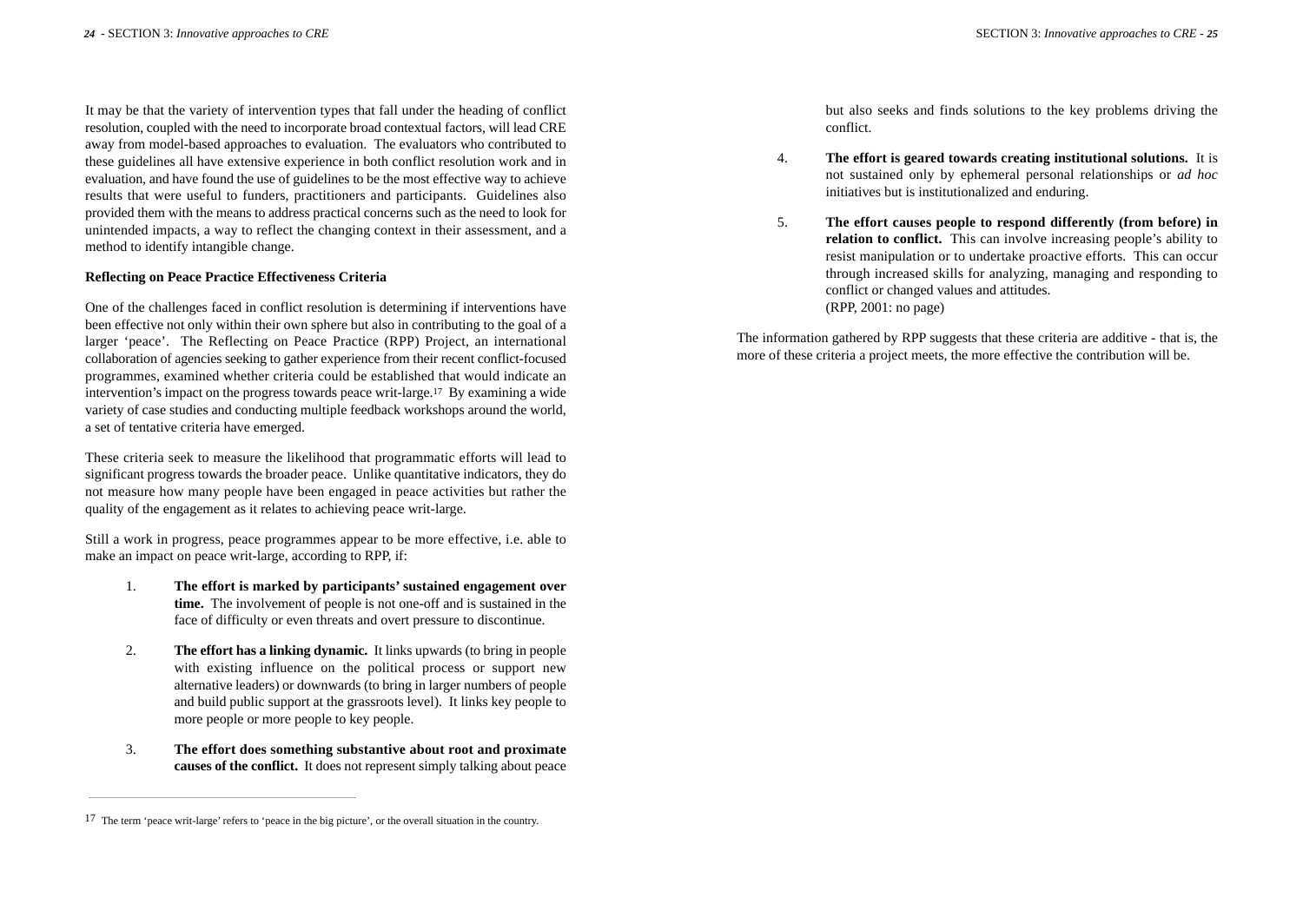## SECTION 4: AN OVERARCHING FRAMEWORK FOR CONFLICT RESOLUTION EVALUATION

Whilst reviewing the current theory and practice in conflict resolution evaluation, it became apparent that evaluation is beginning to be used to inform the field's activities. However, what was not evident was a broad understanding of what evaluation could offer organisations in terms of learning and enhancing practice. Consequently this section attempts to integrate existing evaluation applications and articulate their relevance through an overarching framework.18 In essence it is a structured look at the different aspects of an intervention that a conflict resolution evaluation can seek to assess. Its purpose is to offer stakeholders an instrument through which to organise their thinking and constitute the aims, objectives and terms of new evaluations.

Knowledge gaps and lack of precision in language and application still exist in the thinking on these issues. In many areas, there is little in the way of definition or evidence, but hints can be found in a smattering of conducted evaluations or the rare article of first thoughts on an issue. For the sake of clarity and ease of comprehension, where necessary and possible, these gaps have been bridged within the framework. It is recognised that there is significant thinking yet to be done as at times attempting to apply a structured and ordered approach actually raised more questions and challenges than clarity.

It is important to clarify what the framework is not. It is not a new model or method to be used when implementing an evaluation. Nor is it an attempt to create a generic set of criteria to evaluate all conflict resolution interventions. It is hoped that it will be used to establish a basis for discussion and a platform for future research in this area, which will be a catalyst for others to refine and evolve.

#### **Overarching Framework Description**

The framework is structured around three thematic areas, each of which have an essential question to guide thinking. Goals and Assumptions: Why and how is the agency conducting this particular intervention? Process Accountability: How was the intervention operationalised? Range of Results: What were the short and long term results of the intervention? Each thematic area has been broken into three specific

aspects of an intervention that the evaluation can seek to assess or understand to a greater extent. Within each aspect, questions have been included to provide greater clarity as to their practical application. These questions are illustrative and the aspect should not be considered restricted to their use only. The potential benefits of each theme or aspect to the field, to the organisation or to the intervention are also raised.

### *Overarching Framework*

### *Goals and Assumptions:*

- *Why and how is the agency conducting this particular intervention?*
	- Appropriateness Consideration
	- Theoretical Analysis
	- Strategic Review

#### *Process Accountability:*

- - Management and Administration
	- Cost-Accountability
	- Process Appraisal

### *Range of Results:*

*What were the short and long term results of the intervention?* • Outputs • Outcomes • Impacts

The distinction between aspects is not as tidy as the framework would suggest. They are not mutually exclusive and combinations of aspects are normally required to obtain meaningful results. The selection of aspect(s) will depend on the purpose of the evaluation, amount of resources (time, finances, personnel) and when in the intervention plan evaluation is considered. That said, for purposes of understanding the different potentials of evaluation the authors felt distinctive categories were a useful exercise.

As the framework took shape it became increasingly apparent that there was a need for appropriate and functional language when discussing evaluations in a practical sense. In this context, two concepts have been expanded to provide typologies by which one can discuss ideas essential to the evaluation of conflict interventions. The first addresses *what* an intervention is seeking to influence, called the Focus of Change, while the

<sup>&</sup>lt;sup>18</sup> This framework is intended for use primarily when considering evaluations of individual interventions. Consequently, elements may not be appropriate or relevant when considering cluster, multi-programme or multi-donor evaluations.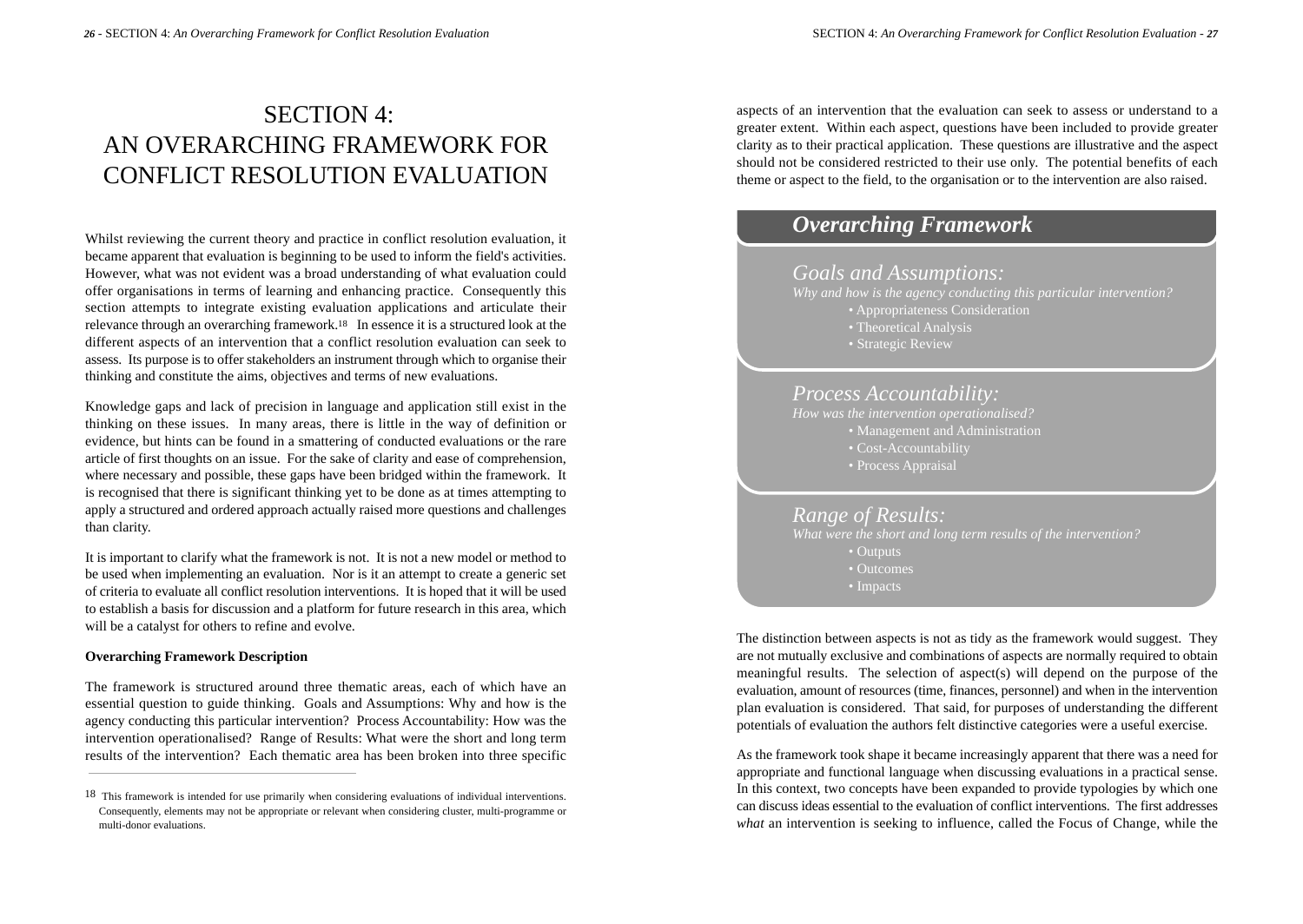second considers *who* an intervention is targeting, entitled Tiers of Influence. Both concepts overlay the framework in that they apply to most, if not all aspects, in some respect. Moreover the concepts are interrelated in that each intervention seeks to enact a change in someone (who) in some way (what).

#### **THEME #1. Goals and Assumptions: Why and How is the Agency Conducting this type of Intervention?**

This theme considers the utilisation of conflict analysis in intervention planning and the theoretical and ideological basis of an organisation's intervention strategy. The phrase 'intervention strategy'reflects two issues - the type of intervention the organisation has selected (mediation, Track II dialogues, youth exchanges or single identity work) and its subsequent design and development. The theme has three aspects: *Appropriateness Consideration, Theoretical Analysis* and *Strategic Review*.19 In the first two aspects, the term 'why'is considered from an achievement of objectives point of view, whereas the third aspect, Strategic Review, considers 'why' more from the perspective of organisational motivation.

#### **Aspect 1:** *Appropriateness Consideration*

This aspect addresses the connection between conflict analysis and the resulting intervention strategy. It considers whether the intervention strategy was the most appropriate for the situation in terms of need, use, benefits to participants or change created. It also asks if the intervention strategy is based upon the conflict analysis and if it reflects an understanding of the critical leverage points for change in this context. There are two facets to this aspect; is the intervention contributing in the most significant way possible and were the activities selected within the intervention the most appropriate?

*1. Is the intervention contributing in the most significant way possible?*

Here the following questions could be utilised:

- i.) Was a quality (realistic, comprehensive, culturally sensitive, rigorous, etc.) conflict analysis conducted?
- ii.) Were there direct linkages between the intervention strategy and this analysis?
- iii.) To what degree were critical leverage points identified and incorporated into the intervention strategy?
- iv.) Are there other intervention strategies that could have contributed in a more significant manner?

This facet of the Appropriateness aspect becomes very important when an intervention 'successfully' meets its objectives in terms of outputs and even outcomes but seems to show minimal impact on the overall situation. Although these interventions may be outstanding in reaching their immediate goals, they take up resources and occupy territory either physically or conceptually that others may have utilised in a more effective20 manner. In terms of objective achievement the intervention may be a success but it is filling up limited space and therefore actually detracts from the overarching goal of peace. This scenario does not include those interventions that are appropriate to the context but due to factors outside of the organisation's control are unable to implement the intervention in such as way that impact can be assured.

*2. Were the activities selected within the intervention the most appropriate?*

#### Questions here could be:

- i.) Were the activities selected based on the conflict analysis?
- ii.) Were the affected community/individuals consulted?
- iii.) Were multiple options considered using standardised criteria?
- iv.) Were the activities monitored and re-aligned if and when necessary?

A simplistic example may serve to illustrate these points; an organisation convenes a conference on a contentious issue and structures that conference around large plenary sessions. The first facet of the appropriateness consideration asks if a conference contributes the most in this context, while the second facet looks at whether the plenary structure was the best activity to utilise within the conference.

Information resulting from an Appropriateness Consideration has the potential to improve an agency's ability to connect conflict analysis with the development of intervention strategy and refine their understanding of how to identify leverage points for change. Moreover, this aspect could provide useful information with regards to the best process to be used in different contexts.

<sup>&</sup>lt;sup>20</sup> In this context, the term effective refers to the achievement of peace.<br><sup>29</sup> In this context, the term effective refers to the achievement of peace.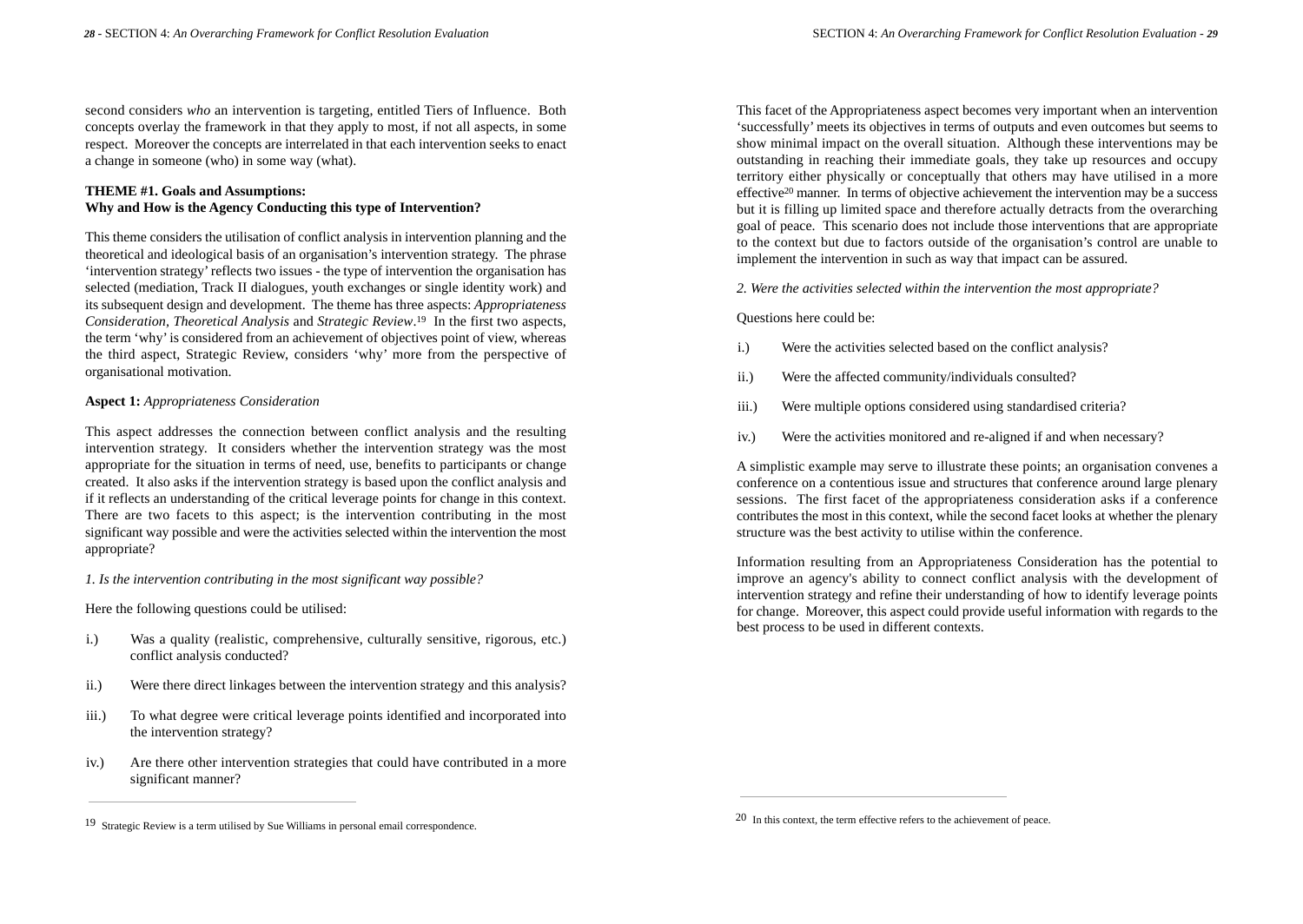#### **Aspect 2:** *Theoretical Analysis*

Whether articulated or not, the majority of people in this field have a theory/ies of change21 and associated assumptions, which underpin their decisions about intervention strategy at multiple levels. As these theories and assumptions are rarely conscious, it is even rarer for them to be rigorously examined and assessed against the reality and results of interventions in the field. This aspect seeks to identify and test these theories and assumptions.

#### Questions that could be useful are:

- i.) Has the organisation articulated its belief in how conflicts are transformed or change is enabled in a society? If so, what is it?
- ii.) Has the agency or relevant practitioners/staff investigated the assumptions by which they operate? If so, what are they?
- iii.) Have these assumptions or theories ever been reviewed and fed back into the planning process in light of intervention outcomes and impacts?

This aspect has the potential to challenge the assumptions by which practitioners operate and confirm or disprove the theories of change that underpin intervention strategy decisions. For those theories that hold true, the information would be useful to tailor the theory to the local context - which is not to imply that practice should ultimately be confined to theory, as theory can in certain situations prove to be constraining rather than illuminating. Without this type of examination, there is little evidence available to tailor or enhance our collective understanding of what can successfully foster change in a society. Improvement of our theories of change has the potential for significant impact on the effectiveness of this field as a whole. This aspect offers the most to field in terms of transferable learning.

#### **Aspect 3:** *Strategic Review*

A Strategic Review addresses whether an organisation is fulfilling its vision and mandate through its choice of interventions. It considers whether an organisation is doing what it says it is doing.

It could address such questions as:

i.) Can the intervention be logically connected to the achievement of the organisational mandate?

- ii.) Does the intervention capitalise on the agency's comparative advantage or unique skill set?
- iii.) Are there other organisations that have more expertise or experience in this area?

This aspect is particularly insightful in situations where a need is identified in a conflict arena and a subsequent intervention constructed which falls outside of the primary purpose of the organisation. The tension arises between a needed and well-run intervention that is, however, not in line with the organisational mandate or within the primary experience and skill set of the staff. An example may illustrate this tension best. Consider a conflict resolution agency located in Southeast Asia whose mandate is to promote peace and justice. In implementing this mandate the organisation establishes a women's peace centre as a safe place for women from all sides to meet and discuss issues, receive training in dialogue and mediation techniques and promote women's role in reconstruction. After a year in existence the staff at this centre recognise AIDS education to be a significant need amongst women in the region and proceeds to develop an AIDS-awareness training programme. The question arises, is this intervention pursuant of the organisation's mandate? Can this activity be logically connected to the achievement of peace and justice? Is this the best way to utilise the resources of the center and does this capitalise on the skill set and unique contribution the centre and its staff can give to the situation? Are there other agencies who are better equipped to do this work?

There are no prerequisite answers to these questions; rather within a Strategic Review the organisation would be faced with these issues and make choices significant to their situation. Information gleaned through this review will assist organisations in their strategic planning through the targeting of limited resources to interventions whose cumulative value will contribute towards their larger mandate. It will also provide evidence of the enacting of their mandate, which is particularly useful in terms of public relations.

Evaluations within Theme One would provide the field with significant information on how to improve conflict resolution practice at the most fundamental levels by examining the goals and assumptions on which they are based. Amongst others, this improvement would be in the following areas: tailoring and improving theories of change, identifying and verifying basic assumptions, enhancing our ability to connect conflict analysis with intervention selection and illustrating whether organisations are achieving their overarching mandate.

At present this theme receives minimal attention in the conflict resolution world, with only a few examples available. Interestingly, the majority of work that was reviewed showed that when these aspects are addressed they are done so in isolation of each other, although the authors see them as closely related.

<sup>21</sup> The process by which a conflict can be transformed.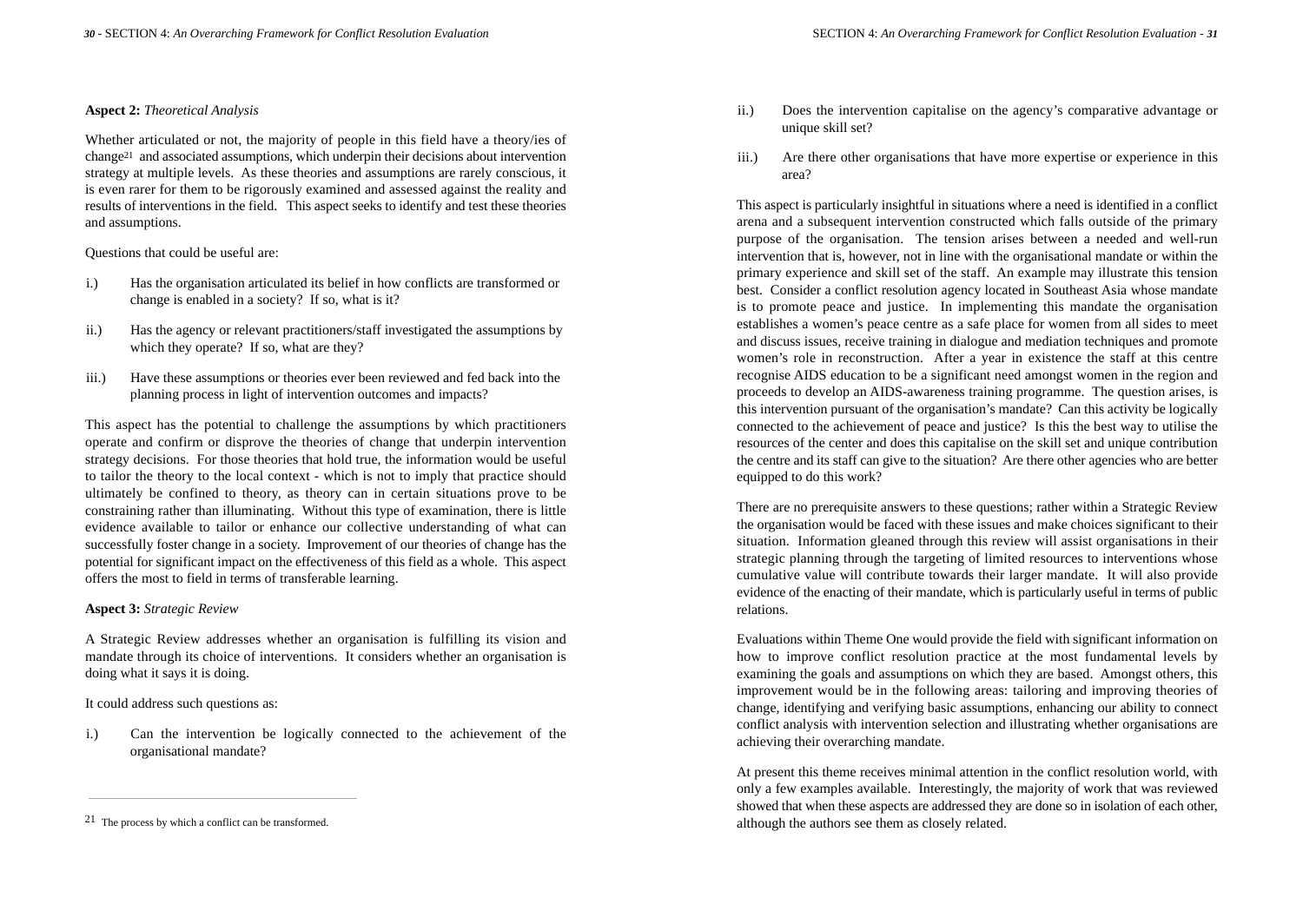#### **THEME #2. Process Accountability: How was the Intervention Operationalised?**

This theme assesses the implementation of the intervention. It includes three aspects for assessment: *Management and Administration,*<sup>22</sup> *Cost-Accountability and Process Appraisal.*

#### **Aspect 1:** *Management and Administration*

The Management and Administration aspect considers how an intervention was conducted from a purely operational perspective. This includes, but is not limited to, intervention planning and management, efficiency of administration and where appropriate effective teamwork.

#### It would address questions such as:

- i.) How accurate was the projected intervention plan in terms of staff resources, skills required, timelines, and budgets?
- ii.) Was adequate direction, supervision and support provided for the intervention co-ordinator and/or administrator?
- iii.) Were avenues of communication open and used effectively and consistently between all stakeholders?
- iv.) Were all aspects of the intervention well organised?

Although not generally a popular focus for conflict resolution evaluations, it has a lot to offer organisations in this field. Information from this aspect can improve an organisation's ability to implement interventions as well as accurately pre-plan. Streamlined and improved performance in this area will free-up valuable assets in terms of time and resources.

#### **Aspect 2:** *Cost Accountability*

Cost Accountability reviews whether the organisation considered alternatives to the actions taken from a financial perspective. This includes very practical operational issues such as cost-reducing strategies like obtaining quotes, or negotiating long term or bulk agreements with vendors. However, recognising the importance of non-cost related factors in operationalising interventions, this aspect does not refer to achieving the desired ends for the lowest financial outlay. In conflict situations some decisions may be taken that do not represent the lowest cost but which are balanced by their significant contribution to the peace process. There is a range of both generic and conflict specific non-cost factors. Generic non-cost factors include issues such as service and quality. Conflict specific non-cost factors could include such things as capitalising on a window of opportunity like an unexpected cessation of violence, or awarding a contract to a company in a separatist region to demonstrate the benefit of engaging in peace process. Costs must be weighed by considering their value in light of the intervention's objectives.

Questions related to cost-accountability could include:

- i.) Were alternative options in relation to costs considered when designing the programme?
- ii.) Does the organisation attempt to utilise economies of scale where possible?
- iii.) Did lack of planning result in last minute actions that had significantly higher costs?
- iv.) Were choices made by the agency that were outside the usual cost effectiveness norms justifiable?

This aspect would always need to be closely associated to an understanding of the context. It would also rarely stand alone and would more likely be conducted in association with several other evaluation aspects.

The benefits to be had from this aspect are similar to that of the Management and Administration aspect. This data would improve implementation and ideally allow organisations to make strategic decisions in a conflict context sensitive manner on financial issues. Moreover, it could improve relationships with donors through the assurance of cost-accountable thinking and effective utilisation of funds.

#### **Aspect 3:** *Process Appraisal*

Process Appraisal considers two related issues in the implementation of an intervention. The first concerns the effectiveness of the techniques utilised in conducting an intervention, such as the facilitation skills of the individual running a workshop. The second looks at whether the work is conducted in a manner that is representative of the principles and values to which the organisation aspires, such as equality or respect for diversity.

A process-focused evaluation would address questions such as:

i.) Did the participants feel that their needs were being considered and addressed throughout the intervention?

<sup>22</sup> The term 'management' refers to supervision activities, while administration is conducting logistics, co-ordination and secretarial support to the activity or service.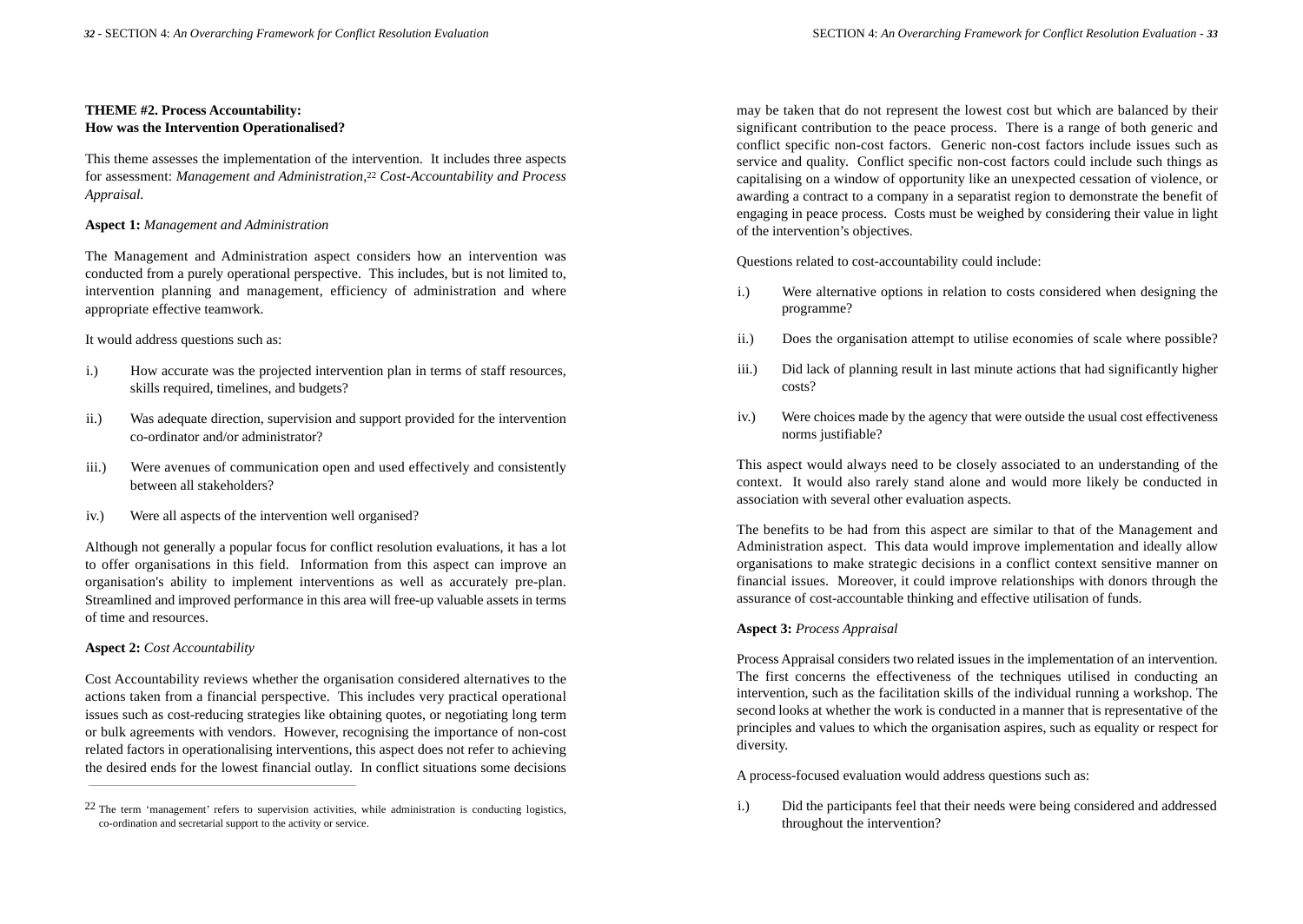- ii.) Did the actions exhibited during this intervention reflect the values of the organisation and the skills and expertise of the staff?
- iii.) Did the conflict-affected community feel the process went well?

A tension can arise for agencies that have explicit organisational values that differ from those of the community in which they are working. For example, this issue could arise for agencies that consider equality for women an intrinsic element of their mandate but wish to conduct community based work in a conflict area that adheres to strict Muslim tradition. In these situations organisations will need to weigh their options and programme accordingly.

In practice, it appears that Process Appraisals are often being carried out in isolation from the other aspects raised in this framework and are commonly circulated under the heading of Best Practice, the implication being that a 'good' process appraisal is synonymous with intervention success. However, as these evaluations are generally not linked to an assessment of results - either outcomes or impacts - there is little evidence to indicate that there is a correlation between 'good' process and desired outcomes/impacts. Recognising that quality process is fundamental to this work, particularly when external events have the ability to hinder intended progress, the authors feel that it is essential for this aspect to be conducted in combination with others, particularly with results-based considerations. A good process evaluation is but one variable behind a 'successful' intervention.

This aspect could provide organisations with a wealth of information to tailor and enhance the techniques used to conduct interventions. It could also provide further clues to the link between process and effecting change, thereby improving the ability to select and execute interventions.

The first two aspects of Theme Two predominately consider whether there was judicious use of means to accomplish an end, while the third looks at the effectiveness of appropriate conflict resolution techniques and then broadens the frame to consider the implementation of values and principles as well. In practice, the different aspects receive varying degrees of attention. Evaluations with a Process Appraisal focus would occur most frequently, whereas Management and Administration would rarely be a distinct focus. Instead it may generally arise as part of the project narrative but without rigorous consideration with a view to improvement. Evaluations commissioned by funders would generally give more attention to Cost-Accountability, albeit with a much stricter financial assessment focus, than evaluations commissioned by the organisation themselves.

The results of an evaluation with a focus on process accountability can provide valuable information in two ways. First, they could illustrate how intervention teams can enhance their operational activities in terms of both pure implementation and quality of

intervention. Second, they can produce data that can be used to improve operational aspects of intervention planning, such as staff requirements, timelining and staff skills requirements.

### *Focus of Change*

The Focus of Change is an ordering of what an organisation's intervention seeks to influence or change. It considers a range of influences, from the macro level, as in the broad social and political environment, to the micro level, such as an individual's behaviour and skills or attitudes and beliefs. This ordering becomes especially useful when evaluating as it provides a common language by which to discuss one of the key elements of an intervention.

### *What is the Intervention Targeting?*<sup>23</sup>

- broad social/political environment
- structures/institutions
- approaches/procedures
- physical/financial
- behaviour/skills
- attitudes/beliefs

Influence does not have to be limited to one level as, depending on the

It also should be recognised that different definitions of success and types of activities are often associated with the different levels.

<sup>23</sup> The list has been modified from a diagram in Mayer, Bernard S., Moore, Christopher W., Wildau, Susan T., Ghais, Suzanne, Marada, Radim, Ropers, Norbert, Weiss, Anja, Volker, Ruof. (1999). *Reaching for Peace: Lessons learned from Mott Foundation's conflict resolution grantmaking.* Michigan: Charles Stewart Mott Foundation, p. 9.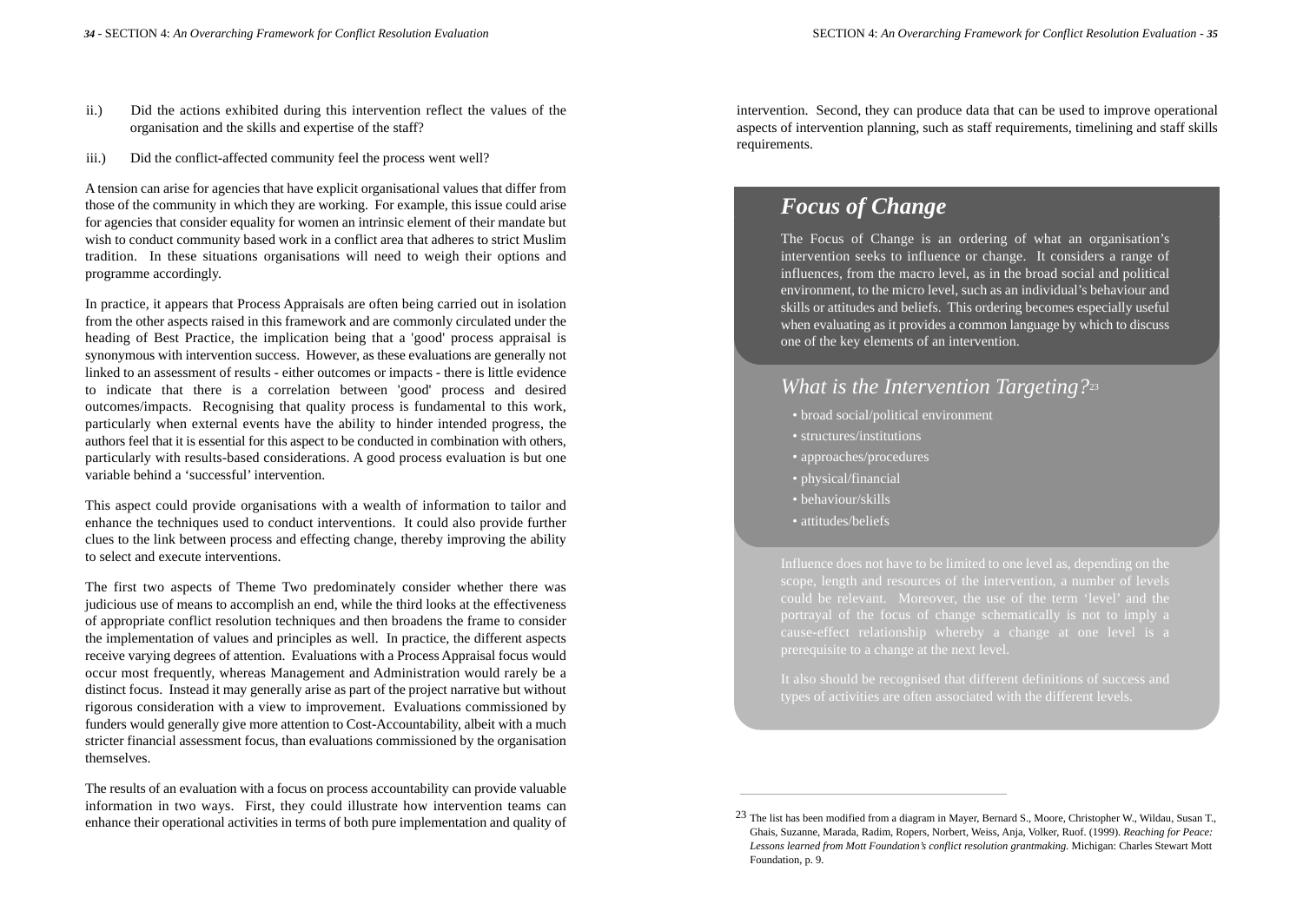#### **THEME #3. Range of Results What are the Short and Long Term Results of the Intervention?**

Assessing the difference an intervention has made in a conflict scenario is one of the most pressing questions facing this field. Those not actively engaged in the work often want tangible results that can be illustrated in graphs and charts. However, rigorous and accurate measures of the 'difference' are only starting to be developed, using qualitative as well as quantitative methods. This theme considers the results of interventions in the short and long term. It has three aspects - outputs, outcomes and impacts of conflict resolution interventions.

#### **Aspect 1:** *Outputs*

Outputs are the most common and easiest results to compile. They are the immediate, tangible and frequently quantifiable results of the activities conducted as part of an intervention. For example, this could be the number of participants at a training workshop or the number of meetings held between two conflicting parties.

Questions relating to outputs could be:

- i.) What activities were conducted?
- ii.) Who did the intervention reach (e.g. number of participants, number of meetings)?
- iii.) Were the targets for the intervention achieved?

Outputs are the information most often provided to funders in monitoring or final reports as it is perceived to be a tangible measurement of intervention achievement. They provide a limited but useful set of information, particularly in showing trends such as participants' demographic information in terms of ethnic, racial, religious or gender distribution. That said, the authors believe a true understanding of the intervention cannot be reached by assessing this aspect in isolation as much of the meaning of these quantitative figures comes from the information provided by the other aspects.

#### **Aspect 2:** *Outcomes*

Outcomes are the changes that directly result from the intervention activities. They are ideally determined by the intervention objectives as the results that the intervention seeks to achieve. Unlike outputs, which concentrate on what the intervention does, outcomes concentrate on what the intervention makes happen. For example, this would be the information or skills that the participants learned during a training workshop or the agreement made through the meetings of conflicting parties.

This aspect would address questions such as:

- i.) What changes were produced as a result of the intervention?
- ii.) Were the intervention outcomes linked to the objectives?
- iii.) Did any unexpected outcomes occur as a result of the intervention?

Outcomes are commonly two-dimensional, with 'what' the project seeks to influence combined with a specific target or 'who' they seek to influence. Useful tools in conceptualising and discussing these aspects can be found in the Focus of Change and the Tiers of Influence. Utilising the training example above, the 'what' (Focus of Change) would be behaviour or skills, while the 'who' (Tiers of Influence) would be the individual participants.

Outcome evaluations are becoming more common although still significantly lagging behind the usage of outputs. Questions also arise as to the degree to which unanticipated outcomes, both positive and negative, should be identified, balanced and incorporated within outcome evaluations.

This aspect shows the changes that the intervention has been able to make. It allows for a pre-intervention and post-intervention comparison, which can provide legitimacy to the work. It also assists in the intervention planning process by comparing the intervention objectives to the results to see if it was able to accomplish what was anticipated.

#### **Aspect 3:** *Impact Evaluation*

There is considerable confusion surrounding the meaning of 'impact' in a conflict intervention context, let alone the challenges of measuring this unrefined idea. The authors propose that impacts are the consequences (either negative or positive) of the interventions' outcomes.24 Accordingly, Impact Evaluation seeks to determine the consequences of an intervention on a conflict situation or any facet within that situation.25 This is illustrated, once again, through the simple example of a training workshop where the number of participants is an output and the skills they acquire is an outcome. An impact of this workshop could be the utilisation of those skills in a participant's job. So, if the training focused upon developing mediation skills, an

<sup>24</sup> These outcomes include both the intended and unintended.

<sup>25</sup> Like outcomes, impacts are often two-dimensional so the Focus of Change and Tiers of Influence tools may be useful aids in thinking about this idea. It should be noted that there is little consensus on whether consequences assessed should include intended and unintended negative and positive effects. More on this can be found in the next section, Questions and Challenges.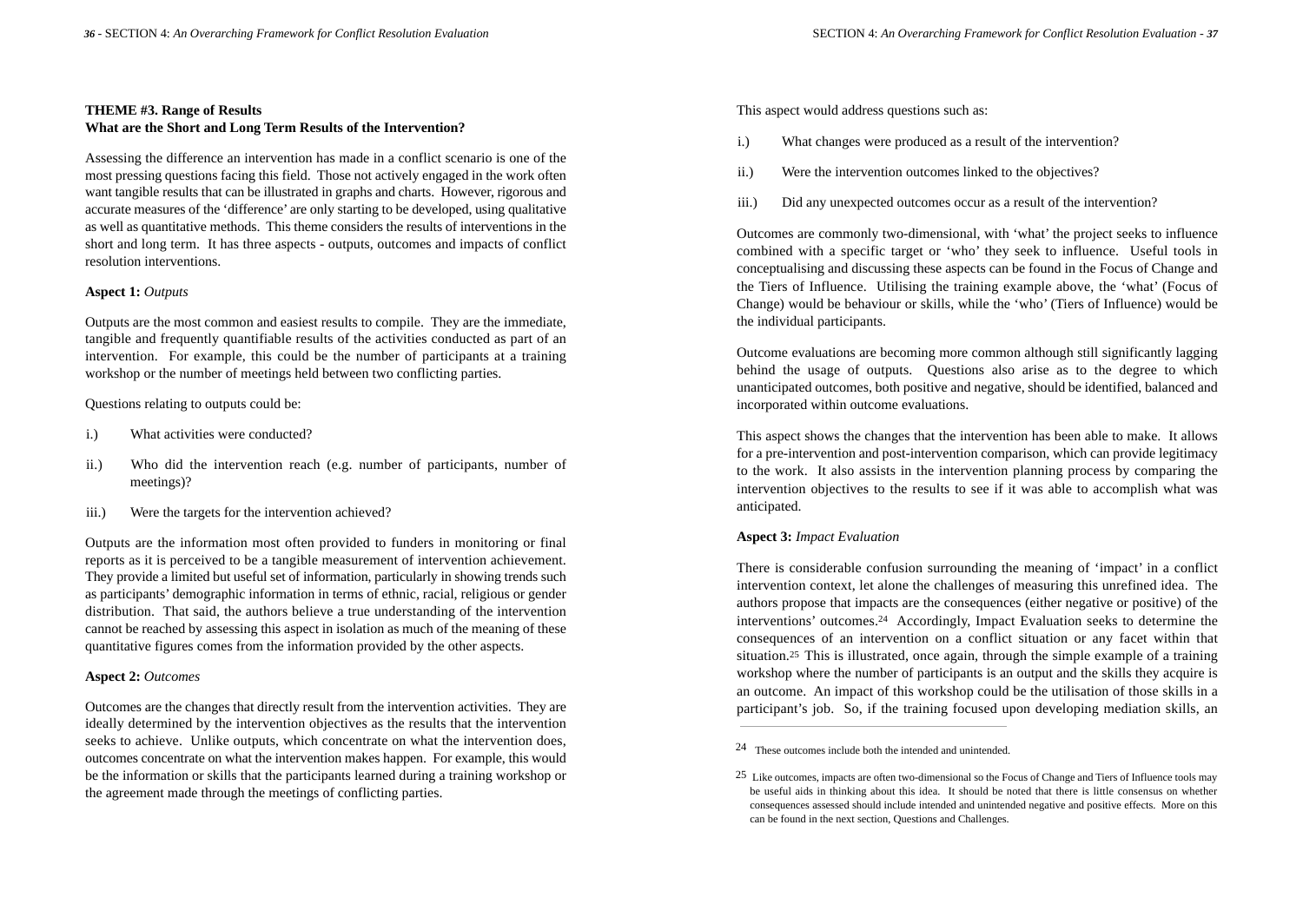impact of this training workshop could be that the individual established a community mediation service within their agency.

Questions that could be asked within this aspect are:

- i.) Is there evidence of the outcomes of the intervention being utilised?
- ii.) Were there any unintended positive or negative results from this intervention and can they be linked to a discernible element of the intervention?
- iii.) Over time, has the original change/impact proved sustainable?
- iv.) Was there any evidence that a multiplier effect occurred due to this project?

Within each of these questions, the thorny issue of establishing causality must be considered and addressed by evaluators. It is unrealistic to assume that a straightforward mapping of direct causation will be possible in the majority of situations. However, as much as possible, evaluators need to ensure that their assertions of impact are rigorously based on evidence or realistic connections and assumptions.

When considering the range of results of an intervention, the time variable needs to be factored into the equation. The timing of the evaluation *vis-a-vis* the intervention life span will affect the degree or amount of change/impact that is detected. When the evaluation is conducted too early in the intervention, little or no effect may be identified. However, it is not clear how time after the completion of the intervention affects the impact. It is our hypothesis that the impact of 'successful' interventions will decrease over time but not to such an extent as to return to the original state. To date, little research exists on the exact relationship between the sustainability of impact of an intervention and the time passed since intervention completion. That said, one should be aware of the time factor when selecting the timing of an evaluation and interpreting its results.

The debate about the meaning of the term 'impact' is an important one that deserves considerable attention from the field. The definition used in this paper purposefully excludes the notion of determining the impact of an intervention on 'peace writ-large'. There are two primary reasons for this. First, many interventions in conflict situations are relatively small in their scope and attempting to evaluate their worth using 'peace writ-large' as a standard is too high a bar to set (Ross, 2000). Second, the number of variables, ranging from economics to droughts, that affect peace within a society makes determining the link between an intervention and peace writ large very difficult and therefore the worth of expending scarce resources for this task on an intervention-by-intervention basis is questionable. This is not to detract from the importance of determining how this work contributes to peace in a society but rather seeks to be reasonable in expectation.

The benefits of conducting Impact Evaluations lie in two areas: practical application and improved field credibility. The practical benefits are obvious; the field will gain immensely in its understanding of the effects and consequences that interventions can have, both positively and negatively. This understanding, combined with information gained from other aspects especially Theoretical Analysis, could propel the field forward. Additionally, the results of impact evaluation can improve the legitimacy and credibility of conflict resolution work with sceptics, such as governments or the public. With tangible evidence of change as a result of interventions, sceptics who consider this work irrelevant would be challenged using their own language and measures. In the long term, this could be an essential step in securing conflict resolution ideas and approaches as mainstream options for governments and international organisations.

### *Tiers of Influence*

The Tiers of Influence model provides a structured way to consider who is being targeted by an intervention. It attempts to move from the singular to the conceptual plurality of a society.

### *Who does the intervention seek to influence?*

- individual
- family unit
- social network/peer group
- community
- society at large

natural starting point, that is not the intention. The Tiers of Influence change communities ultimately leading to a societal change. Although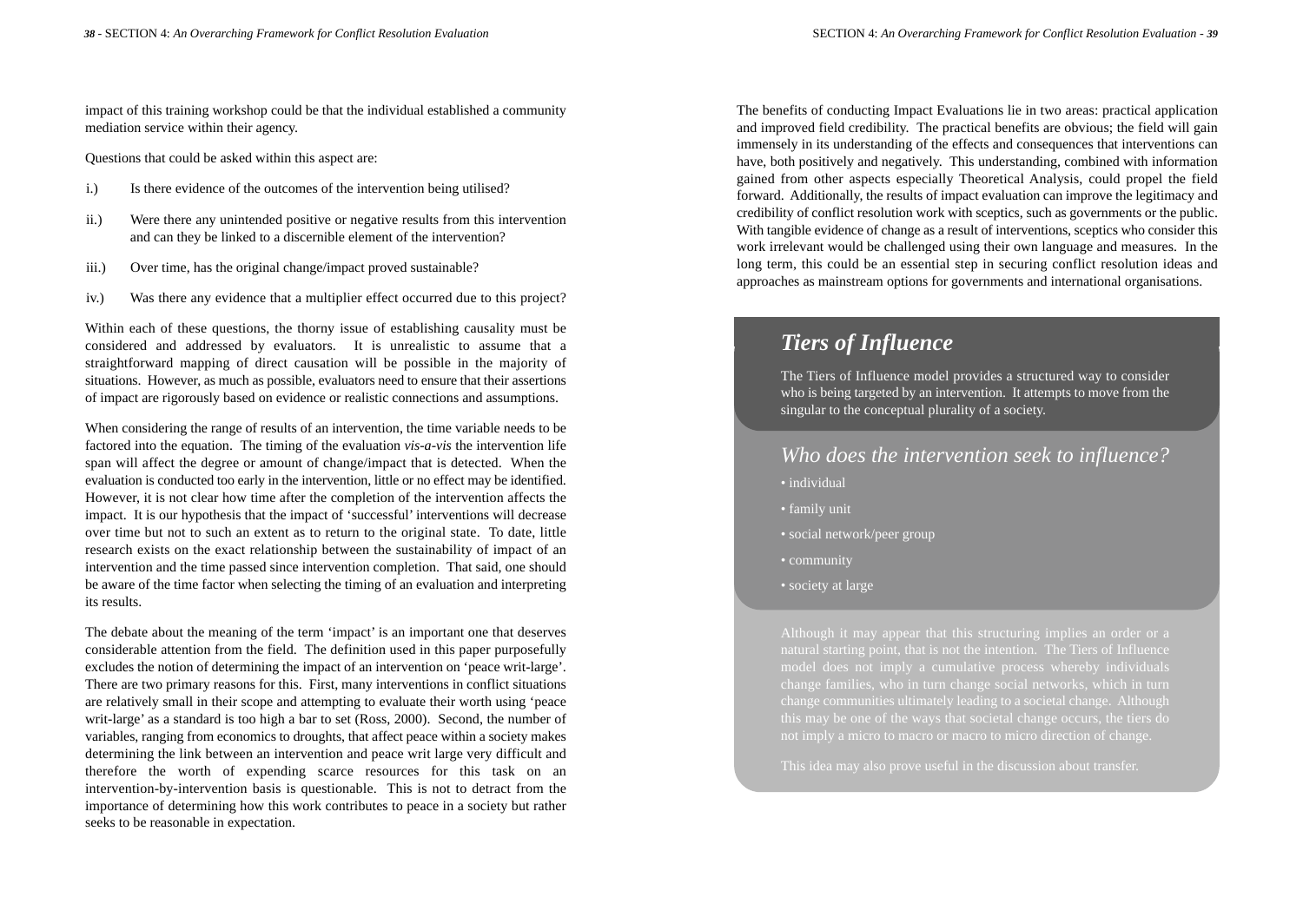The benefits to be had from evaluation in this theme are the most immediately tangible to the field. Output, outcome and impact evaluations will provide organisations with the most direct indicators of effective practice in specific contexts. It will improve our understanding of what variables, in what mix, are capable of producing which result. Over time consistent collection of this data will provide the conflict resolution field with tangible evidence of the positive effects of conflict resolution work. This will be a significant step towards addressing the legitimacy and credibility challenges that the field commonly faces with governments, donors and the wider public.

Considering this theme from another angle, the field has an obligation to those it is working with on the ground to understand the ramifications of our actions to the greatest extent possible. Therefore, thoughtful and honest consideration and scrutiny of the consequences of interventions are necessary to increase and improve the effects of our actions.

Within the range of results, output evaluation dominates the current activity in the field, with outcome evaluation becoming more and more accepted practice. Impact evaluation is the newest of the three and therefore has the most questions and fewest established methods. It appears as though, for some, impact evaluation is seen as a separate activity from evaluation and is tellingly referred to as impact assessment. This study, however, sees it firmly planted within the evaluation umbrella. Additionally, there is no agreed standard for consideration of negative and positive unintended results. In some cases, they are not considered at all, while others attempt to identify but not balance or weigh them against the intended results.

## SECTION 5: QUESTIONS AND CHALLENGES

If we seek to improve our ability to deliver meaningful evaluation results, then there remain many outstanding questions and challenges to be addressed within the field of conflict resolution evaluation. The authors perceive a certain distinction between a 'question' and a 'challenge'. Broadly, this paper defines questions as problematic issues, the solutions to which are only found through further investigation. In contrast, challenges are defined as areas in which the ability to perform is limited by physical or theoretical obstacles. The authors have attempted to group these questions and challenges under common thematic headings. However, although this paper seeks to provide a comprehensive documentation of the myriad issues, the authors are conscious that every issue has not been explored to the fullest extent possible. Here again lies an opportunity for further research and discussion.

#### **Conventional or Customised Evaluation?**

One of the core assumptions of this paper is that the evaluation of conflict resolution interventions should be approached differently from evaluation in other fields such as development, gender or education. However, it would be inaccurate to state that this is a commonly accepted view. The question, then, is do we need an evaluation approach that is specific to conflict resolution, or can pre-existing approaches fit our needs? Further to this question, within the conflict resolution/peacebuilding field there are a wide variety of activities - from dialogue programmes, to infrastructure rebuilding, to economic regeneration. Do these different project types each need different approaches?

In examining the issue of specialisation from the perspective of an evaluator, the question, 'Does quality evaluation demand that the evaluator have some substantive training in the content of that being evaluated?'(Worthern and Sanders, 1984: 1) arises. In other words, does the evaluator of a conflict resolution intervention need conflict-specific expertise and knowledge? If one reviews 'Calls for Evaluators' within this field, content specialisation is not always required. Yet, can someone who does not have any prior knowledge of conflict resolution, but holds credentials in evaluation, produce a meaningful assessment?

#### **The Challenge of Conflict Context**

#### *A. Changes in conflict context*

When conducting monitoring and evaluation activities, how can the ongoing changes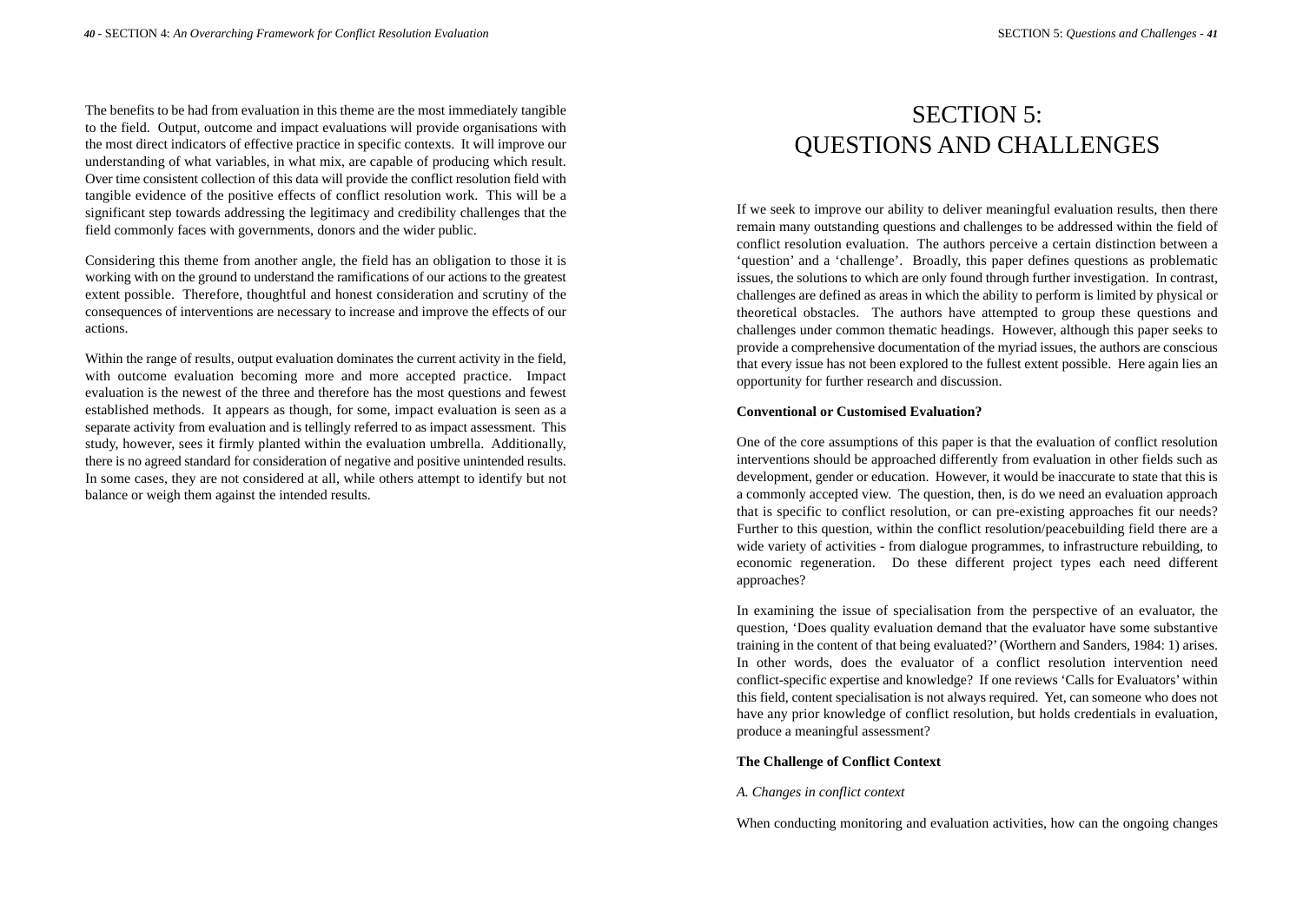in the surrounding environment be incorporated into the assessment of the results? For example, how does the evaluator properly take into account changes in context, such as the breakdown of a ceasefire, the assassination of a leader or a local act of violence, in the conclusions of an evaluation?

Even in cases where context changes do not directly impact upon the intervention, questions arise as to the significance of the effect of the environment on project operations. How can external factors that may increase or decrease the potential long-term impact of the project, particularly when the intervention attempts to transfer results to other tiers of influence, such as the family or community, be incorporated? Although an evaluation may indicate that participating individuals and the surrounding community have more positive views on the prospect for peace, it remains a challenge to determine the degree to which the change came from the external environment or from the programming work itself.

There is also an aspect of serendipity central to peace work. How can conflict resolution evaluation find a way to determine and recognise that an intervention has capitalised on unexpected opportunities with the potential to lead to a more profound impact than the originally planned activities? Conversely, how does the evaluation weigh the methods used by the project to dealt with unexpected occurrences, which have impacted negatively on the process and limited their ability to meet the original goals (Nairobi Peace Initiative-Africa, 1999)?

#### *B. Access to information issues*<sup>26</sup>

How should evaluators deal with the practical challenges presented by working in areas of conflict? Restricted access, such as paramilitary groups limiting passage to certain areas or poor communications and transport infrastructure, reduces the evaluator's capacity to interact with participants and observe the intervention. There may also be a limited ability to gain information, either because of unreliable or unavailable local information or because of the limits to the amount of information individuals feel comfortable disclosing to the evaluator. Both of these challenges can reduce the evaluator's ability to observe and incorporate worthwhile information into the evaluation findings.

When working in unstable regions, personal safety also has to be a consideration for all stakeholders. A challenge for the field is to address concerns about basic safety, whether for participants engaging in a process that is likely to put them into danger with their own communities, local staff who can become targets of violence, or external evaluators

who arrive in a situation that is unstable and unreliable. How should these concerns be weighed and how can safety-sensitive methodology be included in evaluation work?

#### **Peace and Conflict Impact Assessment (PCIA)**

PCIA is a means of anticipating and evaluating the impacts of development projects on both the structures and processes that promote peace and those that increase the prospects for violence.27 It has been described as a tool to provide 'non-specialist donors, aid agencies and local organizations with accurate, yet user-friendly methodologies to plan, assess and monitor development and humanitarian assistance in the context of armed conflict.'(Wake, 2002: 59) Throughout the research stage of this project, the authors discovered significant confusion with regard to the purpose and application of this tool within conflict resolution evaluation. Importantly, within the field, there seemed to be a lack of differentiation between PCIA and what the authors are calling impact evaluation.

Peace and Conflict Impact Assessment tools offer many conflict-specific strategies that can and should be explored to further our understanding of how to address the challenges currently presented by CRE. The question for conflict resolution evaluation is how the methods and experience of PCIA can best be utilised. Additionally, what information can PCIA provide to assist in answering and addressing the questions and challenges raised in this section, and in which areas do gaps continue to exist that need to be addressed by CRE?

#### **Utilisation of monitoring and evaluation results**

Even in situations where excellent and thoughtful evaluations have been conducted, the field of conflict resolution underutilises the information generated. There are three main challenges that constrain the feedback of this information into bettering practice. First, as a result of the scarcity of resources prevalent in most non-profit organisations, overworked staff do not have the time to review evaluations and determine how the information could be used to benefit their work. Although this shortage of resources makes it more important that information from evaluations be incorporated as many provide recommendations for improving efficiency and effectiveness, this incorporation requires an initial investment of time that few practitioners are able to make. Furthermore, competition for the scarce resources that do exist discourage organisations from sharing lessons they have learned that could improve practice.

Second, when funders commission cluster evaluations of funded programmes, few translate the results into useful information that can be used by individual implementing agencies that contributed to the evaluation. Although valuable information may exist,

<sup>26</sup> For further discussions on research challenges in conflict situations see Smyth, Marie and Robinson, Gillian (Eds.) (2001), *Researching Violently Divided Societies – Ethical and Methodological Issues*, London: Pluto Press.

<sup>27</sup> For further reading on this concept please refer to Appendix II.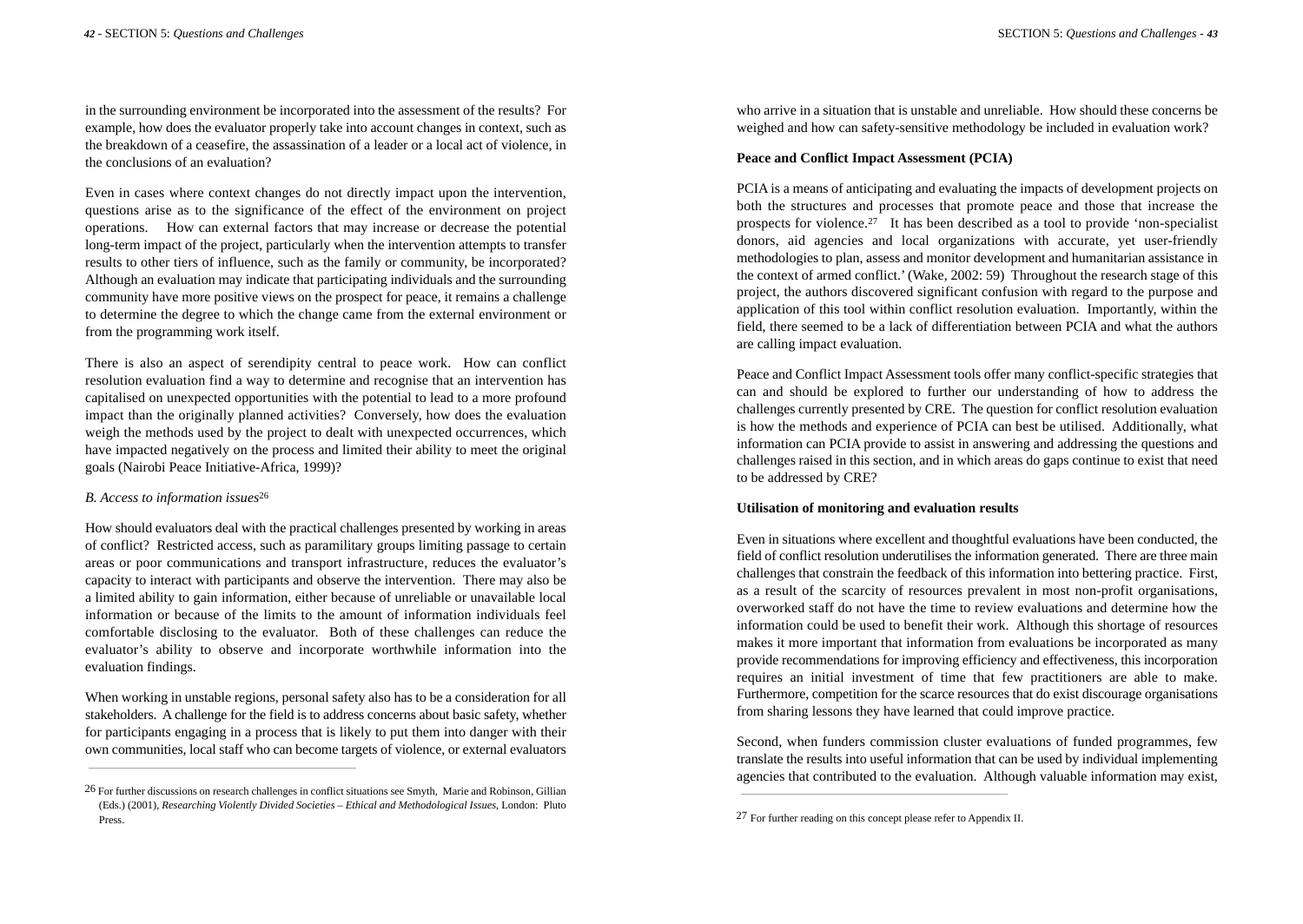it is not in a form that is accessible to practitioners. A twofold question thereby arises - how can funders glean the vital information from their evaluations that is relevant to specific agencies? And, how can this information be most usefully fed back to the agencies on the ground?

Third, information generated from monitoring and evaluation activities tends to be particularly underutilised in the policy arena. The results that are generated through evaluations could be used to build the policy of the implementing agency as well as to influence government or inter-governmental policy. Here again, the challenge is to establish feedback loops or channels of communication that permit this information to be transferred in a contextually meaningful way.

#### **Lessons Learned/Best Practices**

#### *A. Questions in relation to current trends*

Are lessons learned documents sometimes written in the place of evaluation? Is it perceived as easier (and indeed possibly more useful) to write a lessons learned document than an evaluation? Is this a more participatory approach to evaluation that has been perceived as more accessible by practitioners in the field? Has the fear generated by the term 'evaluation'led people to conduct lessons learned projects, which are less rigorous than evaluations and therefore less telling of the realities of this work?

More philosophically, is the urge to move towards lessons learned and best practice evidence of a desire for greater professionalism in the field of conflict resolution? The authors would posit that a dedication to improving our practice and testing our theories of change is essential to furthering the effectiveness of the field. However, the challenge will be to ensure that this move is made on the basis of solid qualitative and quantitative evidence, rather than conjecture.

#### *B. What is a lesson/best practice?*

Although the terms *'lessons learned'* and *'best practice'* are currently very much in vogue within the international field of conflict resolution, there is little debate about the definition of these terms. This lack of clarity leads to important conceptual misunderstanding and misnomers that detract from the work of improving our practice. It is therefore important to ask, what fundamentally constitutes a lesson or best practice?

It would appear that there are different levels of lessons learned or best practice. Some are totally project or context specific whilst others are relevant in various situations. Additionally, to date there is no transferability requirement that determines the evolution of a practice to the level of 'lesson'. It would also appear that there are varying evidential requirements for stating that something is a best practice or lesson, which creates further confusion about the terms. Hence, the question of whether new

categories or terms need to be developed in addition to refining the use of current terms must be addressed.

#### *C. Issues surrounding lesson development*

Lesson development needs to be considered in light of the realities presented by current evaluations. For instance, how can generalisable lessons be developed where different models and evaluators are used to study disparate projects at distinct stages in the conflict curve? This development is further complicated when it is recognised that evaluations are carried out for a variety of purposes. As stated in an ALNAP review of humanitarian programmes in Kosovo, 'Despite all of these studies being placed in the context of Kosovo and its surrounds, no two go into exactly the same spatial, temporal and organisational aspects of it, or have equal depth, breadth, or credibility' (ALNAP, 2000: 5).

The inconsistency in evaluations coupled with the lack of information sharing between agencies (horizontally) or between funders and governments (vertically) suggests that the main challenge to the field is to develop lessons that are based on rigorous platforms of evidence and expertise.

#### **Freedom to Acknowledge Failure**

#### *A. What is a failure?*

The concepts of *'success'* and *'failure'* are closely related within the field of conflict resolution. Although there will be further discussion as to what constitutes 'success',28 consideration also needs to be given to the concept of failure. A precise definition of this concept is beyond the scope of this study. However, it would seem that the expression 'failure' is a particularly harsh term that tends to foster ideas of gross misconduct. Are there not in fact levels and degrees to the concept of failure? One challenge for the field will be to distinguish between these subtleties.

#### *B. Power dynamics & stakeholders*

As mentioned in Section 2, significant power dynamics are played out between the various stakeholders involved in an evaluation. In the funder-practitioner relationship, for example, there is understandable fear on the part of the practitioner that the nonachievement of stated objectives would result in a reduction or cessation of funding. These dynamics can affect the evaluation process and results in a variety of ways: by diminishing the amount of information made available for evaluation; by influencing the selection of interviewees; or by ensuring that results are overly positively reported.

<sup>28</sup> See 'Concept of Success' later in this section.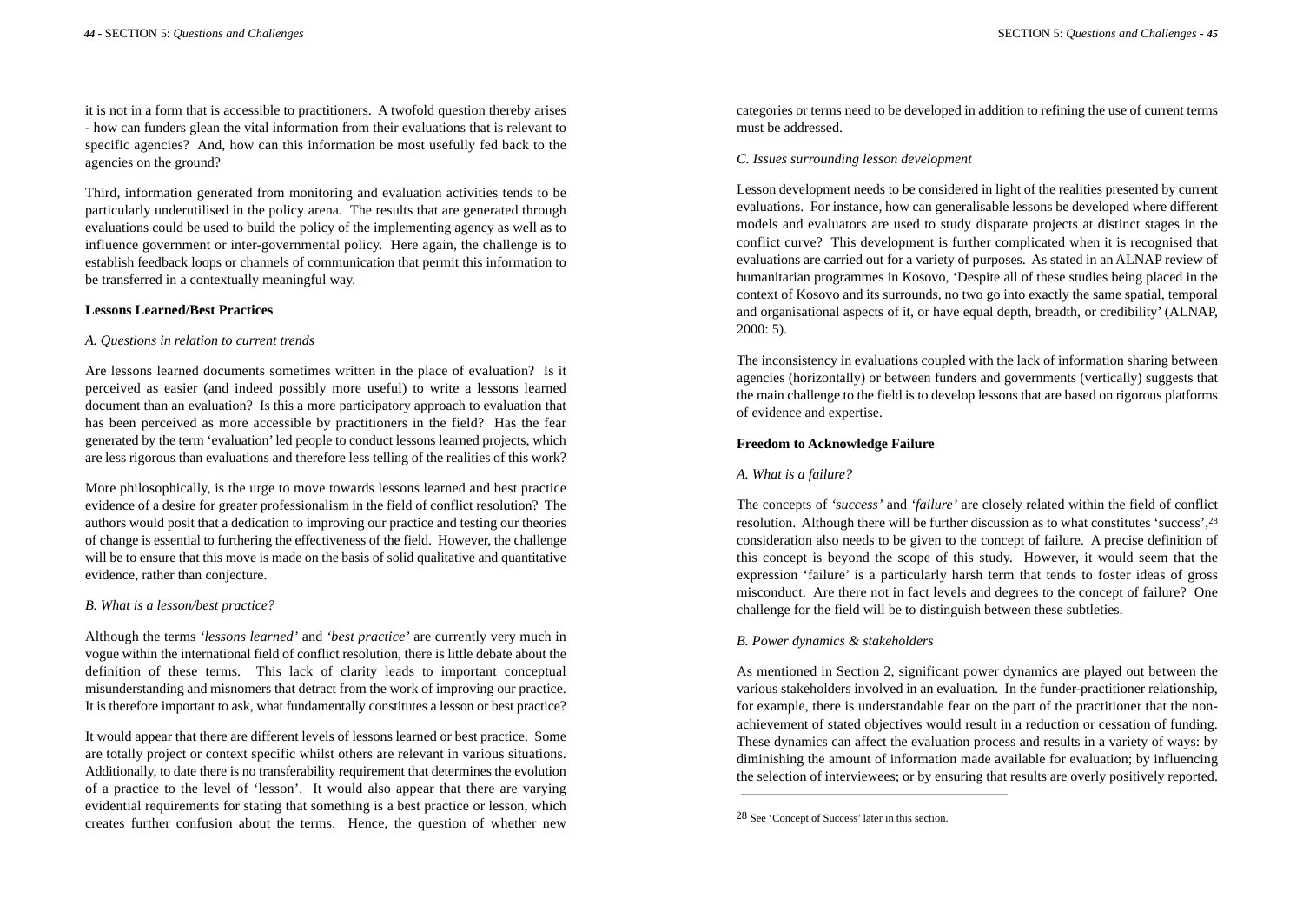The critical challenge for this relationship is, therefore, to find a channel for open and honest communication about the difficulties inherent in, and the achievements of, interventions. Such a channel would also ensure that well thought-out initiatives would continue to be funded.

A less obvious power dynamic may also be played out between the evaluator and the funder. The funder selects the interventions that will be evaluated and may, therefore, have preconceived ideas of what results they expect to see from the evaluation process. The evaluator may be constrained by how critical on the one hand, or favorable on the other, she/he can be of the intervention, due to future employment considerations.

Within funding agencies evaluation can be seen, by junior staff in particular, as a review of their performance. This leads to concerns of the effect that the findings can have on their professional future. As one evaluator notes, 'in writing [the closing summary], you are essentially rating your own performance as a grantmaker. And because your superiors in the organisation will be reviewing the closing summary statement, it becomes a *de facto* performance review document. Hence the conundrum: the closing summary statement is valuable only if it is filled out candidly, yet too much candor might come back to haunt you later' (Orosz, 2000). The challenge will be to create an environment where an honest review of the intervention is valued on its own merits.

At the macro-level, another power dynamic often played out relates to the widespread perception that 'the field', including funders and implementing agencies, lacks legitimacy and credibility with 'the public'. As a result, it is often feared that an acknowledgment of failure or a statement of lesser achievement than the project goals initially articulated will be used to question the utility of conflict resolution organisations. Hence the challenge for the field is to build up credibility. It can do so by promoting projects that work well, by explaining the challenges that are encountered and by refusing to tolerate gross mismanagement when it occurs.

#### *C. Affirmative culture of the field*

Referring to practitioner reports for foundations, one funder stated that they had observed that, 'every year is a good year' (Orosz, 2000). However, learning cannot occur without the acknowledgment that some processes and activities did not go as well as they could or should have done during the course of the intervention. In many cases, despite the use of the best available information and resources, and responsible decisions having been made, the outcome of a project does not achieve the expected results. Although this may be somewhat disappointing to project stakeholders, an opportunity for learning is thereby presented. The challenge therefore is to raise the level of tolerance for admitting to, and benefiting from, these experiences.

Nevertheless, the authors feel that a caveat is needed. It is important to remember that agencies working in this field have a responsibility to the people living in conflict areas. Encouraging the acknowledgment of failure should not be seen as encouraging bad practice or permitting experimentation with peoples' lives. Rather, the freedom to acknowledge failure involves the creation of a professional environment in which it is recognised that in order to learn and improve we must admit to activities that have not been as successful as anticipated, whilst at the same time rejecting poor or irresponsible practice.

#### **External/Outsider Evaluators**

Closely related to the topic of power dynamics within evaluation relationships is the issue of *'outsider'*<sup>29</sup> evaluators coming into a conflict situation to conduct evaluations. During the interviews, evaluators themselves raised the challenge of recognising and incorporating subtle nuances related to local norms, traditions and cultural appropriateness that are not immediately evident to the outsider. The conventional view is that third party evaluation is the most objective and therefore the most useful method for obtaining transparent results (Orosz, 2000). Although funders often encourage other approaches, such as self-evaluation and participatory evaluation, the results rarely seem to be accepted without external confirmation. Many stakeholders have found this reliance on external evaluators limiting, as it would appear that 'outsider' status may make it more difficult for the evaluator to establish open lines of communication and to achieve trust from the local participants, thereby limiting the information that can be gathered.

However, external evaluators do not provide uniform results. It would appear that there is a substantial difference in the skill of individual evaluators, which can have a considerable impact on the quality of the evaluation produced and the value of the recommendations made. There is currently no established code of conduct for evaluators nor is there a review process by which evaluators are assessed. The challenge for the field will be to find methods for recognising excellence among evaluators and establishing a baseline of expectation for conduct in the field.

#### **Misunderstood Motivations**

As illustrated in Section 2, practitioners and funders often have different priorities when engaging in evaluation. Practitioners are usually looking at whether their strategy is working in one individual project, while funders may be examining their strategy at a countrywide or thematic level, often with a view to determining future funding allocations. As the funder commissions most large-scale evaluations, a dilemma emerges. If practitioners use their limited resources to contribute to the evaluation, there

<sup>29</sup> Using the Reflecting on Peace Practice definition of an outsider: 'An individual or agency from outside the conflict area that chooses to become involved in a given conflict.' RPP Issue Paper, 'Insider-Outsider Roles and Relations' http://www/cdainc.com/rpp/rpp-insiders.htm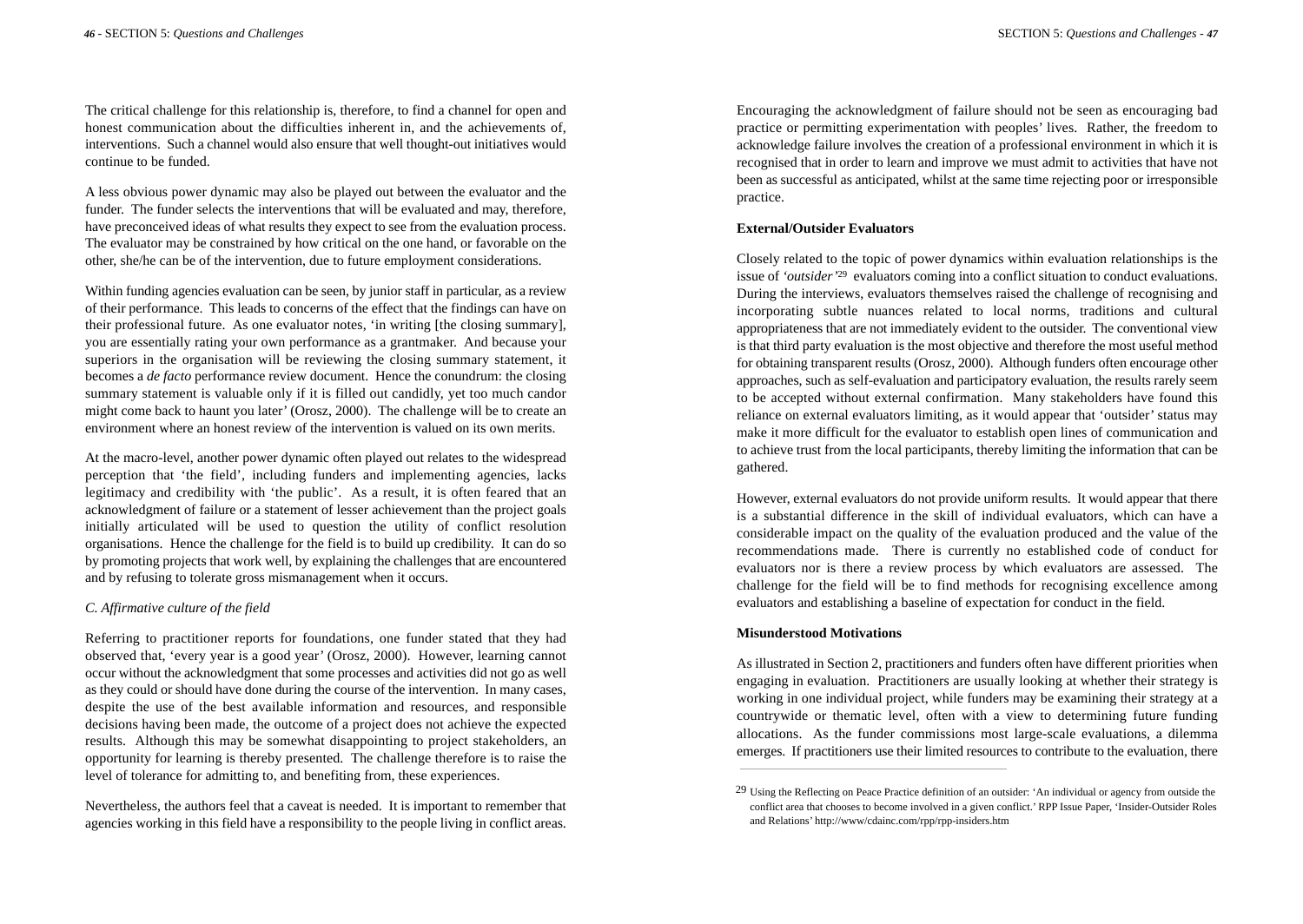is an expectation that useful feedback will be provided to them. This is often not the case though, as the multi-project donor evaluations rarely provide reflections on individual interventions and the focus is predominantly on financial aspects. However, if they accept that the evaluation will only serve the needs of the funder, and thus fail to engage in the process, the outcomes are likely to negatively affect their future funding allocations. This vicious circle creates both frustration and resentment with the evaluation process.

The challenge, therefore, is to find a balance between the needs of both the practitioner and the funder so that the evaluation can be of maximum utility. The purpose and expectations of the evaluation must be clearly articulated to all parties involved, yet there needs to be an awareness that even when an evaluation is conducted for a specific purpose, for example, to see if a funding criterion has been met, learning can be 'mined' from the evaluation. Whilst recognising that the evaluation is perhaps not as comprehensive as one conducted for the distinct purpose of agency learning, the implementing organisation can still learn and benefit from the information if this is included as part of the evaluator's mandate.

#### **Criteria & Indicators**

The relationship between criteria and indicators on the one hand, and the field of conflict resolution on the other, raises a particularly important question. Simply stated, can one set of indicators be developed that is useful in relation to the huge variety of contexts and projects that exist within the field of conflict resolution? Even when one tries to break down the size of this task, for instance by developing common criteria for specific types of projects, the same challenge arises. Can, for example, common criteria be useful for all mediation projects, or for all conflict resolution work in Burundi?

If it is argued that meaningful indicators applicable throughout the field can in fact be developed, a further set of questions must be addressed. First, who develops the indicators and accepts them as 'the'standard? Second, how does one insert a qualitative element into an indicator set? For example, if an indicator was the number of crosscommunity meetings that take place, how can the level of tolerance, the willingness to listen, the ability to compromise or the level of emotion be incorporated into the assessment of achievement for this indicator? A similar challenge arises when attempting to compare across projects. Using the same example, if there were two cross-community groups with significantly variant starting points, how would this be incorporated into the utilisation of indicators?

However, if one argues against the establishment of indicators and criteria, the reason for the desire by funders and donor governments to generate indicators needs to be explored and addressed. The question would thus arise – what mechanism(s) would meet funder/donor government needs whilst satisfying the practice community?

On a more academic note, the terms – criteria and indicators – are used interchangeably within the field and are commonly perceived in a negative light. Therefore, if criteria and indicators are in fact the way forward in terms of effective evaluation, work remains to be done in order to clarify these terms and reduce the negative perceptions associated with them.

#### **Unintended Effects**<sup>30</sup> **- Positive & Negative**

The unintended effects of conflict resolution projects, whether positive or negative, deserve serious consideration by all stakeholders. The incorporation of unintended effects within the evaluation process poses a series of challenges to evaluators. As very few evaluators indicated that they currently look for unintended impacts as part of their strategy, the first challenge is to ascertain effective means of scanning for unintended effects of interventions, both during the course of the project and during the evaluation phase. Second, the evaluator needs to consider whether the unintended effects are relevant, and therefore whether they should be included within the assessment of the intervention.

Once unintended effects have been identified, an important question of how to balance or weigh these effects against intended effects arises. This becomes particularly difficult when there are significant positive intended effects as well as significant negative unintended effects. Conversely, if an intervention has not achieved its stated goals or objectives, but has had unintended positive effects, can this intervention be deemed a 'success'?

If an unintended impact is discovered, what actions should subsequently be taken? If the discovery is made mid-way through an intervention, the opportunity exists for it to be considered by the stakeholders and for the benefits or drawbacks to be addressed in the next phase of implementation. However, if an unintended negative impact is found after the end of the intervention, is the agency subsequently obliged to rectify any damage resulting from the impact?

#### **Measuring Impact**

#### *A. Measuring the impact*

As discussed in previous sections, an important challenge to the field is to develop accessible models for the identification, tracking and measurement of the outcomes and impacts of conflict resolution interventions. This challenge is exacerbated by questions of how time should be factored into the equation. Is sustainability an important factor that needs to be incorporated into the concept of impact? If so, the challenge for the

<sup>30</sup> We are using the term effect here to mean both outcome and impact.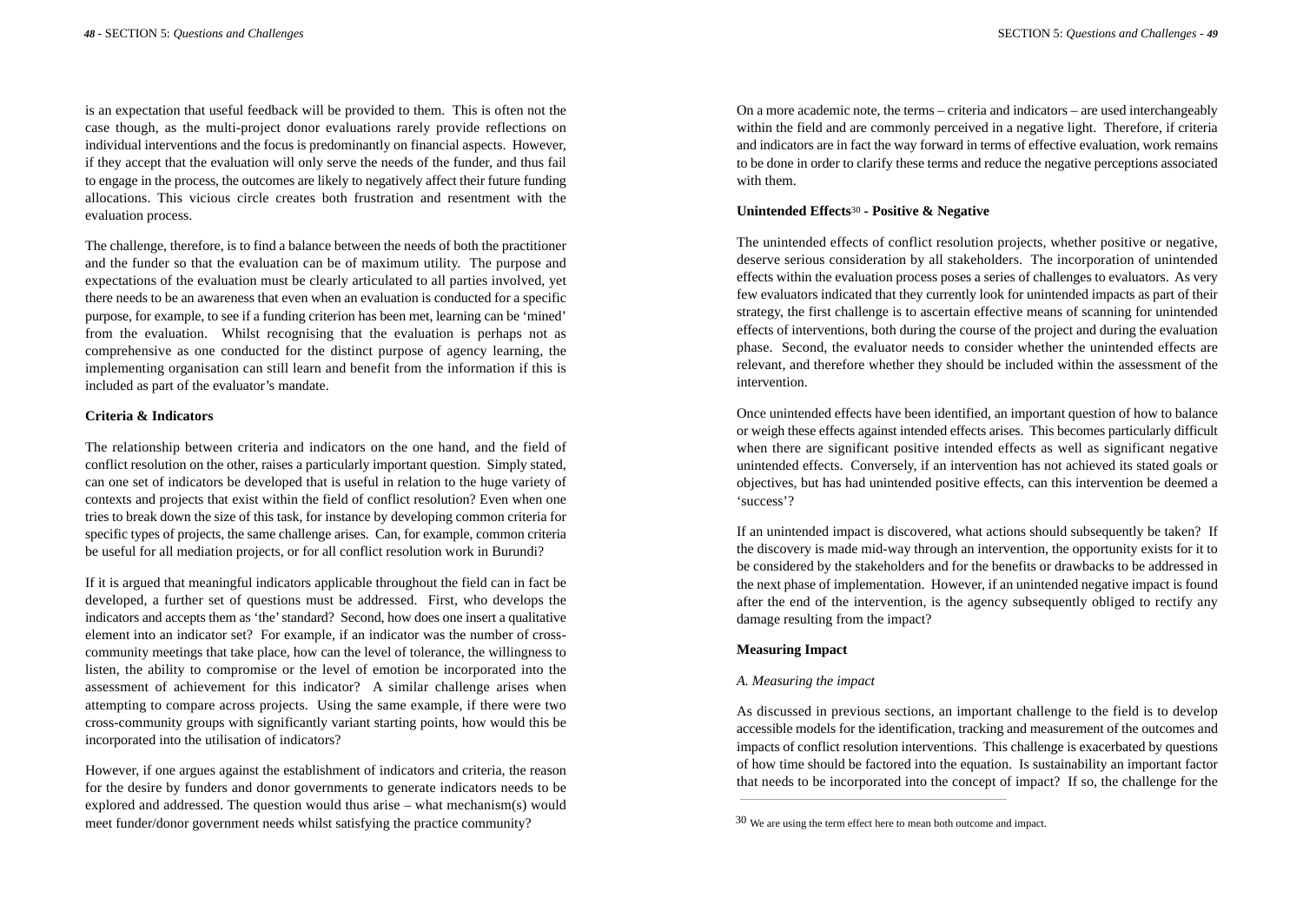field is to make resources available so that sustainability can be included as part of a long-term impact evaluation. While recognising that the level of change will decrease over time, a further question is raised - how much change must be maintained at future intervals for an intervention's impact to be considered 'sustainable'?

An interesting future debate also remains to be had on the similarities and differences between the measurement of impact in the field of conflict resolution and the measurement of change in related fields, such as psychology or community work. The challenge for the field will be to find ways to mine appropriate learning from other fields that can be adapted to suit the needs of conflict resolution.

#### *B. Transfer*<sup>31</sup>

When unpacking the concept of *'transfer'*, far more questions are posed than there are answers available. This is an attempt to summarise the most pressing of these questions.

If an intervention has made an impact in one of the tiers of influence (see Overarching Framework), does this change then transfer up or down to other tiers? In other words, is there a potential multiplier effect that conflict resolution projects can achieve, thereby increasing their overall impact? For example, if one considers a cross-community dialogue project that successfully changed the attitudes of participants, does this change then transfer to their families or peer groups?

Moreover, if this does happen, how and why does the transfer occur? What degree of transfer takes place  $-$  i.e. is it the same level of change that the participating individual experienced or only a percentage of that change – and is this variable over the amount of time and interaction? What are the critical aspects of an intervention which promote or 'set the stage' to achieve transfer? Does the ability to transfer impact vary with the tier of influence on which the intervention is focused?

#### **Macroevaluation**<sup>32</sup>

Related to the issue of transfer is the concept of macroevaluation. Macroevaluation asks whether individual projects on the ground synergise to contribute to the development of a 'peaceful society'.33 Pearson d'Estree *et al*. describe the challenge of linking the small picture to the larger one when working on Arab-Jewish dialogues in the United

States and Israel: 'while the participants themselves build a significant amount of trust, the trust between the communities from which they come may not change and the level of trust at the larger, macro-level of the relationship between Israel and its Arab neighbors may show no movement (2001: 104).

In other words, do the many micro-projects build into the macro-picture? If so, how does this process occur? Can one measure the contribution to 'peace' made by all conflict resolution projects in one conflict situation and if so, how would that be incorporated into the evaluation process? At the level of the individual intervention, is assessing its contribution to peace feasible and should it be a determinant of effectiveness? If further research and evaluation shows that projects on the ground do not synergise to contribute to 'peace', what does this mean for the field of conflict resolution and the way in which it is currently operating?

#### **Concept of Success**

There is no clear definition of what constitutes 'success' in conflict resolution interventions. One of the key questions for the field therefore is when has an intervention been successful? Is success achieved when all of the steps in the project plan have been completed or is it contingent on accomplishing the outcomes or impacts that underpinned those activities? Is success a relative concept, related to how an intervention compares with similar initiatives or events that could have occurred had there been no intervention? Or is it a more internal concept based on the ends stakeholders hope to achieve by engaging in the work? During the evaluation process, who determines which of these definitions of success will be used?

Further, has the rhetoric of conflict resolution and peacebuilding encouraged stakeholders to set the bar too high for achieving 'success' at a level that is unrealisable for small-scale interventions with limited resources? Can we be satisfied with a partial success or the 'good-enough' results of conflict resolution activities that create longterm institutions and processes to improve how conflict is handled in the future but do not bring peace writ-large (Ross, 2000)?

<sup>31</sup> Concept used in Kelman, Herbert C. (no date) *The Contributions of Non-Governmental Organizations to the Resolution of International Conflicts: An Approach to Evaluation*. Massachusetts: Harvard University.

<sup>32</sup> Term used in Church, C., 'Questions and Challenges', Paper presented at conference, *www.incore.ulst.ac.uk/home/policy/eval/church.html*

<sup>33</sup> Recognising that there is no agreement on the definition of peaceful society, which is another challenge to this idea.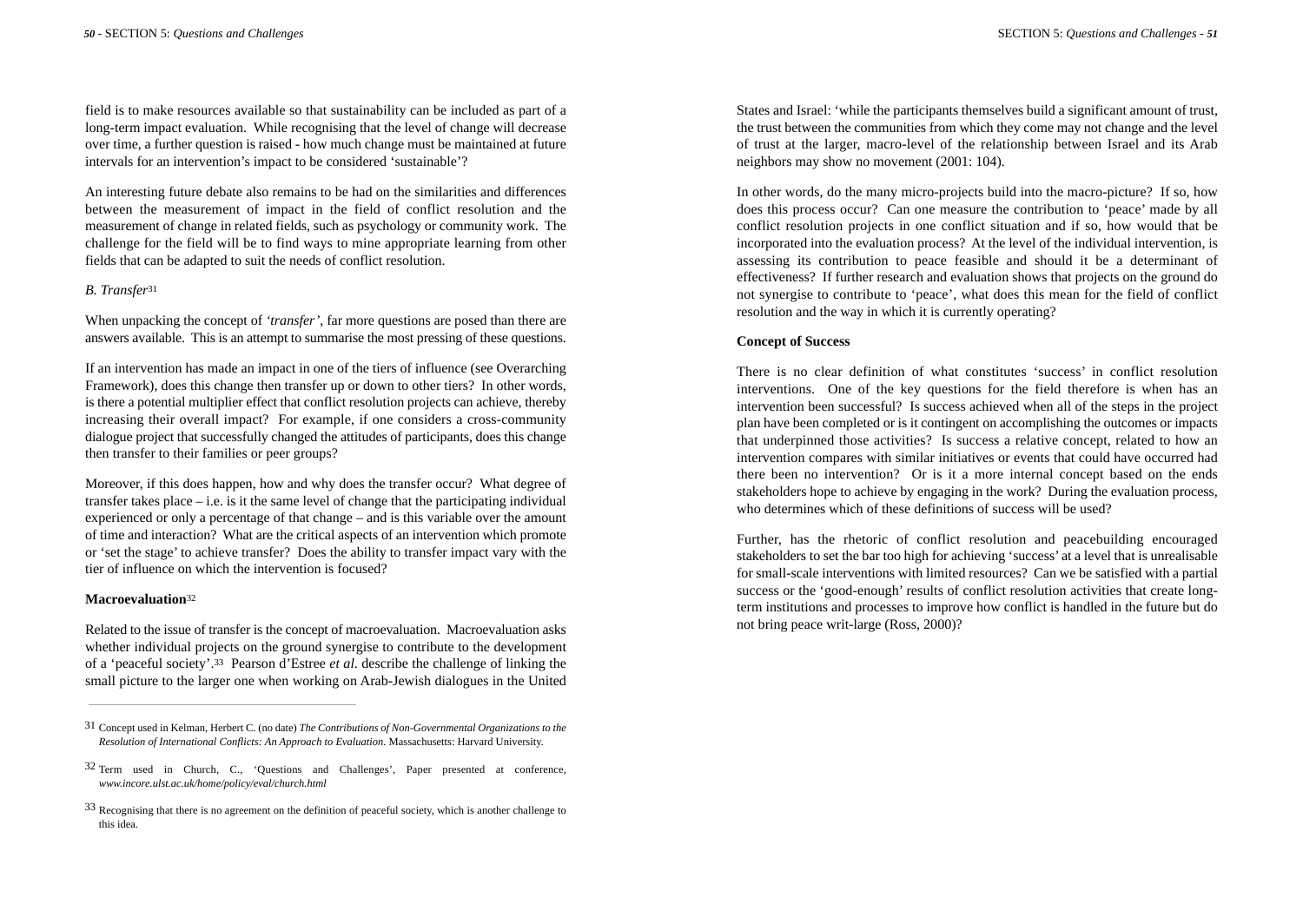## SECTION 6: **CONCLUSION**

As the discipline of conflict resolution matures, the need for the field to be able to understand, articulate, measure and compare will become increasingly important. However, all stakeholders in this field have choices about how they wish evaluation to be incorporated into the work. Many practitioners, funders and evaluators have expressed frustration about the direction that conflict resolution evaluation is currently taking. However, if it is accepted that some level of assessment of the work is inevitable, the fundamental challenge to the field is to take the lead in establishing tools, models and approaches that are meaningful to conflict resolution work. If those directly engaged do not take up this initiative, other, less useful methods will be imposed by those requiring evidence of the meaning of this work.

As a field, conflict resolution needs to translate the discussions that have been held about evaluation into action. As a first step, practitioners need to examine why they are so wary of evaluation and take active steps to change the lens through which it is seen. Rather than interpreting evaluation as something 'done to them', practitioners need to be active participants in setting the parameters for evaluation and benefiting from the learning acquired. Conversely, funders need to explore an observed discrepancy between the desire for documented results and the willingness to pay for them. Simple, relatively inexpensive, output evaluations cannot provide the evidence to show that the desired objectives of conflict resolution interventions have been reached. If funders want proof of what their funding has achieved, investment in the evaluation process will be required.

One of the strategies used in conflict resolution work is to move away from pre-imposed power dynamics and structures and to create relationships and arrangements that are meaningful to the participants. Perhaps this same approach should be used in conflict resolution evaluation. By changing the lens through which it is seen, the evaluation process has the potential to be a tool for empowering people to take action, rather than promoting fear, distrust and control.

This study seeks to provide a basis for the next steps in both practice and research. At the beginning of this research work it was recognised that a foundation was needed to structure discussions about evaluation that are specific to conflict resolution efforts. The Overarching Framework explores not only aspects of the intervention that can be evaluated but also how these can be done in a way that is meaningful to peace work. Furthermore, by including an outline of the current reality of evaluation in the field and the outstanding questions and challenges, the report also highlights where the gaps exist

in conflict resolution evaluation and the issues that will have to be addressed. Although some innovative approaches to meet the disparity were found over the course of the research for this study, much work remains to be done. More tools need to be designed - by all stakeholders - that expand the limitations of current evaluation practice. Further, these approaches need to be tested and disseminated within the field so that refined and conflict-sensitive methods for evaluating work on conflict can emerge and be put into practice.

In this age of transparency and accountability, evaluation can neither be ignored nor avoided. Rather, it needs to be mainstreamed within the process of planning and implementing interventions. The information gleaned from evaluation will be a key resource for improving theory and practice in the future. However, whether evaluation is tailored to meet the needs of conflict resolution or conflict resolution is tailored to meet the needs of evaluation remains to be seen - and is ultimately the choice of all those engaged in the field.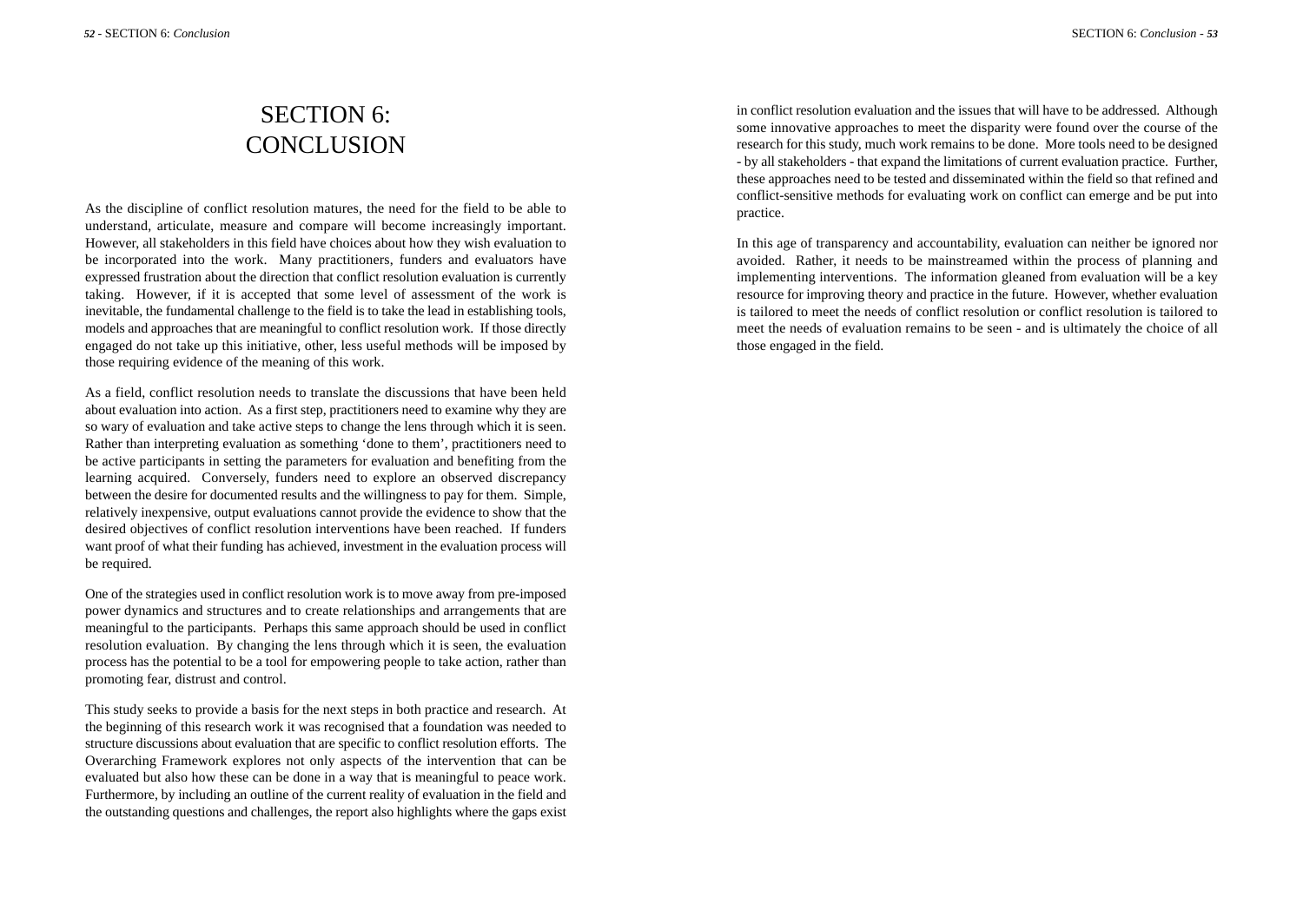### **REFERENCES**

Abdalla, Amr. (2002, 20 March). Affiliate Associate Professor, Program on Peacekeeping Policy, George Mason University. Phone Interview.

Apthorpe, Raymond. (2000). *Kosovo Humanitarian Programme Evaluations: Towards Synthesis, Meta-Analysis and Sixteen Propositions for Discussion.* London: Active Learning Network on Accountability and Performance in Humanitarian Assistance (ALNAP).

Carstarphen, Nike. (2002, 15 May). Alliance for Conflict Transformation. Phone Interview.

International Federation of Red Cross and Red Crescent Societies. (2001). *World Disasters Report.* Geneva: author.

Lederach, John Paul. (1997). *Building Peace: Sustainable Reconciliation in Divided Societies.* Washington: United States Institute of Peace Press.

Mayer, Bernard S., Moore, Christopher W., Wildau, Susan T., Ghais, Suzanne, Marada, Radim, Ropers, Norbert, Weiss, Anja, Volker, Ruof. (1999). *Reaching for Peace: Lessons learned from Mott Foundation's conflict resolution grantmaking.* Michigan: Charles Stewart Mott Foundation.

Morrissey, Mike, McGinn, Pat and McDonnell, Brendan. (2001). *Summary of Interim Report on Research into Evaluating Community-Based and Voluntary Activity in Northern Ireland*. Belfast: Community Evaluation Northern Ireland.

Nairobi Peace Initiative-Africa. (1999). *Draft Report of the Workshop on Strategic and Responsive Evaluation of Peacebuilding: A Framework for Learning and Assessment.* Kenya: author.

Orosz, Joel J. (2000). *The Insider's Guide to Grantmaking: How Foundations Find, Fund, and Manage Effective Programs.* San Francisco: Jossey-Bass.

Pearson d'Estree, Tamra, Fast, Larissa, Weiss, Joshua, and Jakobsen, Monica. (2001). 'Changing the Debate about "Success" in Conflict Resolution Efforts.' *Negotiation Journal, volume 17, number 2.*

Reflecting on Peace Practice. (2002). *Issue Paper: Effectiveness Criteria.* Massachusetts: Collaborative for Development Action.

Ross, Marc Howard. (2000). '"Good enough" isn't so bad: thinking about success and failure in ethnic conflict management', in *Peace and Conflict: Journal of Peace Psychology, volume 6, number 1,* 27-47.

Rothman, Jay. (1997). 'Action Evaluation and Conflict Resolution Training: Theory, Method and Case Study,' in *International Negotiation, volume 2*, 451-470.

Rothman, Jay and Friedman, Victor. (2001). 'Action Evaluation for Knowledge Creation in Social Education Programs. In Sankaran *et. al., Effective Change Managing Using Action Learning and Action Research.* Lismore: Southern Cross University Press.

Spencer, Tanya. (1998). *A Synthesis of Evaluations of Peacebuilding Activities Undertaken by Humanitarian Agencies and Conflict Resolution Organizations.* London: Active Learning Network on Accountability and Performance in Humanitarian Assistance (ALNAP).

Stockholm International Peace Research Institute. (2002). *SIPRI Yearbook 2002: Armaments, Disarmament and International Security.* Oxford: Oxford University Press.

Sumbeiywo, Jebiwot. (2001). *Framework for the Evaluation of Conflict Prevention and Peace Building Initiatives: approaches to self-evaluation from a theoretical perspective.* Presentation at 'Towards Better Peace Building Practice' Conference, Soesterberg.

Voluntary Activity Unit. (1996). *Guidance on the Commissioning and Conduct of Evaluation of Voluntary Organisations by Northern Ireland Government Departments.* Northern Ireland: author.

Wake, Jim. (2002). 'Picking Appropriate Strategies, Gauging their Impact, and Remembering What Works.'In Galama, Anneke and van Tongeren, Paul (Eds). *Towards Better Peacebuilding Practice: On Lessons Learned, Evaluation Practices and Aid & Conflict.* Utrecht: European Centre for Conflict Prevention.

Worthern, Blaine R. and Sanders, James R. (1984). *Content Specialization and Education Evaluation: A Necessary Marriage?* Michigan: The Evaluation Center, Western Michigan University.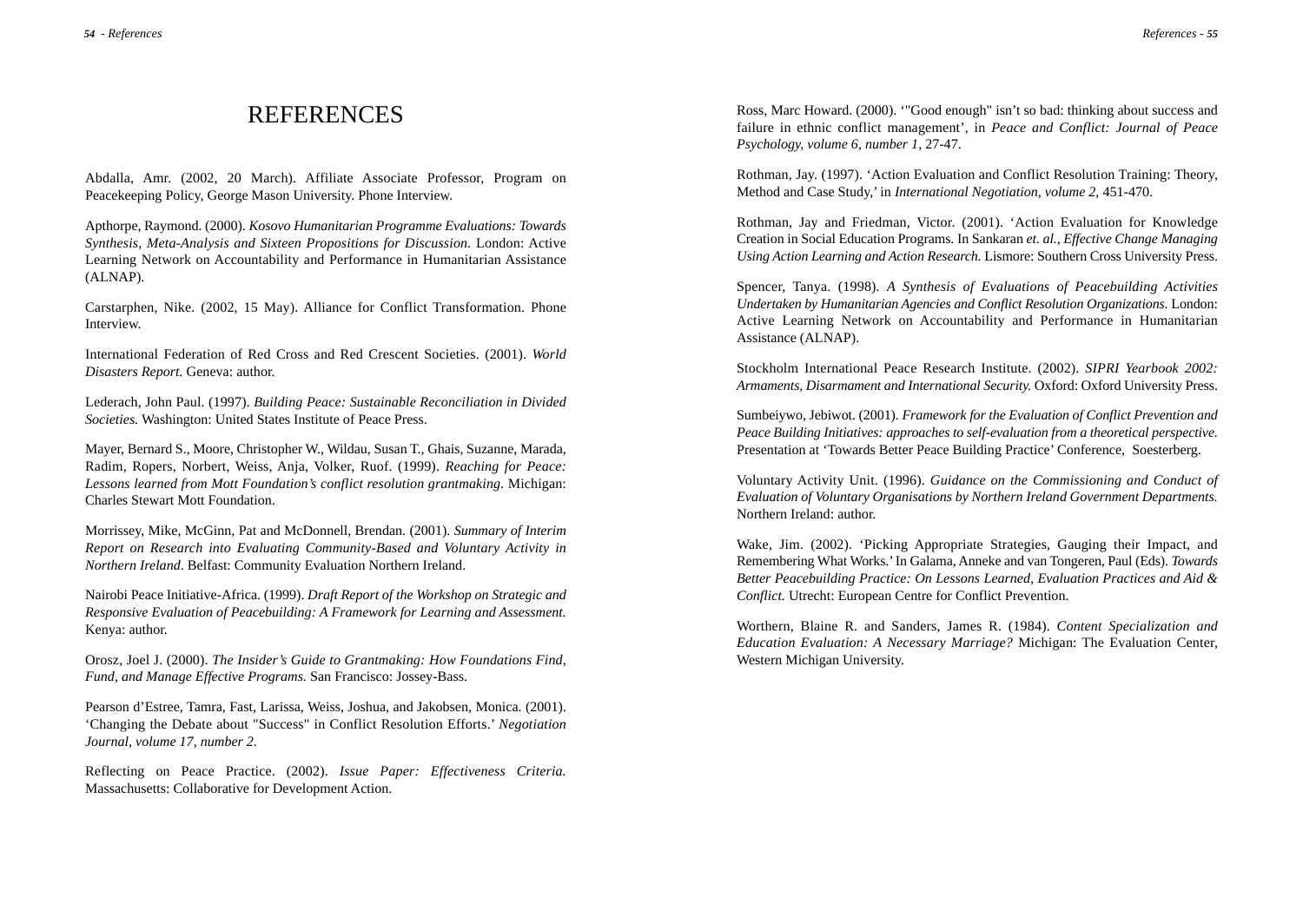### APPENDIX I: Resources - Conflict Resolution and Evaluation

The resources selected for this section specifically address the issues of conflict resolution and evaluation.

#### **Books, Articles and Studies**

Beyna, Larry S., Lund, M., Stackes, Stacey S., Tuthill, J. and Vondal, P. (2001) *The Effectiveness of Civil Society Initiatives in Controlling Violent Conflicts and Building Peace: A Study of Three Approaches in the Greater Horn of Africa.* Washington DC: Management Systems International and USAID.

This study examines generic approaches to conflict prevention, management and peacebuilding used by organisations in the Greater Horn of Africa. It explores which strategies have been effective and draws lessons that can inform future practice.

Chakrabarti, Indranil. (2002) *Towards a Framework for Assessing the Impact of Conflict and Peace Building Activities.* London: Department for International Development. A discussion of the key concepts and problems in the field of performance measurement. Four possible approaches are proposed that could be used to measure the progress of efforts to prevent conflict and build peace.

Druckman, Daniel and Stern, Paul C. (2000) 'Evaluating Interventions in History: The Case of International Conflict Resolution.' *International Studies Review, volume 2., number 1.*

This article explores many of the challenges involved in gauging change when evaluating conflict resolution programmes and suggests options for measuring outcomes and impacts.

Duffield, Mark. (1997) *Evaluating Conflict Resolution: Context, Models and Methodology.* Norway: Chr. Michelsen Institute.

A conceptual review of conflict resolution and how CR theory links to evaluation.

Galama, Anneke and van Tongeren, Paul (Eds). (2002) *Towards Better Peacebuilding Practice: On Lessons Learned, Evaluation Practices, Aid & Conflict.* Utrecht: European Centre for Conflict Prevention.

The product of a conference, the first two parts of this edited volume provide an analysis of the impediments to evaluating peacebuilding interventions and a review of suggestions from academics and practitioners for addressing the questions and challenges presented.

Johannsen, Agneta M. (no date) *Measuring Results of Assistance Programmes to War-Torn Societies.* Geneva: United Nations Research Institute for Social Development. This short paper provides a thoughtful analysis of the need for new criteria that are

adapted to meet the unique needs of evaluating programmes in war-torn societies.

Kelman, Herbert C. (no date) *The Contributions of Non-Governmental Organizations to the Resolution of International Conflicts: An Approach to Evaluation.* Massachusetts: Harvard University.

Kelman describes his experience with interactive problem solving workshops and briefly outlines two processes for evaluating such work.

Laprise, Anne-Marie. (no date) *Programming for Results in Peacebuilding – Objectives 'Tree'& Performance Indicators.* Hull: Canadian International Development Agency. This short paper looks at six goals that contribute to the establishment of a

sustainable peace and lays out a series of indicators for each goal.

Lederach, John Paul (1997) *Building Peace: Sustainable Reconciliation in Divided Societies.* Washington: United States Institute of Peace Press.

In Chapter 10, Lederach discusses the dilemmas of using current evaluation methods for peacebuilding initiatives and briefly proposes his own evaluation tool.

Nairobi Peace Initiative-Africa. (1999) *Draft Report of the Workshop on Strategic and Responsive Evaluation of Peacebuilding: A Framework for Learning and Assessment.* Kenya: author.

Notes from a grassroots meeting of conflict resolution practitioners in Kenya. The frustrations with, and limitations of, current methodologies are explored and possible options for tailoring methods to suit conflict resolution needs are briefly introduced.

Pearson d'Estree, Tamra, Fast, Larissa, Weiss, Joshua, and Jakobsen, Monica. (2001) 'Changing the Debate about "Success" in Conflict Resolution Efforts.' *Negotiation Journal, volume 17, number 2.*

The authors focus on the idea of using a project's own goals to define success and the challenge of linking micro-level changes to macro-level transformation.

Reflecting on Peace Practice. (2001) *Issue Paper: Effectiveness Criteria.* Massachusetts: Collaborative for Development Action.

*www.cdainc.com/rpp/rpp-effectiveness.htm*

A paper based on the preliminary findings of the Reflection on Peace Practice project, which provides a list of possible criteria for judging the effectiveness of peace work.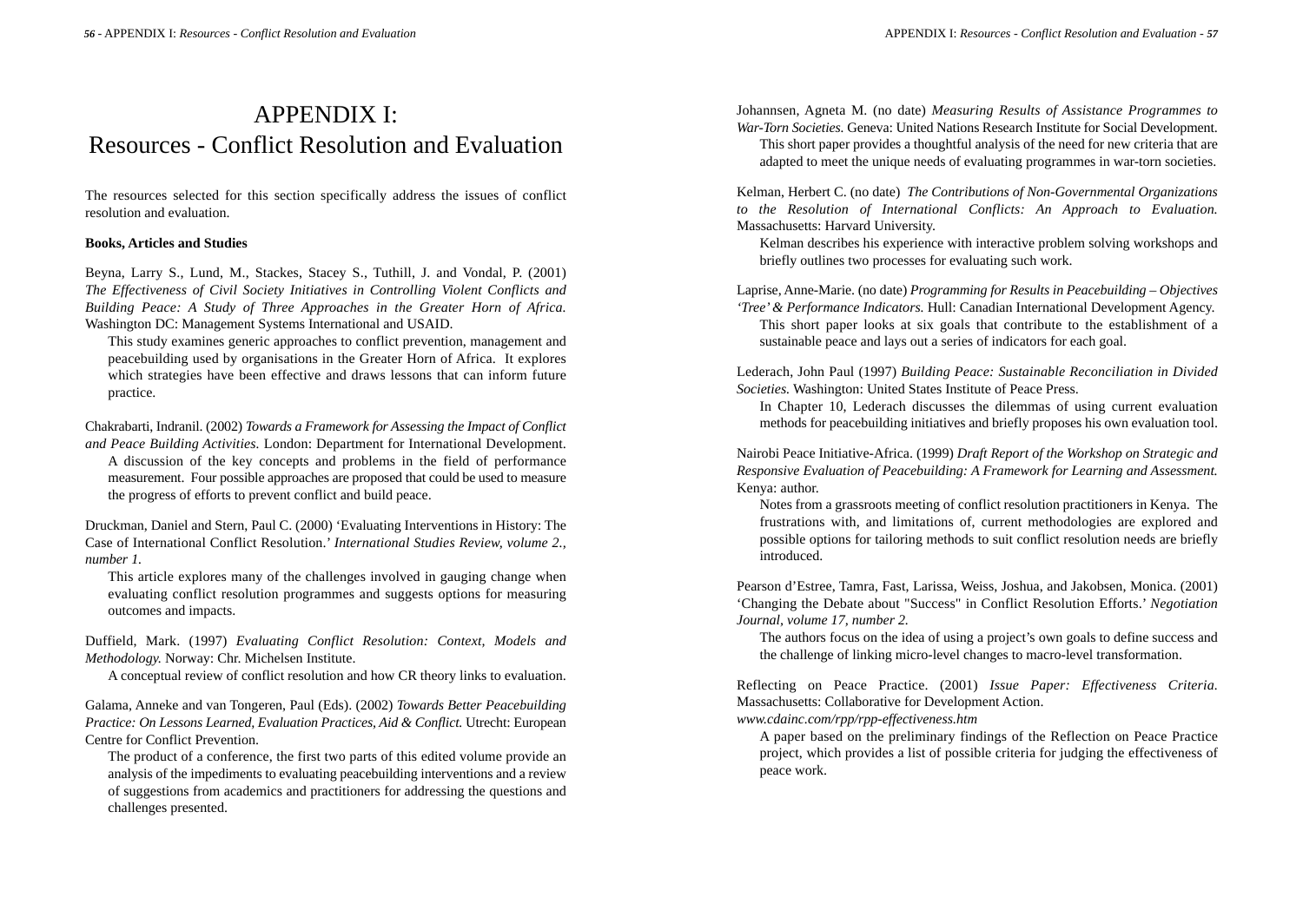Ross, M.H. (2000) 'Good enough isn't so bad: thinking about success and failure in ethnic conflict management.' *Peace and Conflict*: *Journal of Peace Psychology, volume 6, number 1.*

The article explores definitions of success and failure and the concept of 'good enough' conflict management.

Ross, M. H. and Rothman, J. (1999) *Theory and Practice in Ethnic Conflict Management: Theorizing Success and Failure.* Britain: MacMillan.

An edited volume that includes discussion on determining success and failure in conflict resolution initiatives as well as a series of in-depth case studies.

Sorensen, Ninna Nyberg, Stepputat, Finn, Van Hear, Nicholas (2000) *Assessment of Lessons Learned from SIDA Support to Conflict Management and Peace Building.* Stockholm: Swedish International Development Co-operation Agency.

This study, commissioned by SIDA, provides a bibliographic survey of the state of the art in peacebuilding project evaluation, and five case studies of SIDA-supported projects with an emphasis on what can be learned from the work.

Spencer, Tanya (1998) *A Synthesis of Evaluations of Peacebuilding Activities Undertaken by Humanitarian Agencies and Conflict Resolution Organizations.* London: Active Learning Network on Accountability and Performance in Humanitarian Assistance.

An examination of the lack of clarity and consistency in assessing peacebuilding activities and suggestions for future areas of research drawn from a survey of 15 case studies.

#### **Websites**

#### **The Action Evaluation Research Institute**

*http://www.aepro.org/*

General information about the Action Evaluation methodology, including articles and examples of implementation.

#### **Community Relations Council**

*http://www.community-relations.org.uk/* 

This website contains evaluations of programmes designed to promote better cross-community relations in Northern Ireland.

## APPENDIX II: Resources - Evaluation in Related Fields

The resources in this section address the question of evaluation in fields that are directly related to conflict resolution, such as humanitarian aid, development and conflict prevention.

#### **Books and Articles**

Borton, John, Gibbons, Laura and Lonford, Sarah, (Eds.) (1998) *Evaluating Humanitarian Assistance Programming in Complex Emergencies.* London: Overseas Development Institute.

A detailed explanation of how to plan, organise and implement an evaluation of a humanitarian assistance programme. The authors also explore different techniques for obtaining and analysing data, and comment on the challenges of working in unstable environments.

Bush, Kenneth. (1998) *A Measure of Peace: Peace and Conflict Impact Assessment (PCIA) of Development Projects in Conflict Zones.* Ottawa: International Development Research Council.

Bush offers a framework for the consideration of positive and negative impacts of development projects in conflict-prone regions before, during and after implementation.

Leonhardt, Manuela (2000) 'Improving Capacities and Procedures for Formulating and Implementing Effective Conflict Prevention Strategies: An Overview of Recent Donor Initiatives.'In Lund, Michael and Rasamoelina, Guenola, (Eds) *The Impact of Conflict Prevention Policy: Cases, Measures, Assessments.* Germany: Die Deutche Bibliothek. Based on a survey of major donors, the research provides an overview of changes in policy, evaluation and partnerships in responding to conflict. The appendix includes a matrix of donor agencies and their efforts to incorporate conflict prevention and peacebuilding measures into their remit.

McDonnell, Brendan, McIlldoon, Nicola and O'Neill, Jim (1996) *Evaluation in the Northern Ireland Voluntary Sector: A Review of Policy and Practice.* Belfast: Community Evaluation Northern Ireland.

Through a series of surveys, interviews and seminars, the authors have gathered information on practitioner, funder and evaluator perceptions of evaluation practices in the Northern Ireland voluntary sector.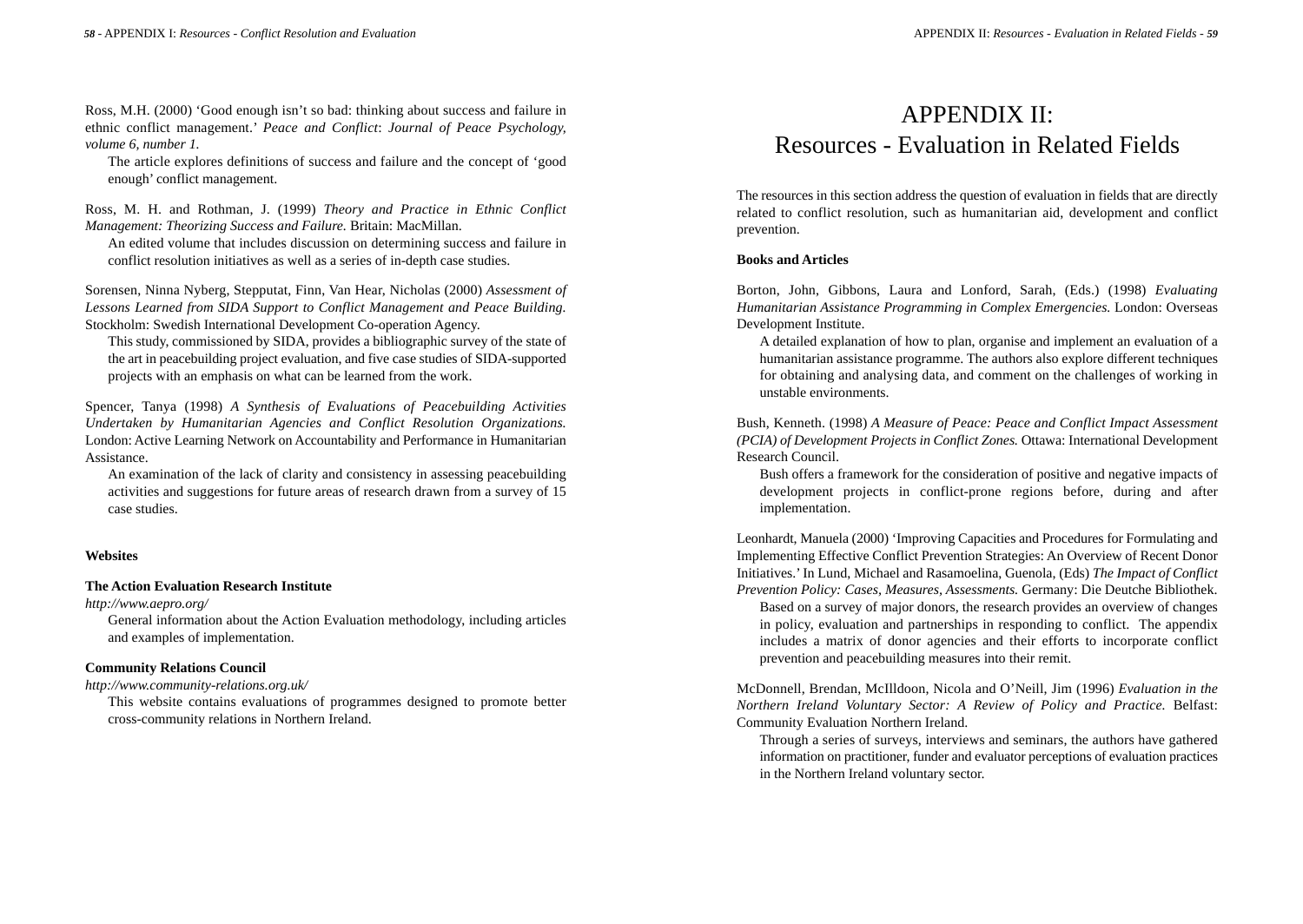Oakley, Peter, Pratt, Brian and Clayton, Andrew (1998) *Outcomes and Impact: Evaluating Change in Social Development.* Oxford: INTRAC.

A thoughtful analysis of how change can be evaluated in social development work, including methods, challenges and lessons from experience.

Walker, Perry, Lewis, Julie and Lingaya, Sanjiv (2000) *Prove it! Measuring the Effect of Neighbourhood Renewal on Local people.* Birmingham: Groundwork UK.

A handbook for evaluating community-based programmes, with an emphasis on a participatory approach.

#### **Websites**

#### **ALNAP**

*http://www.alnap.org/*

The website provides information on training opportunities as well as background papers and in-depth studies about the evaluation of humanitarian activities.

#### **Berghof Handbook for Conflict Transformation**

*http://www.berghof-center.org/handbook/cf.htm*

An on-line tool that provides an overview of current approaches, methods, techniques and theories of conflict transformation. The site includes a section on how interventions are assessed, focusing predominantly on PCIA.

#### **European Union**

*http://europa.eu.int/comm/europeaid/evaluation/*

The website contains methodological tools for incorporating evaluation into the programme cycle and for financial/economic analysis. Evaluation reports produced since 1988 are also available.

#### **International Development Research Centre (IDRC)**

*http://www.idrc.ca/evaluation* 

This site has a variety of evaluation tools and methodologies as well as an extensive compilation of strategic evaluations that consider diverse thematic and geographic issues.

#### **International NGO Training and Research Centre (INTRAC)**

*http://www.intrac.org*

This website provides diverse resources for non-profit organisations, including information on evaluation and impact assessment. Some publications can be found on-line, others must be ordered.

#### **MandE News**

*http://www.mande.co.uk/news.htm*

A vast clearinghouse of information on topics related to monitoring and evaluation, focusing specifically on development work.

#### **Organisation for Economic Co-operation and Development (OECD)**

*http://www1.oecd.org/dac/Evaluation/*

A comprehensive site with information on the evaluation of humanitarian assistance.

#### **United Nations Children's Fund (UNICEF)**

*http://www.unicef.org/reseval/*

The website has a database of completed evaluations and information about tools and methods for evaluating and monitoring UNICEF projects.

#### **United Nations Development Programme (UNDP)**

*http://www.undp.org/eo/documents/who.htm* A handbook written by UNDP on conducting participatory evaluations.

#### **United Nations High Commissioner for Refugees (UNHCR)**

*http://www.unhcr.ch/epau*

UNHCR's Evaluation and Policy Analysis Unit (EPAU) maintains an on-line database of all evaluation reports produced since 1994 as well as assessments of specific projects.

#### **World Bank**

*http://www.worldbank.org/oed/*

The website of the Operations Evaluation Department (OED) of the World Bank Group contains evaluations of countries, sectors and projects, best practice documents, and information about the evaluation methods used by the OED.

#### **National Government Websites**

A number of country foreign aid programmes have both completed evaluation reports and guidelines for monitoring and evaluation available on-line.

#### **Australian Government's Overseas Aid Program (AusAID)**

*http://www.ausaid.gov.au/publications/pubs.cfm?Type=PubEvaluationReports http://www.ausaid.gov.au/ausguide/contents.cfm*

#### **Canadian International Development Agency (CIDA)**

*http://www.acdi-cida.gc.ca*

#### **DFID**

*http://www.dfid.gov.uk/*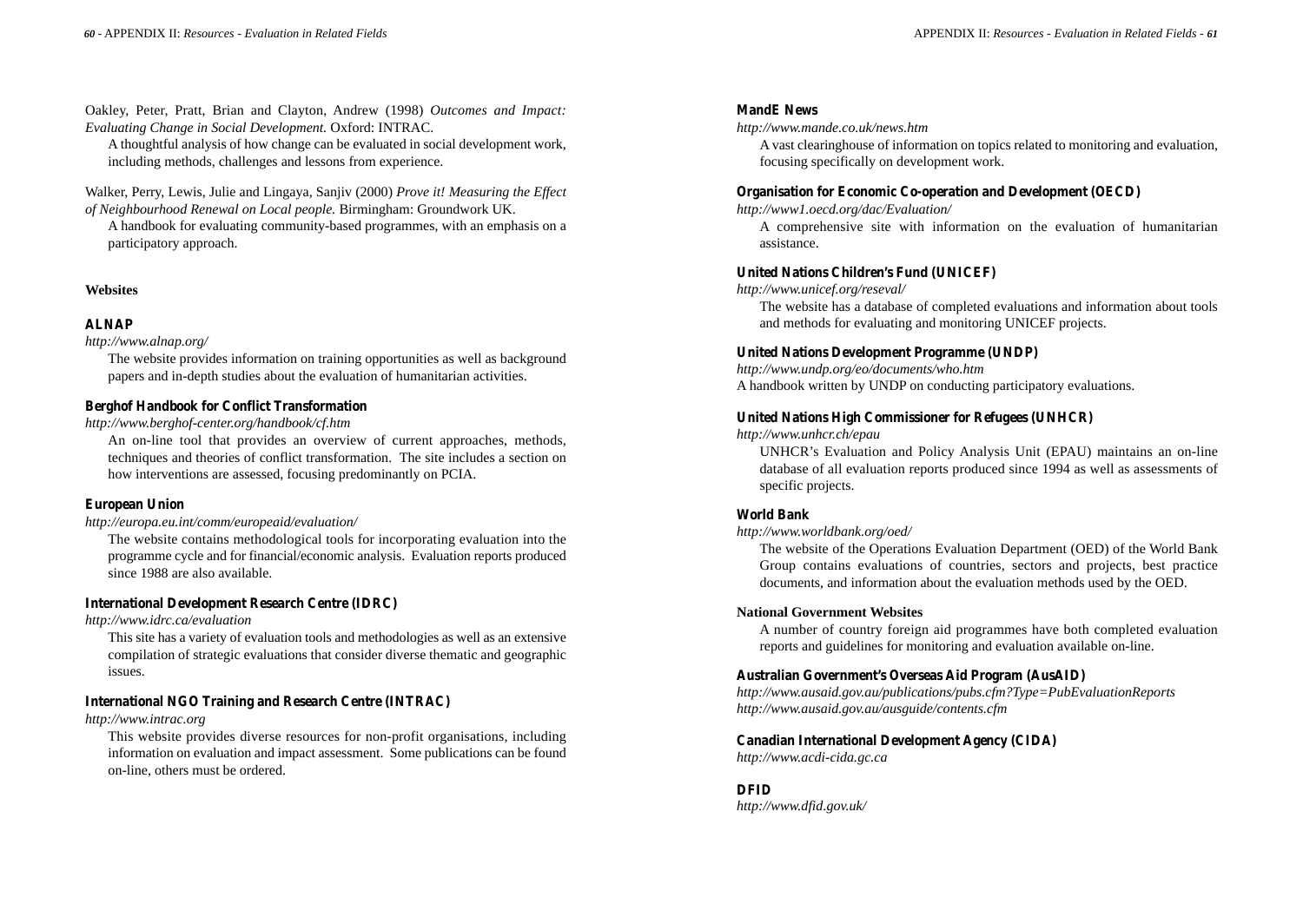#### **Royal Danish Ministry of Foreign Affairs (DANIDA)**

*http://www.um.dk/danida/evalueringer*

**SIDA**

*http://www.sida.se/Sida/jsp/Crosslink.jsp?d=520*

#### **United States Agency for International Development (USAID)**

*http://www.dec.org/usaid.eval http://www.dec.org/partners/eval.cfm*

## APPENDIX III: Resources - General Approaches to Evaluation

The resources in this section provide general information on planning and performing evaluations from different perspectives and using varied approaches.

#### **Books and Articles**

Beyer, Barry K. (1995) *How to Conduct a Formative Evaluation.* Virginia: Association for Supervision and Curriculum Development.

An introduction to formative evaluation with a focus on education programmes.

Bond, Sally, Boyd, Sally and Rapp, Kathleen (1997) *A Practical Guide to Evaluating Your Own Programs.* North Carolina: Horizon Research.

A practical manual directed at community-based organisations. It covers both the 'why' and 'how'to evaluate a programme and offers insight into data interpretation.

Caulley, D. (1997) 'What is Goal Free Evaluation?' *Evaluation News and Comment Magazine, volume 6, number 2.*

Both a description of the theory behind goal-free evaluation and details on how to perform this type of evaluation.

Council on Foundations. (1993) *Evaluation for Foundations.* San Francisco: Jossey-Bass Inc.

An outline of multiple aspects to be considered when evaluating donors, including why, when and how donors are evaluated.

McCartney, Clem (1992) *The Promise of Evaluation: What Evaluation Offers Policymakers and Practitioners.* Coleraine: University of Ulster.

A short paper considering the expectations held about evaluation and comparing them with what different types of evaluation can offer.

Orosz, Joel J. (2000) *The Insider's Guide to Grantmaking: How Foundations Find, Fund, and Manage Effective Programs.* San Francisco: Jossey-Bass.

A discussion of grant-giving from a funder perspective. All stages of the process are discussed, from pre-funding to the final dissemination of lessons learned.

Quinn Patton, M. (2002) *Utilization-Focused Evaluation (U-FE) Checklist.* Michigan: Evaluation Center, University of Western Michigan.

A checklist for performing utilisation-focused evaluation. Included are sections on identifying future uses and users, selecting the focus and designing the evaluation.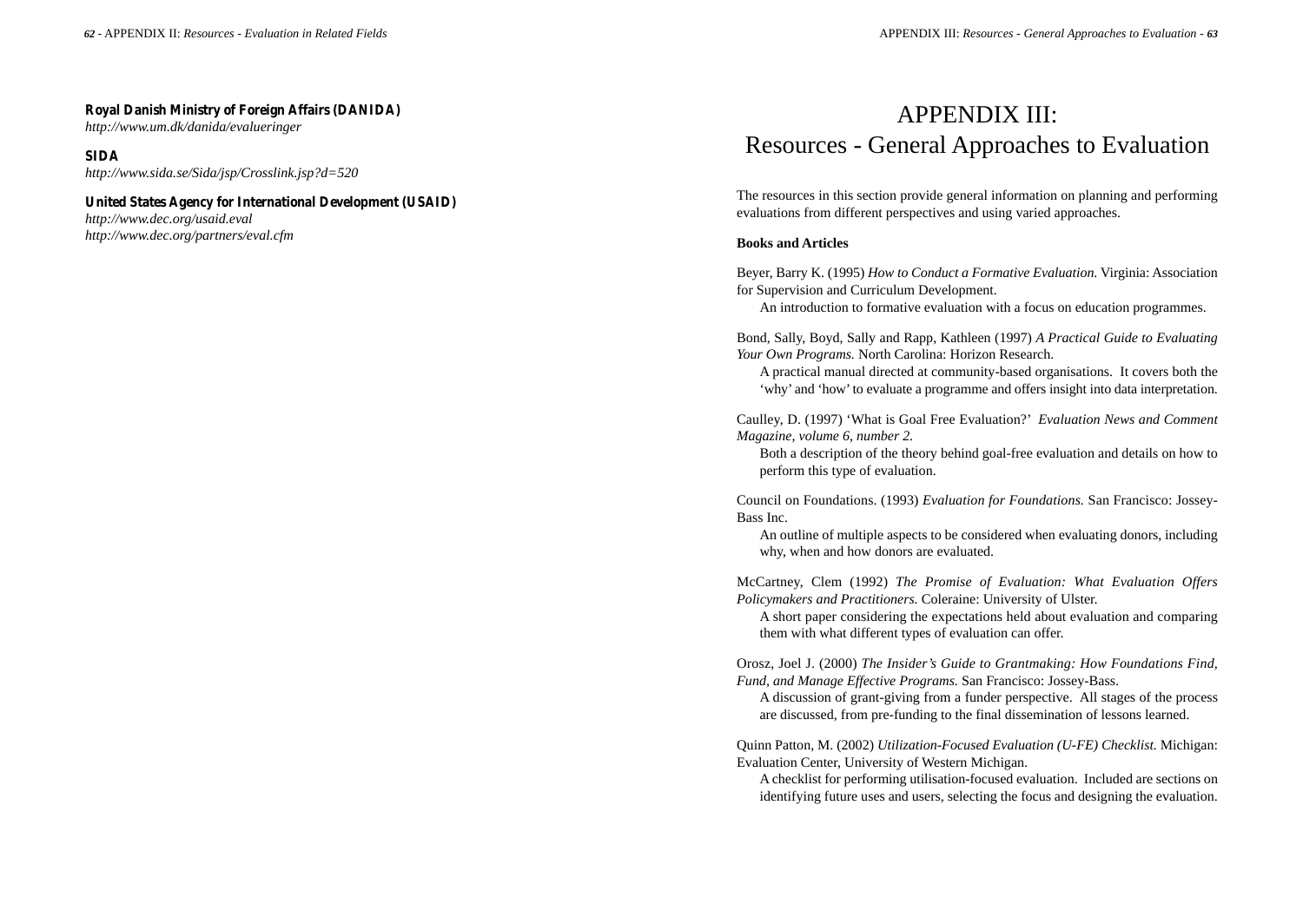Reineke, Robert A. (1991) 'Stakeholder Involvement in Evaluation: Suggestions for Practice.' *Evaluation Practice, volume 12, number 1.*

An exploration of the link between increased stakeholder involvement and better utilisation of evaluation results.

Rossi, P.H. and Freeman, H.E. (1987) *Evaluation: A Systemic Approach.* (6th Ed.) California: Sage Publications. An introduction to generic evaluation.

Scriven, Michael (1991) *Evaluation Thesaurus.* (4th Ed.) California: Sage Publications. An encyclopaedia of evaluation terminology, theories and methods.

#### **Websites**

#### **Bill Trochim's Center for Social Science Research Methods**

*http://trochim.human.cornell.edu/*

This website provides explanations of different methods for data collection useful for evaluation.

#### **Educational Resources Information Center (ERIC)**

*http://www.ericae.net/*

A clearinghouse of evaluation information with a focus on education. This site also links to the on-line journal *Practical Assessment, Research and Evaluation.*

#### **The Evaluation Center, Western Michigan University.**

*http://www.wmich.edu/evalctr/*

The website contains evaluation reports, papers on issues relating to evaluation and a glossary of terms.

#### **Management Assistance Project (MAP) for Non-Profits**

*http://www.mapnp.org/library/*

A library of information for non-profit organisations, with a specific section on evaluation.

#### **United States General Accounting Office**

*http://www.gao.gov/* This site has excellent generic information on conducting evaluations in its Special Publications: Evaluation Research and Methodology section.

#### **W.K. Kellogg Foundation**

*http://www.wkkf.org/Knowledgebase/Pubs/* The Kellogg Foundation has produced an evaluation handbook that is available on-line.

#### **Evaluation Society Websites**

There are a number of national evaluation society websites available, each containing varying amounts of information, literature and detail on evaluation.

**American Evaluation Association** *http://www.eval.org* 

**Australasian Evaluation Society** *http://www.aes.asn.au*

**Canadian Evaluation Society** *http://evaluationcanada.ca* 

**European Evaluation Society**  *http://europeanevaluation.org* 

**French Evaluation Society**  *http://www.sfe.asso.fr* 

**German Evaluation Society**  *http://www.degeval.de*

**Swiss Evaluation Society**  *http://www.seval.ch* 

**UK Evaluation Society**  *http://www.evaluation.org.uk*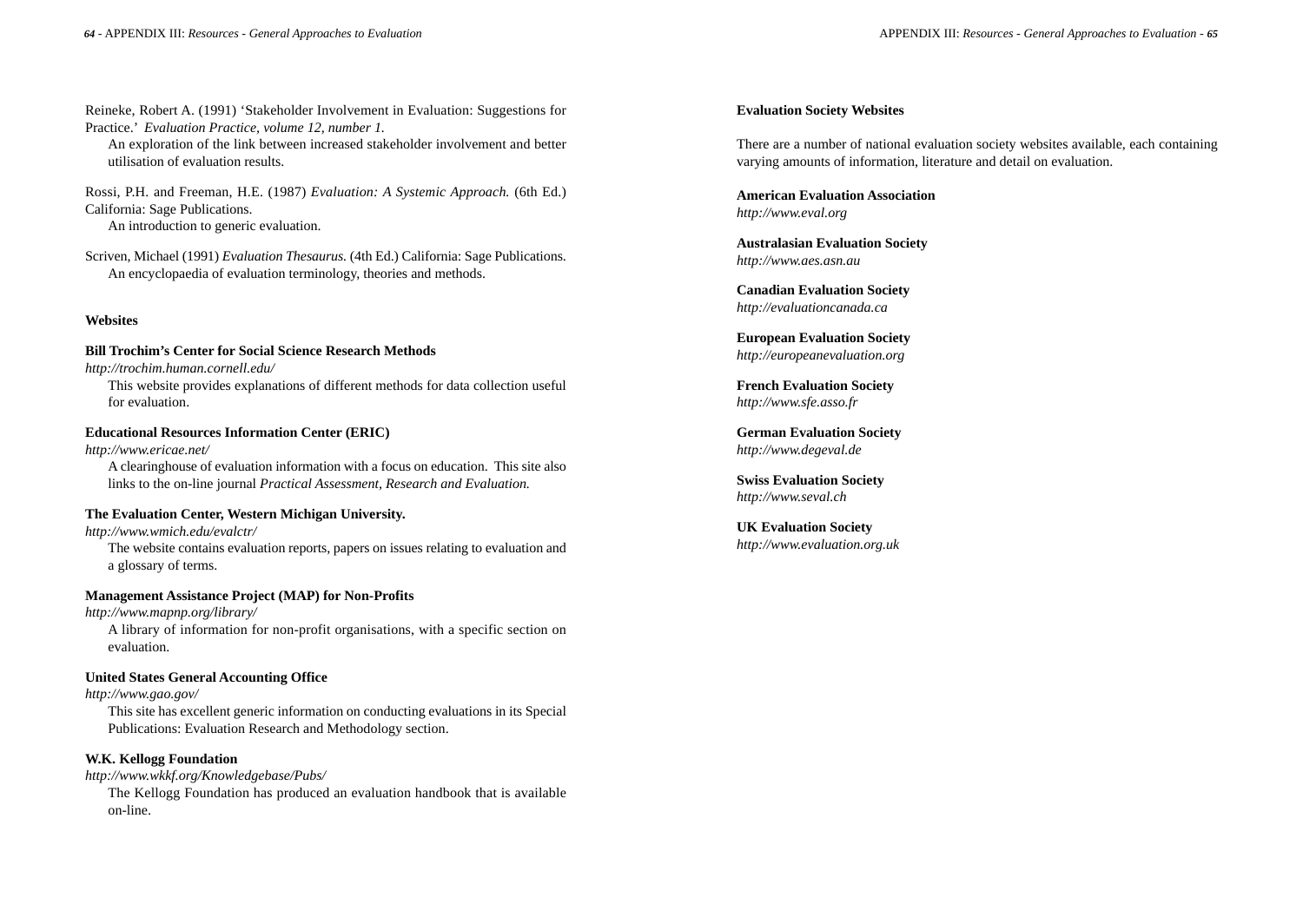## APPENDIX IV: Working Glossary

Many of the meanings associated with terms in current evaluation literature vary according to field, context and author. The terms in this glossary have been adopted for the purposes of this study and focus on the evaluation of conflict resolution. This glossary is not intended as a comprehensive definition of all terms related to either evaluation or conflict resolution, nor for general applicability to all types of evaluation.

*Administration (of an intervention):* The realisation of logistical, co-ordination and secretarial tasks to support an intervention.

*Appropriateness Consideration:* An exploration of the practical impetus for an intervention rooted in the needs of the situation.

*Baseline Data:* Information about the condition of a situation or subject gathered before an intervention is started. This allows an evaluator to measure the performance of an intervention against pre-collected data.

*Best Practice:* Systems of knowledge, guidelines or recommendations, established on the basis of past experience, concerning how best to do things and why.

*Cluster Evaluation:* The evaluation of a set of programmes usually associated by geographic area or thematic focus.

*Conflict Resolution Interventions:* A general term referring to all initiatives developed to build peace, address the root causes of conflict, improve human security, increase recognition of human rights, bring equality, promote diversity or build new sustainable political institutions. [Also referred to as 'intervention' in the text]

*Cost-Accountability:* The consideration of how cost implications and alternatives are weighed when undertaking an intervention.

*Criteria:* Standards by which something can be judged.

*Ex-Ante Evaluation:* An assessment conducted prior to the start of an intervention that gathers and analyses information in order to forecast potential impacts.

*Ex-Post Evaluation:* An evaluation occurring one to five years after the end of an intervention. It is used to determine whether the intervention had any enduring impact on the participants or the target community.

*External Evaluation:* An evaluation conducted by an individual or group not connected to the intervention in any way.

*Focus of Change:* What an intervention is seeking to influence or change; for example institutions, procedures, behaviours or attitudes.

*Formative Evaluation:* Evaluations incorporated throughout the lifecycle of an intervention, allowing the findings to refine and improve the project as it progresses.

*Funder:* A general term to refer to any source from which conflict resolution agencies obtain funds, including foundations, trusts, donor governments and specialised agencies.

*Goal-Free Evaluation:* An evaluation approach concentrating on the appropriateness of an intervention and its contribution to a given situation, rather than whether it has met its initial goals and objectives. This approach was originally documented by Dr. Michael Scriven.

*Impact:* The positive or negative consequences of the interventions' outcomes (either intended or unintended).

*Impact Evaluation:* The measurement of the impact of an intervention after its conclusion (*post-facto*).

*Indicator:* A specific factor that supplies information about the performance of an intervention by providing evidence that a certain condition exists or that certain results have (or have not) been achieved.

*Internal Evaluation:* Evaluation conducted by a staff member or unit from within the organisation responsible for delivering the intervention but who has not participated directly in programme activities.

*Macroevaluation:* An evaluation of whether and how individual projects synergise to contribute to the development of a peaceful society.

*Management (of an intervention):* The supervision and planning activities related to an intervention.

*Meta-Evaluation:* The process by which evaluations are themselves evaluated. It includes an examination of inaccuracies and errors in the administrative process and looks for bias in the way the evaluation was conducted.

*Methods:* The research techniques used to gather data when conducting an evaluation.

*Monitoring:* An on-going process of surveillance, often measuring the intervention against its initial goals and time-lines.

*Outcome:* The short-term changes that result from an intervention's activities.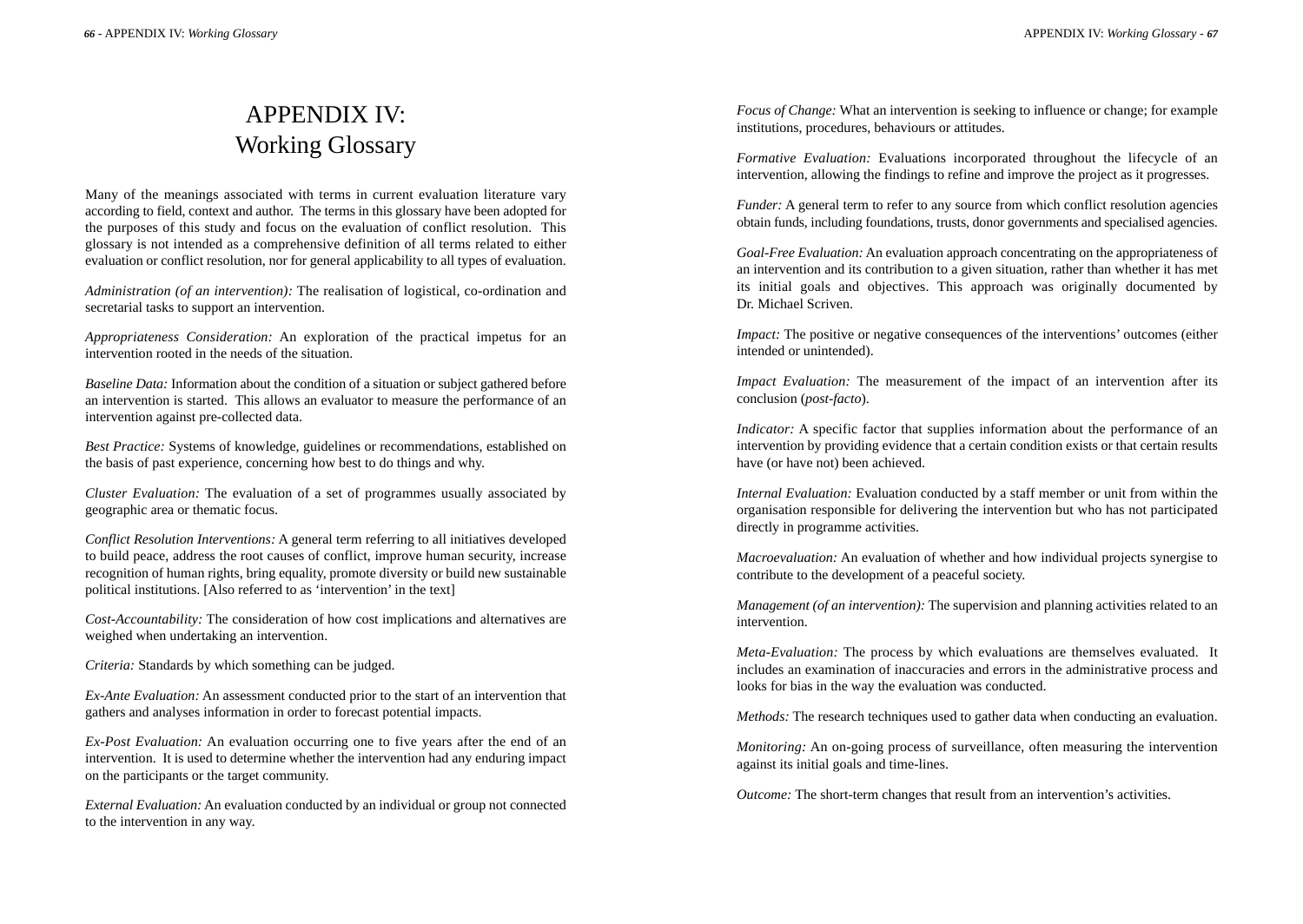*Output:* The immediate, tangible and frequently quantifiable results of the activities conducted as part of an intervention.

*Participatory Evaluation:* An approach that actively involves all stakeholders in the evaluation process. The prospective evaluator carries no more weight than other stakeholders in the design, implementation and analysis of evaluation results.

*Peace Writ-Large:* A concept referring to 'peace in the big picture' or the overall situation in the country.

*Process Appraisal:* A consideration of the way in which a project is conducted.

*Qualitative Data:* Descriptive data generated through techniques such as case studies, focus groups and interviews.

*Quantitative Data:* Numeric data generated through scientific techniques such as surveys, population studies and statistical reviews.

*Results-Based Evaluation:* An evaluation approach that emphasises describable or measurable change resulting from a cause-and-effect relationship.

*Self-Evaluation:* An evaluation performed by operating staff and beneficiaries. The main objectives of this type of evaluation are usually organisational learning and improved implementation of interventions.

*Stakeholders:* All parties that are involved in the evaluation process or who have a direct interest in its results.

*Strategic Review:* An examination of whether an organisation is undertaking the appropriate activities to achieve its mandate.

*Summative Evaluation:* An evaluation undertaken immediately after an intervention is concluded.

*Sustainability:* The durability of an intervention's results after it has concluded.

*Theoretical Analysis:* The identification of the theory and assumptions that underpin a project-strategy and a review of their effectiveness.

*Theory-Based Evaluation:* An evaluation approach that examines the theories of change and assumptions on which an intervention is based to better understand why the intervention has achieved its results.

*Tiers of Influence:* The 'who' (individual, family unit, community, society at large) that is targeted through an intervention.

*Transfer:* A concept introduced by Dr. H. Kelman that refers to the 'multiplier' or 'ripple' effect whereby the outcome/impact of an intervention extends beyond its immediate recipients.

*Unintended Effects:* Positive or negative outcomes and impacts that resulted from an intervention but were not anticipated in the project design.

*Utilisation-Focused Evaluation:* A user-oriented approach to evaluation, most often linked to Dr. Michael Quinn Patton. Throughout the evaluation process, the focus is on how the evaluation will be used in the future and by whom. Evaluations are only considered beneficial if the information is used by stakeholders to better practice.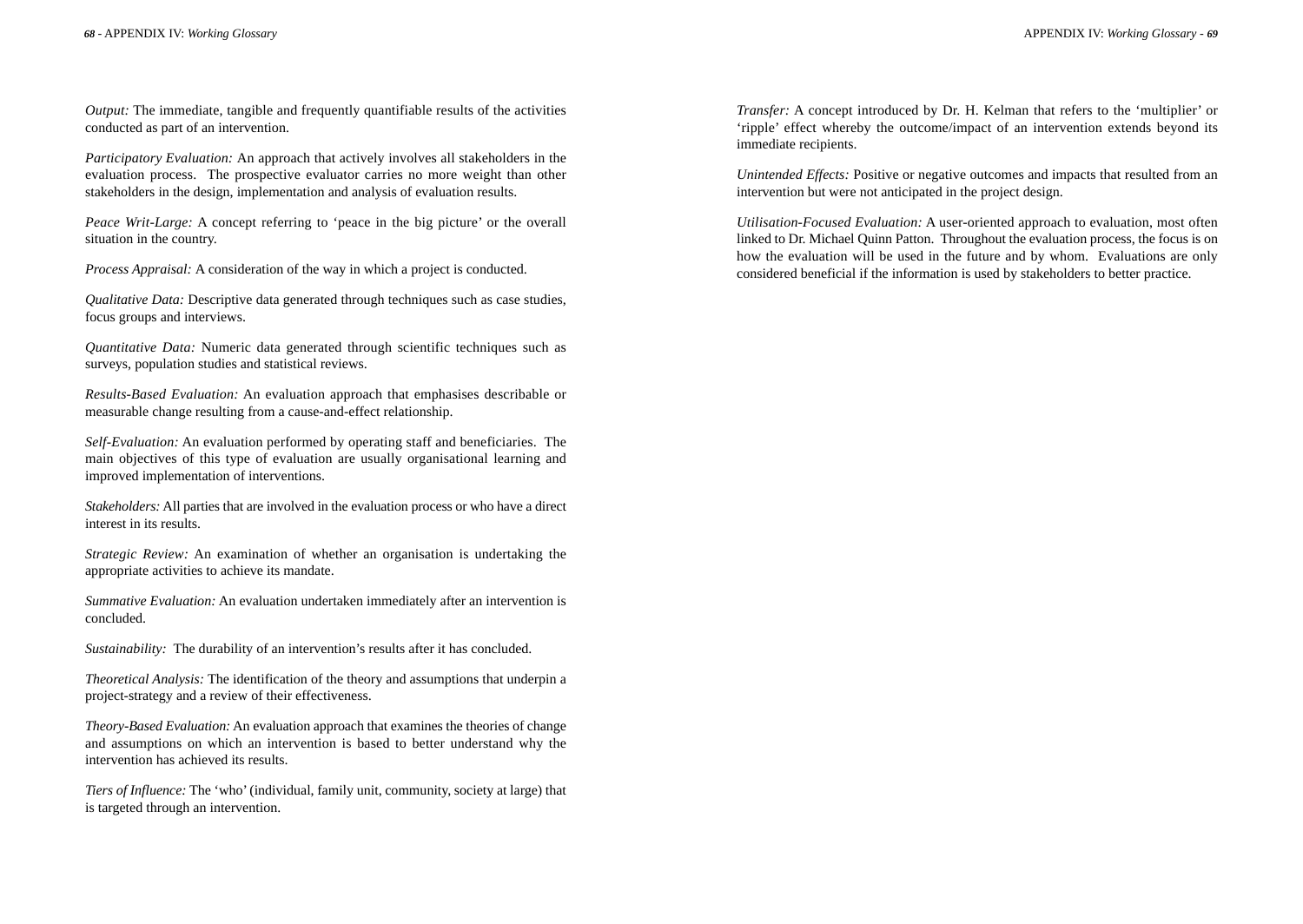## APPENDIX V List of Interviewees

**Dr. Amr Abdalla,** George Mason University, United States

**Mark Adair,** Community Relations Council, Northern Ireland

**Claes Bennedich,** Swedish International Development Co-operation Agency (SIDA), Sweden

**Emery Brusset,** Channel Research, France

**Ivan Campbell,** International Alert, UK

**Nike Carstarphen,** Alliance for Conflict Transformation, United States

**Douglas Carpenter,** European Union (Evaluation Unit), Belgium

**Dr. Stephen Fabick,** US & THEM: The Challenge of Diversity, United States

**Dr. David Fairman,** MIT-Harvard Public Disputes Program and Consensus Building Institute, United States

**Eran Fraenkel,** Search for Common Ground Macedonia, Macedonia

**Kinga Goncz,** Partners Hungary, Hungary

**Dr. Krishna Kumar,** United States Agency for International Development (USAID), United States

**James Magowan,** Northern Ireland Voluntary Trust, Northern Ireland

**Bulelwa Makalima,** Centre for Conflict Resolution, South Africa

**Fayaz Manji,** Department of Foreign Affairs and International Trade (DFAIT), Canada

**Dr. Clem McCartney,** University of Ulster, Northern Ireland

**Brendan McDonnell,** Community Evaluation Northern Ireland, Northern Ireland

**Kemi Ogunsanya,** African Centre for the Constructive Resolution of Disputes (ACCORD), South Africa

**Chris O'Halloran,** Belfast Interface Project, Northern Ireland

**Violeta Petroska-Beshka,** Ethnic Conflict Resolution Project, Macedonia

**Anne Porter,** Co-operation Ireland, Republic of Ireland

**Matthew Smith,** Strategy and Tactics, South Africa

**David Todd,** Department for International Development (DFID), UK

**Sue Williams,** Independent Consultant, Northern Ireland

**Ian White,** Glencree Reconciliation Centre, Republic of Ireland

#### **ABOUT THE AUTHORS**

#### *Cheyanne Church*

Ms. Church is the Director of the Policy and Evaluation Unit - INCORE, which aims to bridge the gap between research, policy and practice. Her work has focused on improving the impact of research on policy and evaluation. Her activities in this role have included briefing government officials in Macedonia on conflict resolution strategies and techniques; co-ordinating work with the European Commission; being a member of the Reflecting on Peace Practice Advisory Group and conducting training on women and peacebuilding in India. She is also the Director of INCORE's International Summer School - an annual training opportunity for senior level policy makers, practitioners and academics. In addition to her role at INCORE, Cheyanne works with the Parades Commission and the DunCrun Cultural Initiative; a capacity building project for the Loyalist community. Cheyanne was formerly the Interim Director of The Coexistence Initiative; an international organisation which seeks to make the world safe for difference. She has published on both conflict and development issues.

#### *Julie Shouldice*

Ms. Shouldice is working as a Research Officer with the Policy and Evaluation Unit - INCORE on Evaluation and Conflict Resolution. She has an undergraduate degree in Political Science from the University of Toronto and a Master's Degree in Peace and Conflict Studies from the University of Ulster. Julie has worked in the Balkans: as a Human Rights Monitor in Croatia and with refugees from Kosovo. Most recently, she was a Branch Manager with the Canadian Red Cross, designing, delivering and evaluating community-based programmes. She continues to be involved in various aspects of disaster and emergency relief.